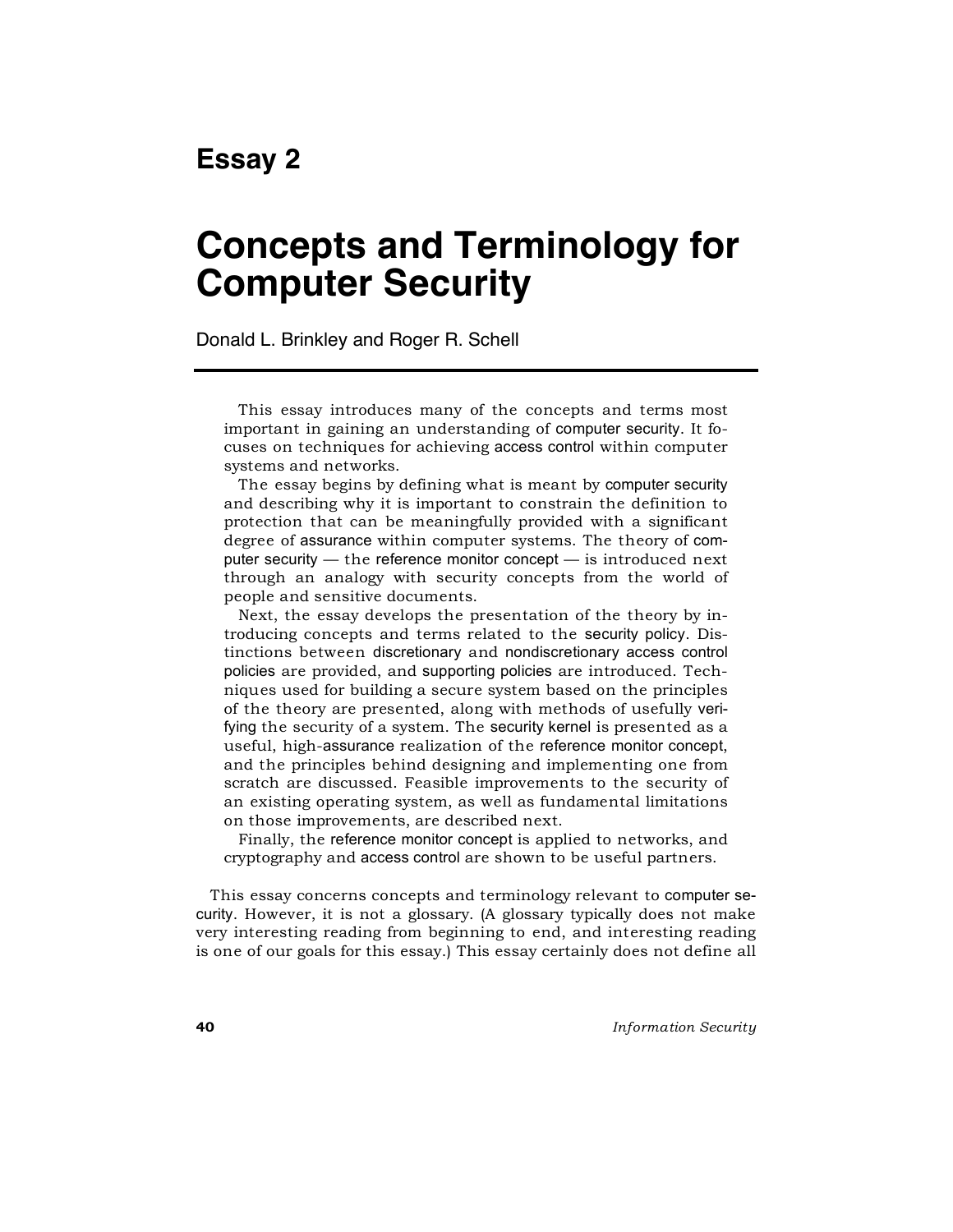concepts and terminology relevant to computer security; nor does it address concepts and terminology for communication security and related communication networking technology. It does address concepts and terms that we consider to be the most critical to gain a fundamental understanding of computer security technology — that is, the theory of this technology and something of its implementation.

Our approach in this essay is to focus primarily on explaining concepts critical to understanding computer security. For the basis of the communication about the concepts, we use a set of terms that have been consistently used over a period of time. Alternate terms have been used for some of the concepts we present, and in some cases, the alternate terms are being promulgated by other individuals and/or organizations. In contrast, in Essay 6, we have used terminology specific to a particular document [TCSE85] and to a specific organization (the US Department of Defense). However, in this essay, we have tried to remain clear of a specific set of organizational "utterances," instead preferring to use a set of widely and historically accepted terminology. Specific sources for some of the terms are given where the source is thought to be historically significant.

The next few sections focus on identifying the domain of discourse for the concepts and terminology discussed in the rest of the essay. They clarify what we mean by just one term — computer security.

## **Considerations for computer security**

There are many characterizations of computer security. The one we use is related to the term information technology security. Information technology security is defined in a document [ITSE91] created by the European Community, which has gained some recent international acceptance. The document [ITSE91] defines information technology (IT) security to include the following:

- Confidentiality. Prevention of unauthorized disclosure of information.
- Integrity. Prevention of unauthorized modification of information.
- Availability. Prevention of unauthorized withholding of information or resources.

Essay 1 describes four broad areas of computer misuse: theft of computational resources, disruption of computational services, unauthorized information disclosure, and unauthorized information modification. These four areas correspond to threats to IT security. The first two categories correspond to threats to availability; the third corresponds to a threat to confidentiality; and the fourth to the integrity of the information. (Note that in this essay, theft of computational resources is considered a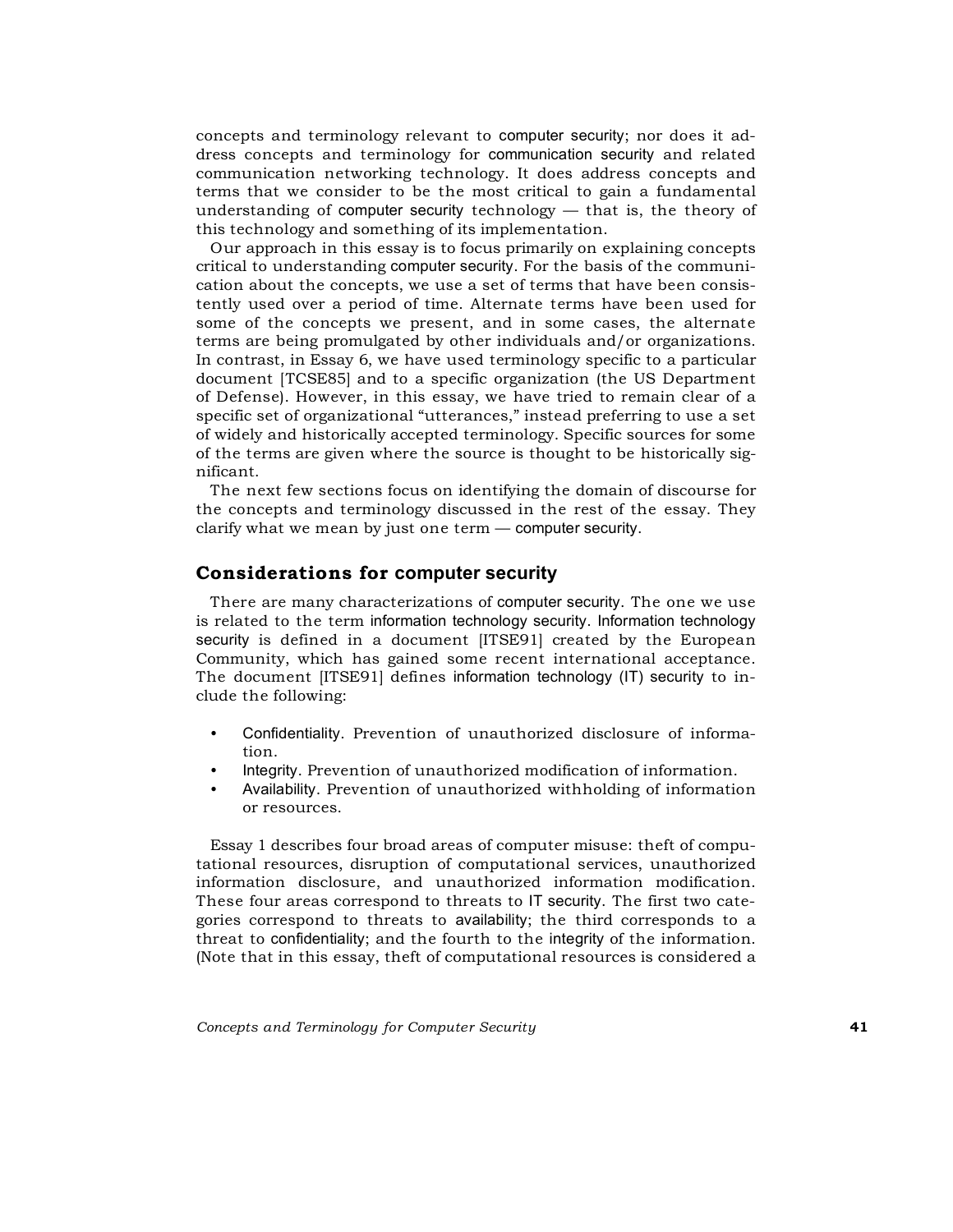threat to availability of resources since it fundamentally results in the withholding of the stolen resources from those who are paying to use them.)

Integrity, which is also traditionally referred to as data integrity [TNI87], means that information is modified only by those who have the right to do so. However, integrity has meanings other than the meaning used here. These alternate meanings vary greatly from such a broad definition as "soundness" to the definition of system integrity, meaning that the hardware and software generally operate as expected. Program integrity means that programs can be invoked only by programs that are lower in integrity. This arrangement is intended to prevent corruption (that is, by unauthorized modification) of higher integrity programs [SHIR81] by lower integrity programs (for example, by viruses or other Trojan horses that might be in them). It has been shown [SCHE86] that program integrity is just a special case of the data integrity described here. Although in other contexts integrity may be used differently, throughout this essay, integrity is used with the first meaning given above — that of data integrity. Information is modified only by those who have the right to do so.

# **Distinctions among availability, confidentiality, and integrity**

When considering the costs and benefits of protection against the list of threats to IT security given above, the distinctions among confidentiality and integrity and other system properties such as availability are important.

Availability differs in kind from the other two components of IT security. One difference acknowledged in the definition of IT security given in the EC document [ITSE91] is that availability pertains to both information and resources, such as computer systems themselves. On the other hand, confidentiality and integrity pertain only to information itself.

In a further distinction from availability, consider that confidentiality and integrity can be enforced by preventing illicit access to the information under protection (that is, access control in the computer context). In contrast, availability cannot be provided by access control within a computer system. Rather, the key objective of availability is that information or resources should not be withheld [ITSE91].

This distinction has very fundamental implications for the protection feasible against threats to availability, in contrast to the protection feasible against threats to confidentiality and integrity. This is easy to see, since, for example, a process may in general consume resources in a manner that may prevent other processes from accessing those resources when needed. The observation that a "runaway process" can waste resources, even in a system which implements access controls, was made by Butler Lampson as early as 1971 [LAMP71]. Twenty years later,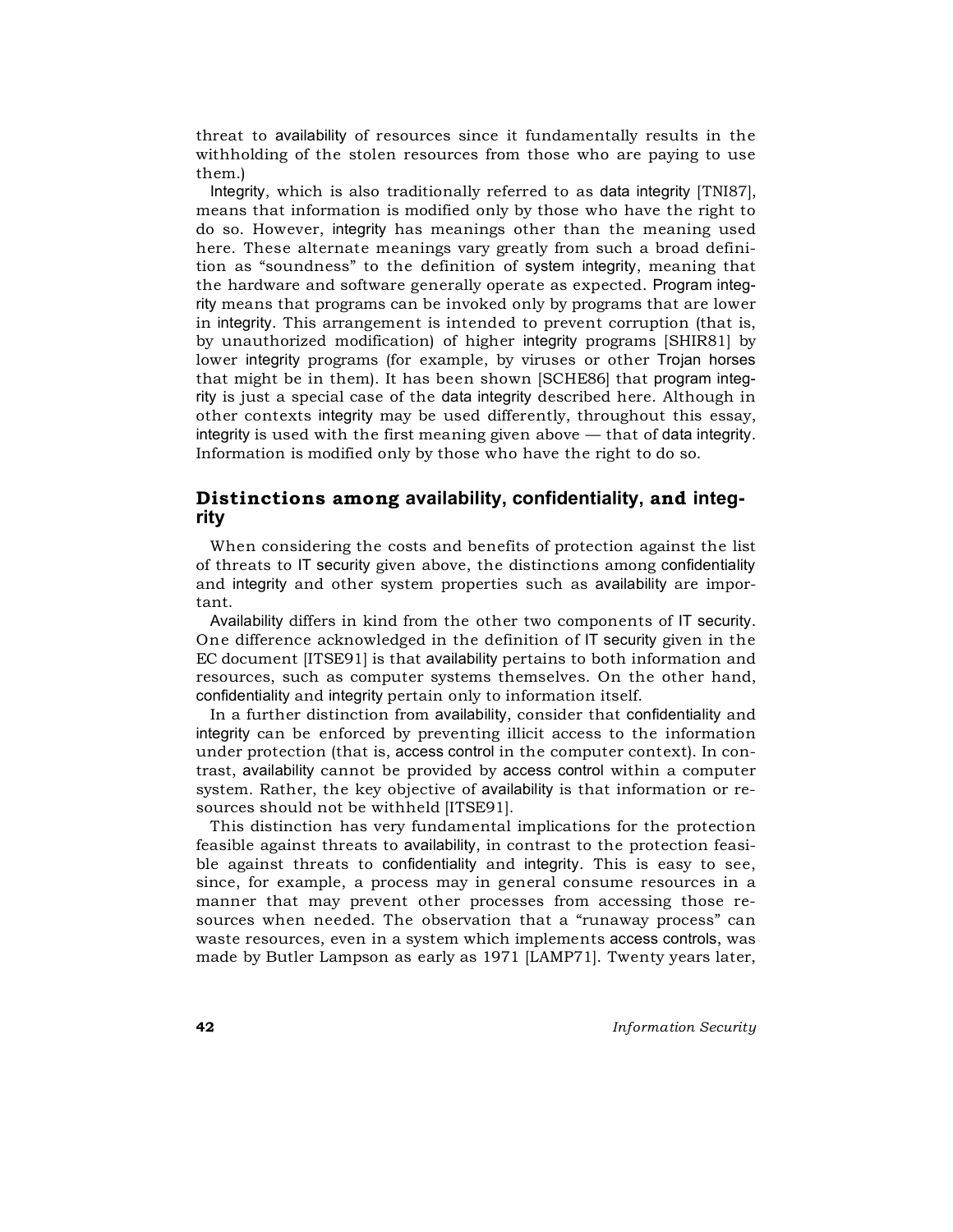Lampson [LAMP91] stated more flatly that access controls provide a foundation for confidentiality and integrity, but are less useful for availability.

We see then that there are very many things that can affect the availability of a system; in fact, it is not possible to identify all the factors that may affect availability. It is the unboundedness of the possible causes of a loss of availability that leads to the conclusion that it is not possible to verify to a high degree of assurance that a system possesses the quality of availability. However, it is possible to verify to a high degree of assurance that a system possesses qualities of confidentiality and integrity through the dependable enforcement of access controls.

Furthermore, consider the problem of malicious software. Essay 1 characterized the growth of malicious software. It is clear that as the use of commercial off-the-shelf software products or any other software of unknown pedigree grows, so do the opportunities for insertion of malicious software. This is because there are now many more points in the software life cycle, including during distribution as well as development, at which malicious software can be incorporated. However, even in the face of malicious software, we can obtain, for a reasonable cost, the benefit of meaningful assurance that a useful form of access control will continue to be enforced (as we see in a later section on mandatory access control policy). In contrast, current technology does not allow us to obtain at any cost, in the face of malicious software, this kind of assurance for other system properties such as availability. This is not because one cannot design a system that enhances availability, but rather because one cannot be sure the system will meet any particular level of availability in the face of malicious software. We shall see later that this means it is possible to provide a reference monitor for confidentiality and integrity, but not for availability.

The reason for this is the existence of a very basic distinction between confidentiality and integrity and other system properties, such as availability. The distinction is that confidentiality and integrity can be characterized in terms of properties that are precisely defined, global, and persistent. Confidentiality and integrity can be specified for a particular system in a way that allows one to know, beyond the shadow of a doubt, whether or not the system enforces those properties.

We understand that this is an incredibly strong statement which may be surprising to some. However, there is a set of mathematical tools in computer science that gives one the confidence to make such a statement. The characteristic ability to specify these properties for a particular system in a manner that allows one to positively know that they are enforced is known in the jargon of computer science as "being computable." It is not essential that a reader of this essay understand computability to understand the remainder of the essay. However, the next paragraph offers a very brief discussion of the implications of the com-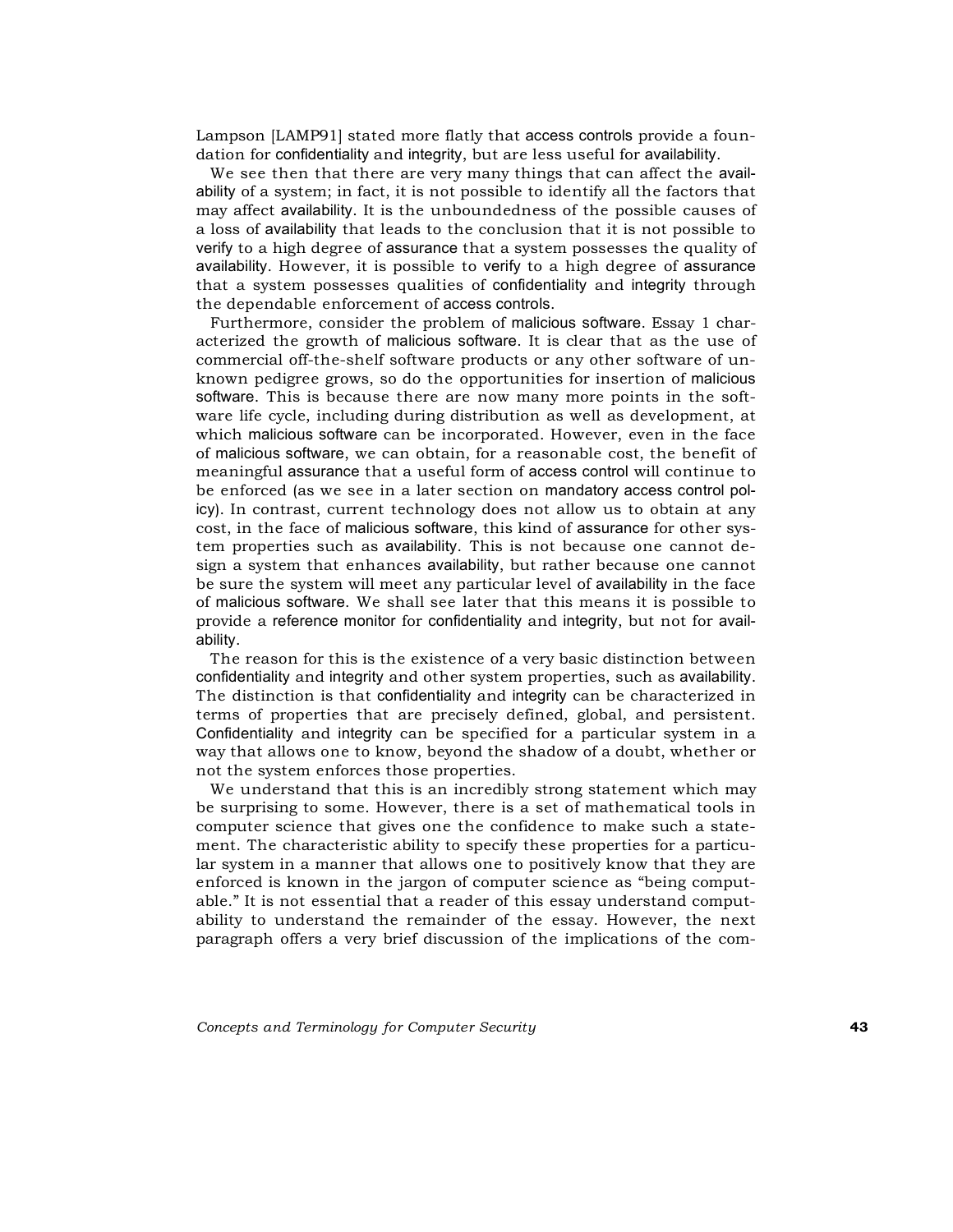putability of confidentiality and integrity for those readers who are interested. Others may wish to skip to the next section.

As implied by the above statements, confidentiality and integrity can be specified for a particular system such that whether or not that system enforces those properties is computable. Being computable means basically that one can specify an algorithm that can be used in a mechanical way to determine the result. This is particularly significant since computers can only execute algorithms and can therefore only dependably perform computable functions! This means that one can program a computer in such a way as to dependably determine whether it enforces confidentiality and integrity. On the other hand, whether a given system meets criteria of availability, reliability, safety, and other such properties is fundamentally "noncomputable," meaning that it is impossible to determine whether a computer's program enforces these properties, given their existing definitions. In fact, it is generally noncomputable to determine whether an arbitrary protection system enforces particular properties [HARR76]. It is fortunate that a particularly useful form of confidentiality and integrity (for example, mandatory access control) constitutes a special case whose enforcement within a protection system can be proven, as will be discussed subsequently in this essay.

#### **Meaning of computer security**

In the real world of information that people care about, it is highly beneficial to treat confidentiality and integrity separately from other system properties, including availability. Information can be very dependably protected from unauthorized modification or disclosure in the face of a large range of threats; that is, confidentiality and integrity can be provided with high assurance of enforcement. Availability cannot. If confidentiality and integrity were rolled into the same class as availability, an important and very sharp distinction between assurance that is feasible in the two cases would be lost. We feel that this would not serve well the readers of this essay who could benefit from the ability to provide access control to information with a high degree of assurance, despite the lesser assurance possible for other properties such as availability.

To clarify the importance of assurance, recall the danger described in Essay 1 that was associated with misplaced trust in a supposedly "secure" system — Enigma. The danger of misplaced trust in technology, of false assurance in the Enigma case, was a serious contributor to the loss of World War II by the Germans. False assurance is a danger that is avoidable by only trusting technology that is demonstrably trustworthy.

Because of these fundamental differences, we say that confidentiality and integrity are the two components of IT security in a computer system that make up computer security (that is, computer security is the subset of IT security that addresses security of information in a computer against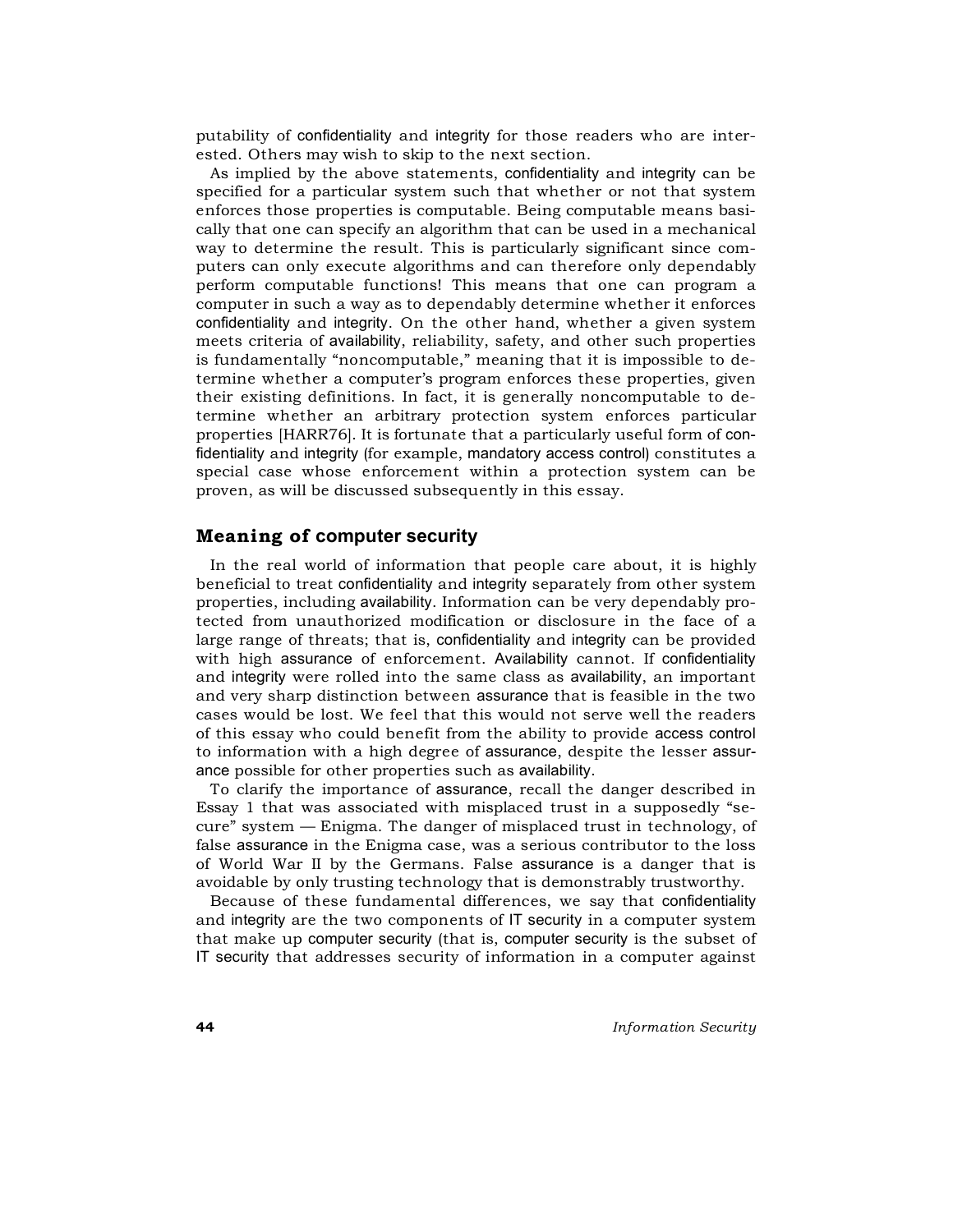threats to confidentiality and integrity, but which does not address availability). Therefore, computer security, as used in this essay, may be provided by the methods used for access control within a computer system.

The remainder of this essay is divided into major sections that present concepts and terminology related to

- the theory of computer security,
- an important aspect of that theory  $-$  the security policy,
- methods of building a secure system based on the principles of the theory, and
- application of the theory to networks.

## **Theory of computer security**

As noted above, the threats to computer security can be countered by providing access control over information on a computer to ensure that only specifically authorized users are allowed access. What we desire is a set of methods that make it possible to build a relatively small part of the system in such a way that one can even allow a clever attacker who uses malicious software to build the rest of the system and its applications, and it will still be secure. The theory of computer security gives us this.

Understanding computer security involves understanding three fundamental notions:

- 1. a security policy, stating the laws, rules, and practices that regulate how an organization manages, protects, and distributes sensitive information;
- 2. the functionality of internal mechanisms to enforce that security policy; and
- 3. assurance that the mechanisms do enforce the security policy.

Now we introduce these three important notions and describe how they pertain to the reference monitor concept, which provides a set of principles that can be applied to the design or selection of security features and to their implementation in ways that afford a high degree of resistance to malicious software. We begin with an example from the world of people and sensitive documents to illustrate the requirements of any information security system. We then introduce the reference monitor concept as we apply it in designing secure computer systems.

**An example: Protecting sensitive documents.** If we had a collection of extremely sensitive documents — perhaps corporate plans and strategies or classified national security information — we might go to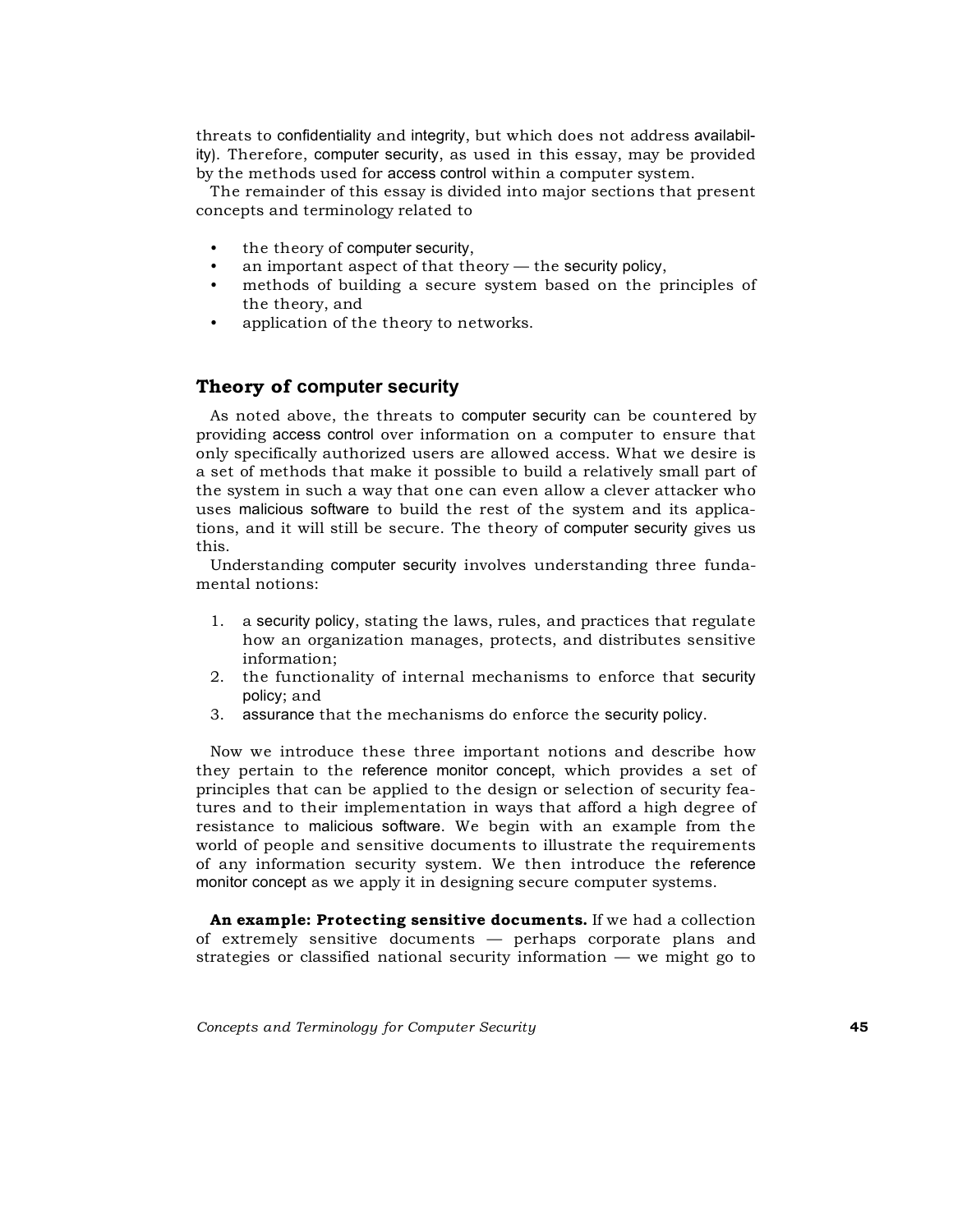extreme lengths to protect that collection. Thinking about the measures that we might take to provide such protection will help us find an intuitive basis for the reference monitor concept.

*Restricting access.* Since we are talking about documents (presumably ink on paper), we can most naturally think about locking them up. So we buy something like a bank vault to hold our little library of priceless secrets. But the documents still have to be used, so we have to provide a way for authorized people to get at them and read them. Now we have to put a door in our vault and provide some set of controls over who can and who cannot go in.

We can place a guard post in front of our vault door and staff it with a team of extremely vigilant and trustworthy guards. These guards can surely exercise control over who goes in and who goes out, but they will need some set of criteria for determining who is authorized for such access. We can solve this problem by providing the guards with a list that specifies only those individuals we have authorized (in the national security case, those we have cleared) for access to the vault and its secrets. Now the guards know who may and who may not enter.

We are not finished, though. For when an individual shows up at the guard post and requests entry, the guards need some way to check that the person is not claiming a fake identity. We might simply rely on the guards' powers of recognition, or we can invent a variety of measures to provide the guards with the information they need. We can give each authorized individual a badge or pass and direct the guards to check the badge against the appearance of a valid badge. Perhaps we can store each individual's photograph, or even fingerprints, and associate them in the authorization list with individuals' names. This information is necessary to authenticate the identification of the individual in a reliable way. We can invent schemes of almost limitless cost and complexity to help the guards assure themselves that they are admitting only authorized people to the vault.

Finally, we might want to check up on the guards to make sure that only those users on the authorization list are being admitted to the vault to use the document collection — to ensure individual accountability for the guards' work. So we can add to our basic protection scheme a log that must be signed by both guard and visitor to give us a clear record of visits to our vault.

Of course, we must not only have a good security system; we must also implement it correctly. If a guard is subject to subversion or if our vault has walls of paper rather than steel, the security we provide will not be very effective. The extent to which we must worry about such matters will depend on the sensitivity of the information and on the threat we perceive. Perhaps we will put moderately sensitive documents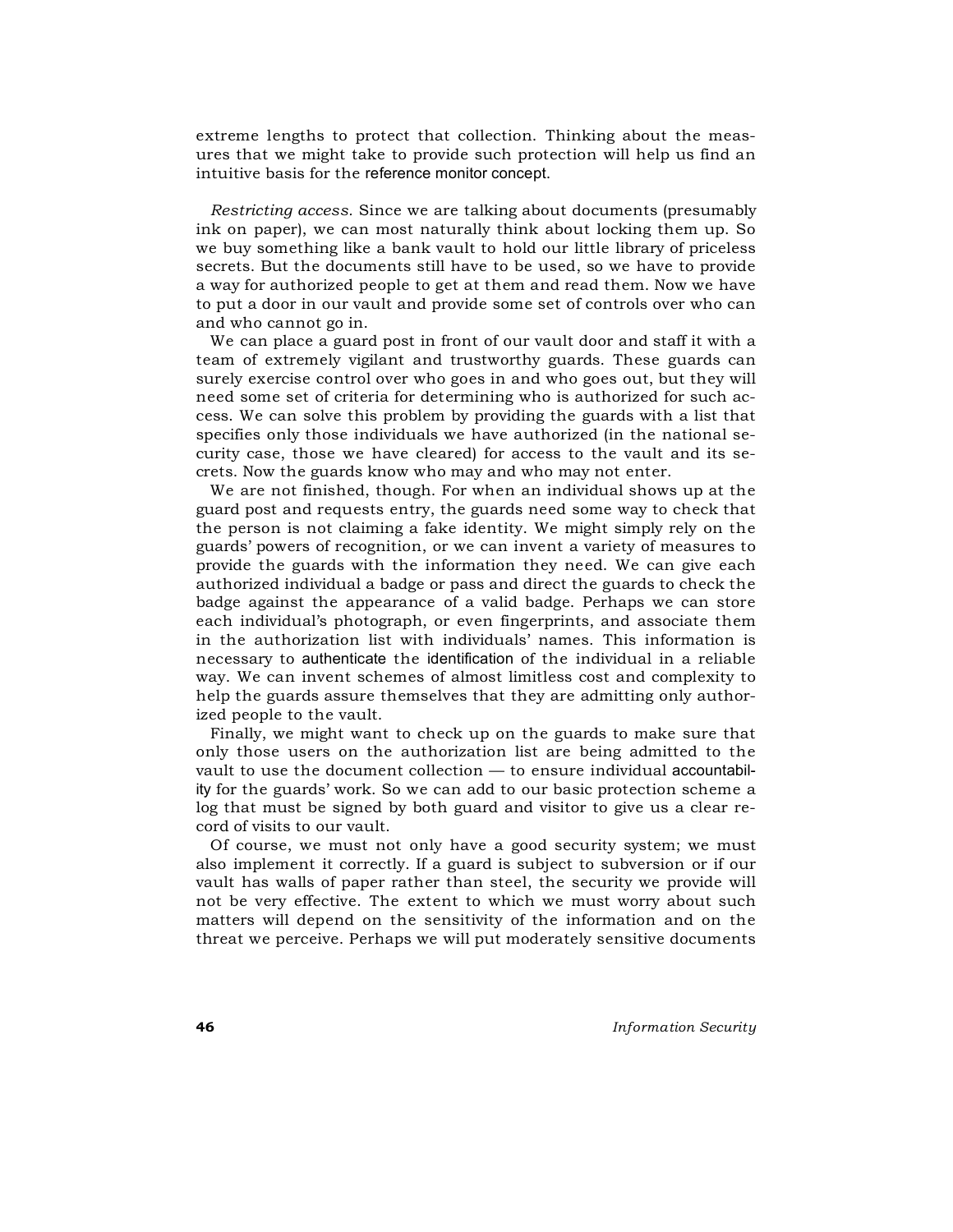in a locked room with an unarmed guard, and very sensitive ones in a real bank-style vault with armed guards.

The basic scheme outlined here is not too different from some that are actually used to protect very sensitive documents. If the users of the documents are at remote locations and too busy to come to our vault, perhaps we will send the guards to them. Then we have a system similar to that used to handle "Ultra" information before and during World War II [WINT74]. The point is that the basic scheme is simple, comprehensible, and secure.

*When access rights vary.* Our scenario of a vault full of sensitive documents differs from reality in (at least) one very important respect. When people or organizations go to such lengths to protect sensitive information, it is unlikely that they will simply put it in a room and give authorized visitors unrestricted access to the room. Rather, different people are likely to have access to different documents, and the document protection system will be required to recognize and enforce this sort of distinction. We may also want the document protection system to enforce some control over the use (or misuse) of the documents by authorized users. We will consider some of these issues in the paragraphs below.

In thinking about a document library in a vault that enforces "finegrained" protection, we can at least start with the basic concepts that were introduced above. A would-be user will appear at the reading room, identify himself (or herself), and have his identity checked by the guards on duty. Now, however, the user will not simply be admitted to the library for unrestricted access. Instead, he will request access to a specific document or set of documents. The guard will check the user's access in some sort of list and, assuming all is in order, give the user both the documents requested and a place to work on them. Perhaps our library or reading room is divided into individual carrels to which authorized users take their documents. If several people must work together, they may be assigned a closed conference room in which they may work with documents that all are authorized to see.

This extension is a very crucial one. For now, instead of admitting one or more users for unconstrained access to the entire collection, our library grants individual users access to individual documents based on their authorization. Not only that, we also have a mechanism (the carrels or reading room) for ensuring that the access rights of individuals are enforced and that a user reading document A is prevented from gaining (inadvertently or deliberately) access to document B. The access rights are defined by the authorization list and enforced on a documentby-document basis. Some of the documents may have, associated with them on the authorization list, user access rights that are identical with those associated with other documents in the collection. These equiva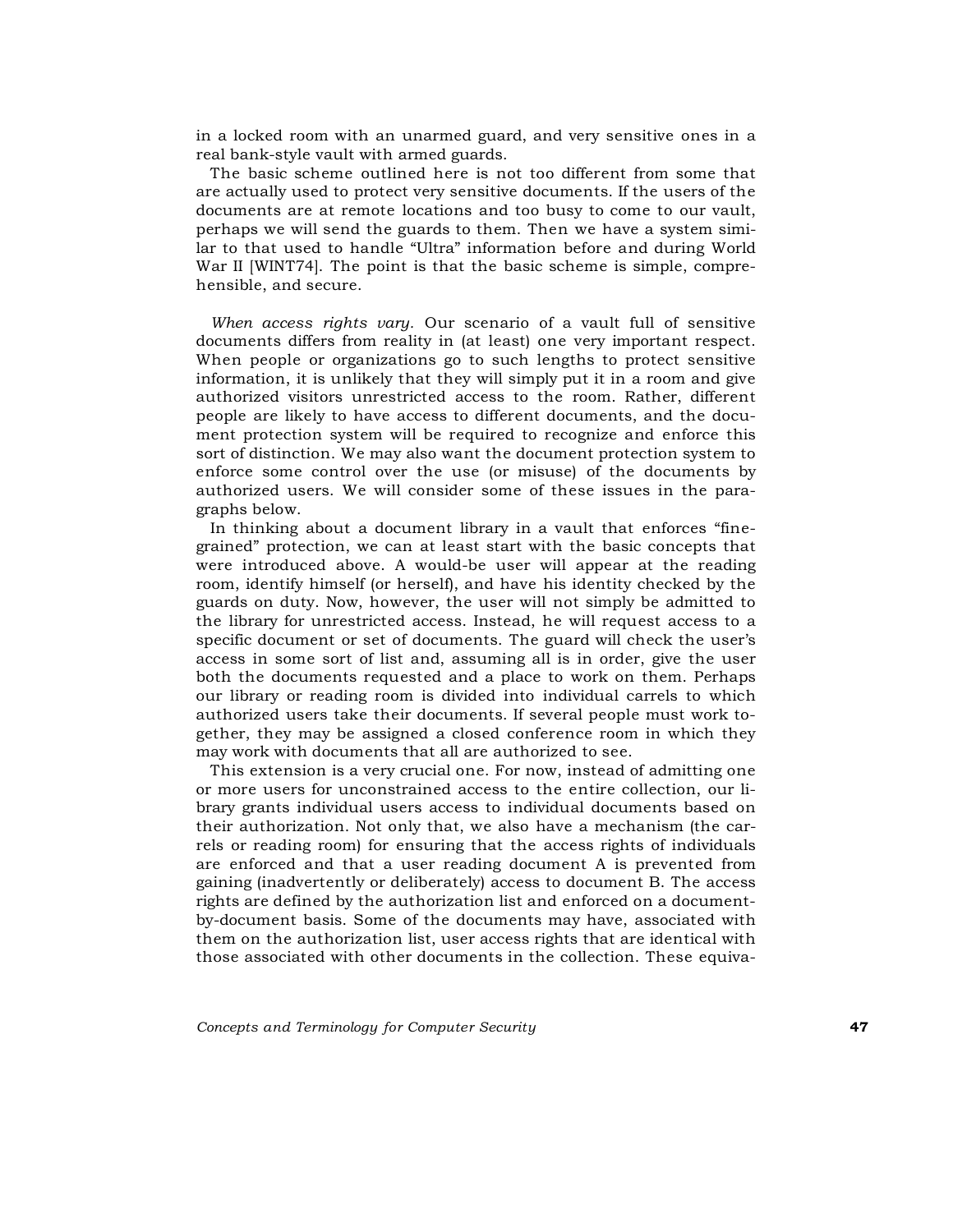lence classes of document access rights define a notion called access class (also referred to outside this essay by other names, including "classification," "clearance," "security level," and "security class"). An access class is an equivalence class for the sensitivity of information and the authorization of people who share common access rights to the information in that class. An important observation about access classes is that the notion provides the basis for "fine-grained" protection, such as we are discussing. A document may have more or less sensitivity than another, or its sensitivity may differ from the other's in a noncomparable way, such as might be the case for unrelated documents in totally different fields.

In defining both our basic and enhanced scenarios, we have ignored the question, "Where does the authorization list come from?" We cannot yet deal fully with this question, but presumably the same authority that established the library also defined a mechanism by which some people can establish or change the list. To do so, they have to communicate the updated list to the guard force in some manner, and the mechanism that they use to identify themselves to the guards is probably similar to that used by the ordinary users of the library. It is even possible that some of the users of the library are themselves allowed to modify the authorization lists for some subset of the documents in the library and that the rules enforced by the guards handle this.

We have also ignored until now the practical question of what users of the library do with the information that they have access to. One possibility is that they leave their notes, extracts, and so on in the library. In this scheme, each user may be assigned a file folder for his or her notes, and the folder may be locked up by the guard force from one visit to the next. If a user takes information away from the library, the guards will probably attempt to check that the information can legitimately be removed, and perhaps that its access class is marked on the copy (so the user will assume due care in handling it). It is entirely possible that only a few people will be allowed to remove any written information from our library and then only under controlled circumstances.

If our library is to enforce access restriction at the level of the individual document, it can also collect a more detailed record of users' accesses to documents. The log that we mentioned above can be expanded to include documents accessed and individual users' actions.

The library scenario outlined here may sound unlikely. However, some government classified document libraries work almost exactly this way. The mode of operation outlined is not terribly inconvenient once the users and guards become accustomed to it. Such formal libraries typically do a good job of protecting the information entrusted to them, while making it available to the people who need to work with it. We shall see that these libraries also provide a fairly good model for the reference monitor that is implemented in a secure computer system.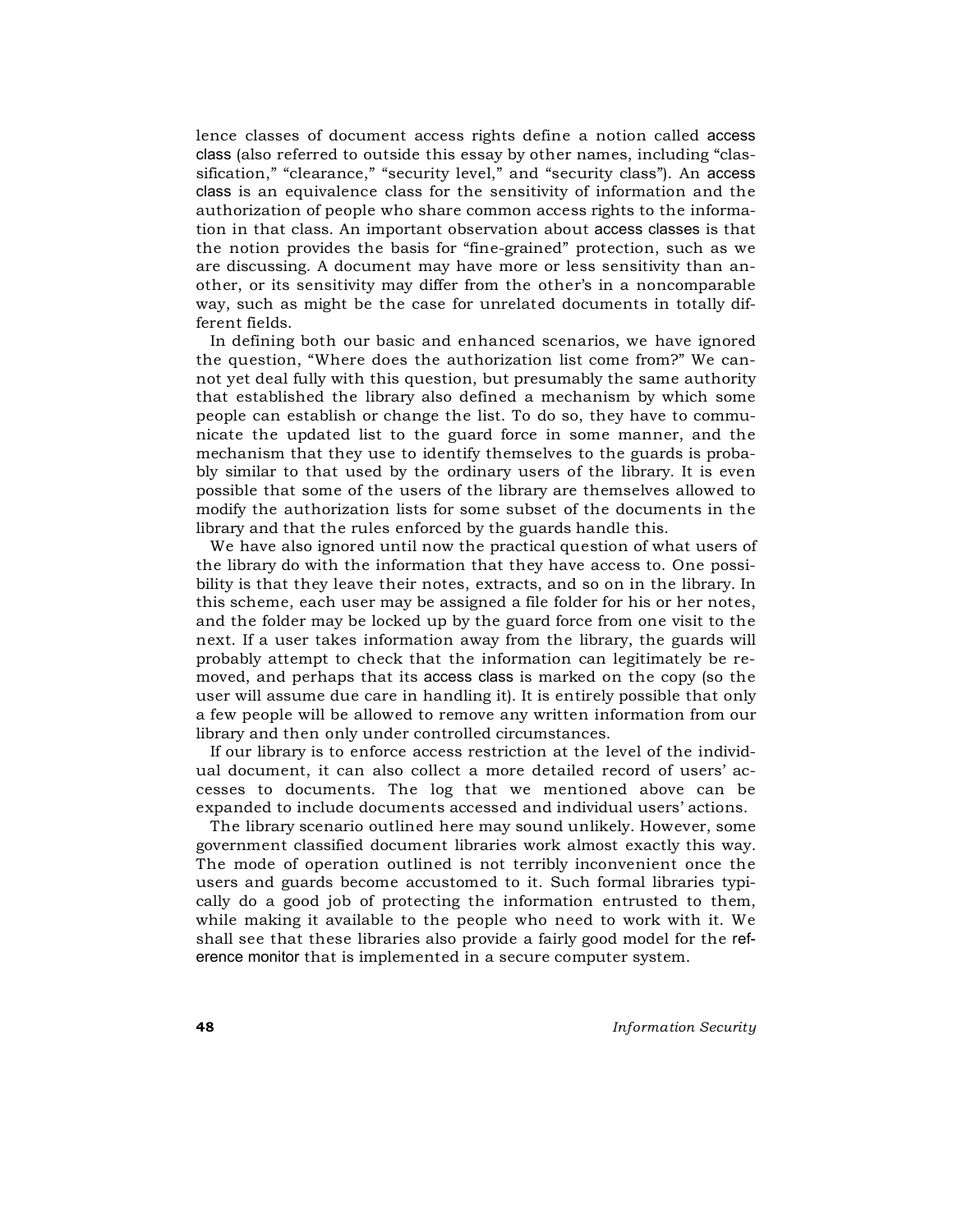**The reference monitor.** The reference monitor provides the underlying "security theory" for conceptualizing the idea of protection, thereby permitting one to focus attention only on those aspects of the system that are relevant to security. As we shall see, the reference monitor concept for the computer applies equally well to the design of a document library like the one we have just discussed.

The reference monitor [ANDE72] is an abstraction that allows active entities called subjects to make reference to passive entities called objects, based on a set of current access authorizations. The reference monitor is interposed between the subjects and objects. The reference monitor makes reference to an authorization database and reports information used to support an audit trail (similar to the "log" described above) that records operations which have been attempted or allowed.

At an abstract level, the reference monitor supports two classes of functions: reference functions and authorization functions [SCHE74]. Both are controlled by the current access authorization data in the authorization database. The authorization functions allow subjects to change the authorizations in the authorization database. The reference functions control the ability to access information. The utility of the reference monitor concept is independent of the specific rules that make up the access control policy. That is, the reference monitor is not defined by the access control policy, nor does the reference monitor define the access control policy.

The reference functions are defined in terms of only two generic access modes — observe and modify. The equivalents of these abstract access modes in a computer are read and write; therefore, we will use these terms. These are the only access modes for which one can be certain of the enforcement of access control; that is, these are the only access modes for which enforcement of access control policy can be verified. Read and write are fundamentally the only two types of access to computer memory, since, at the level of the hardware "chips" that implement the computer, even operations such as instruction execution begin as read and/or write operations. These two access modes provide the basis for describing the rules for access (that is, the access control policy or the access control aspects of the security policy.

With the following examples we try to clarify why other less primitive modes of access used in computers are not suitable for defining the access control policy. For an access mode to be suitable for this role, one must be able to verify that access control policy rules that are specified in terms of the particular access mode are enforced. For example, some computers support an append access mode. One might wish to build a system to enforce access control policy rules that allow a subject to append some objects but not to read or write them. One would like to be able to verify that the system enforces those rules. However, at the most primitive level in a computer, append relies on a read of some control information to determine where to write the information being appended.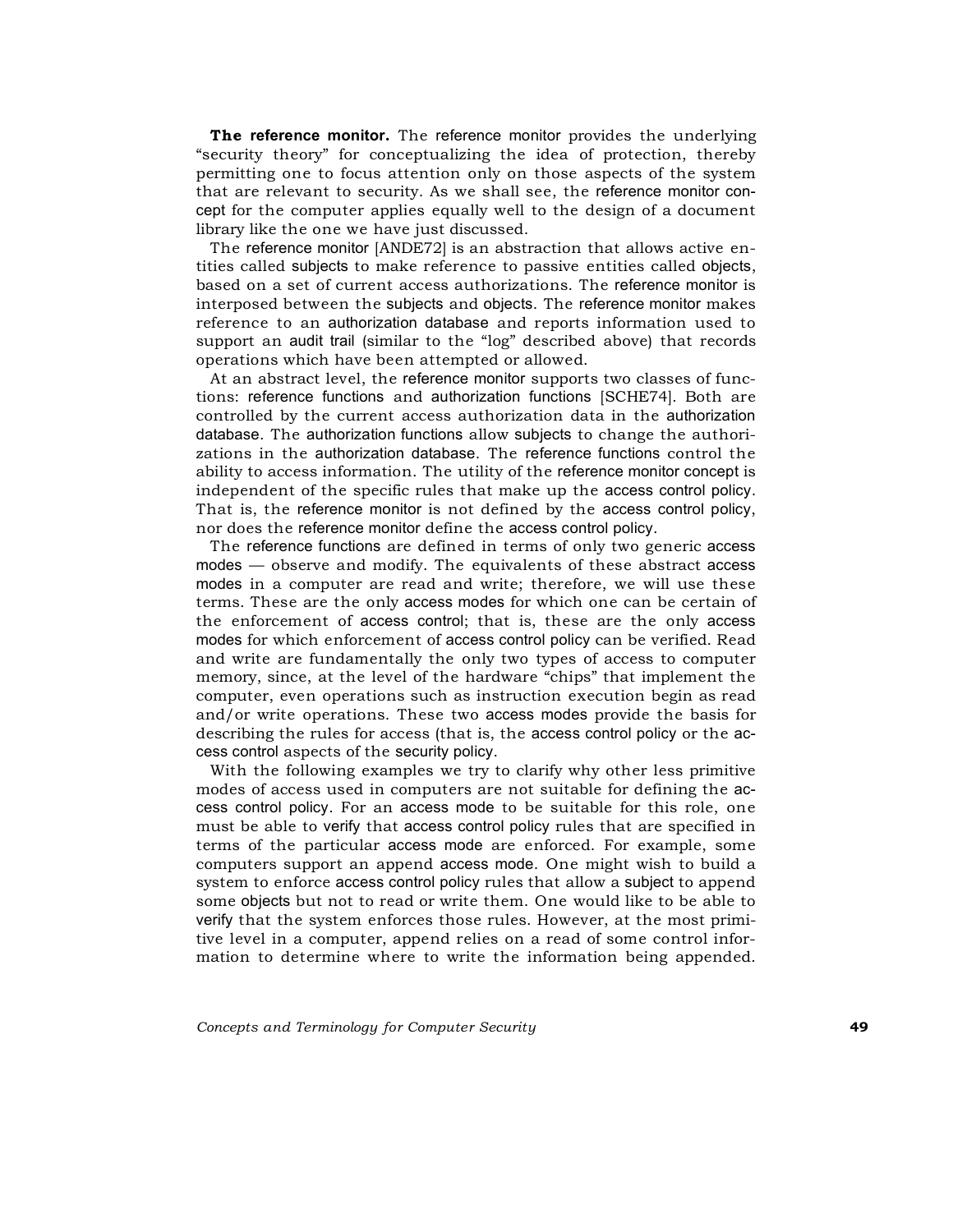Thus, it would not be possible to build a system in such a way as to allow one to verify that access control policy rules that allow one to append but not to read or write will not result in undesired read or write accesses.

As another example, consider instruction execution as an access mode for defining access control policy. For execution to be suitable for this purpose, the following must be true: If an access control policy states that execution of an object (for example, a program file) is authorized for a particular subject, but read access to that object is not authorized for that subject, we must be able to verify that read access is not possible. However, it is easy to see a specific case in which the access control policy cannot be enforced  $-$  it is not generally possible to know that executing a program (which is desired to be "execute-only") will not "leak" information from the program and thus allow undesired read access. D.E. Denning [DENN76, DENN82] has described ways in which executing a program may result in information leaking out of the program. This means that it is not possible to specify that read access is not permitted for an object to which execute access is permitted. Therefore, execute access is not sufficiently primitive to define access control policy in a verifiable way.

It should now be clear how a reference monitor implementation in a computer is related to the document library that we described above. In the document library, the users are our subjects or active entities. They make access to passive documents that correspond to the objects of the reference monitor. The authorization list that defines access to the library itself governs what subjects are known to the library.

Note, as a detail, that the action taken by the guards in the library to authenticate the identification of the individual seeking entry to the library is not itself a function of the reference monitor. Rather, it is a trusted function which is implemented outside the reference monitor. Another trusted function that may be implemented outside the reference monitor is the construction of the audit trail (mentioned above) from information reported by the reference monitor. Recall that the reference monitor contains only reference functions and authorization functions. In a later section we give additional information about the roles of authentication and audit in supporting the reference monitor's functions.

The reference monitor's authorization database corresponds to the library's augmented authorization list that identifies which users may see each document. The reference monitor's reliance exclusively on the two access  $modes - read$  and write  $-$  corresponds to the library guards' exclusive reliance on controls for what documents users are allowed to read and what notes users may remove from the library. Fortunately, read and write mean the same thing in the computer that they do in the document library. In the library, as in the reference monitor, there is an authorization function that changes the authorization database, and there are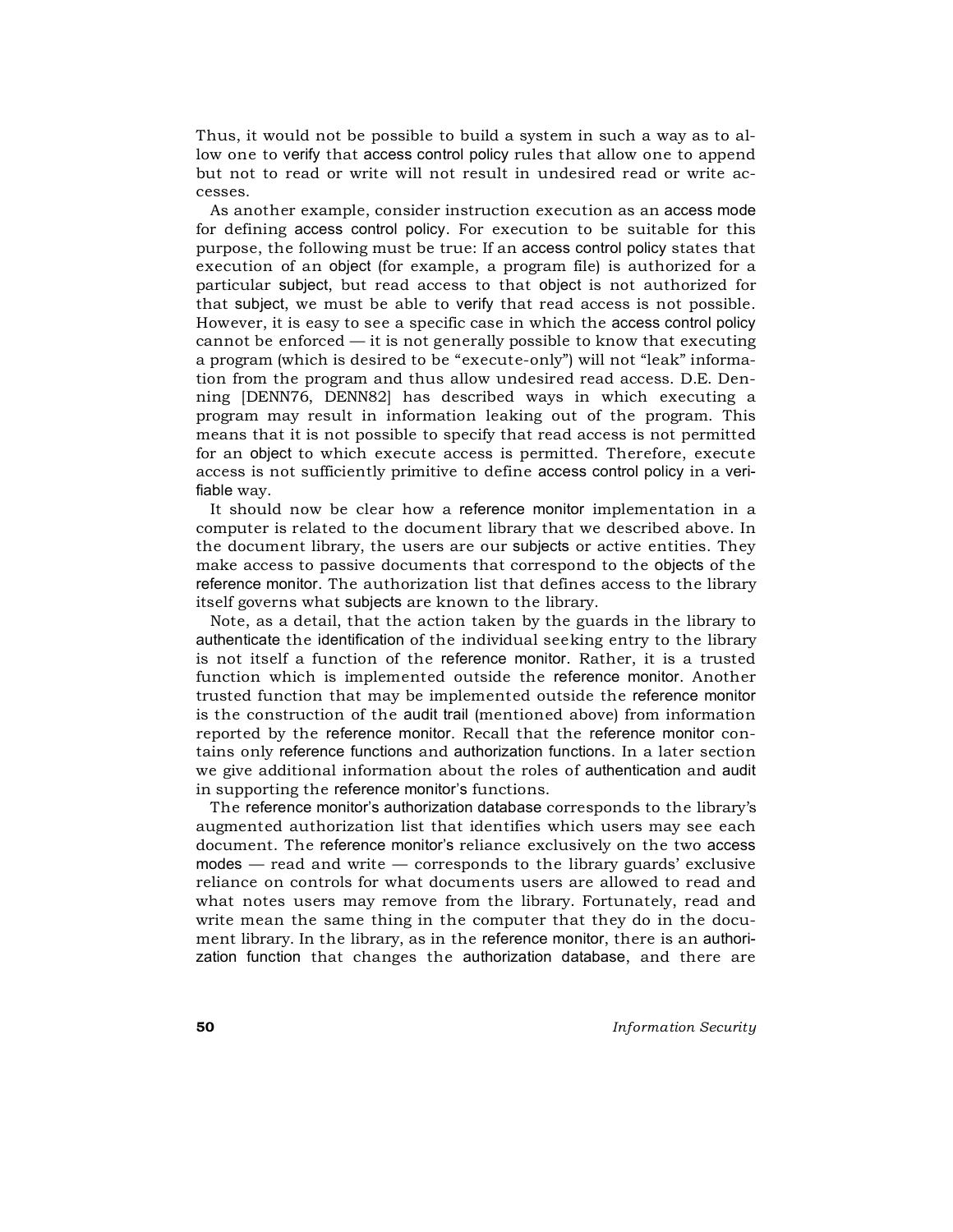reference functions for reading or writing documents. As noted, the library, like the reference monitor, can generate data for an audit trail that reflects those operations that have occurred or been attempted. The guards, walls, doors, and internal partitions (carrels, reading rooms, and so on) of the library are all reflected by the abstraction of the reference monitor.

The reference monitor implementation in a computer system must meet a set of requirements that are also met by components of our document library. These requirements were first identified by J.P. Anderson [ANDE72] and have been historically referred to as completeness, isolation, and verifiability:

- Completeness. The reference monitor must be invoked on every reference by a subject to an object.
- Isolation. The reference monitor and its database must be protected from unauthorized alteration.
- Verifiability. The reference monitor must be small, well-structured, simple, and understandable so that it can be completely analyzed, tested, and verified to perform its functions properly.

A review of the document library against these three requirements for a reference monitor will be instructive.

As to completeness, we presume that a user of the library cannot gain access to the collection by walking through a wall or around a guard. Note, however, that the guards do not necessarily have to watch the user directly through every moment of his or her use of a document. Our library is designed so that a user in a carrel with a document is still adequately restricted from gaining unauthorized access to other documents.

As to isolation, the library must be designed so that an interloper cannot replace a guard, drill though a wall, or replace the authorization database or other key reference monitor databases.

Finally, the procedures of the library must be simple enough so that they can be reviewed or inspected, thus meeting the requirement for verifiability. If the library system allows a user, for example, to check out a document at one desk and then carry it across a parking lot unobserved to get to a reading room, there is adequate opportunity for mischief, even though all the doors are locked and all the guards who are present are conscientious. The design of the security procedures themselves must be simple and sound, or the provision of more guards and thicker walls will be useless.

**The reference monitor and the computer system.** Before we leave this introduction of the reference monitor concept, we will tie it to the world of computer systems, and then to the classes of computer misuse techniques that we introduced in Essay 1.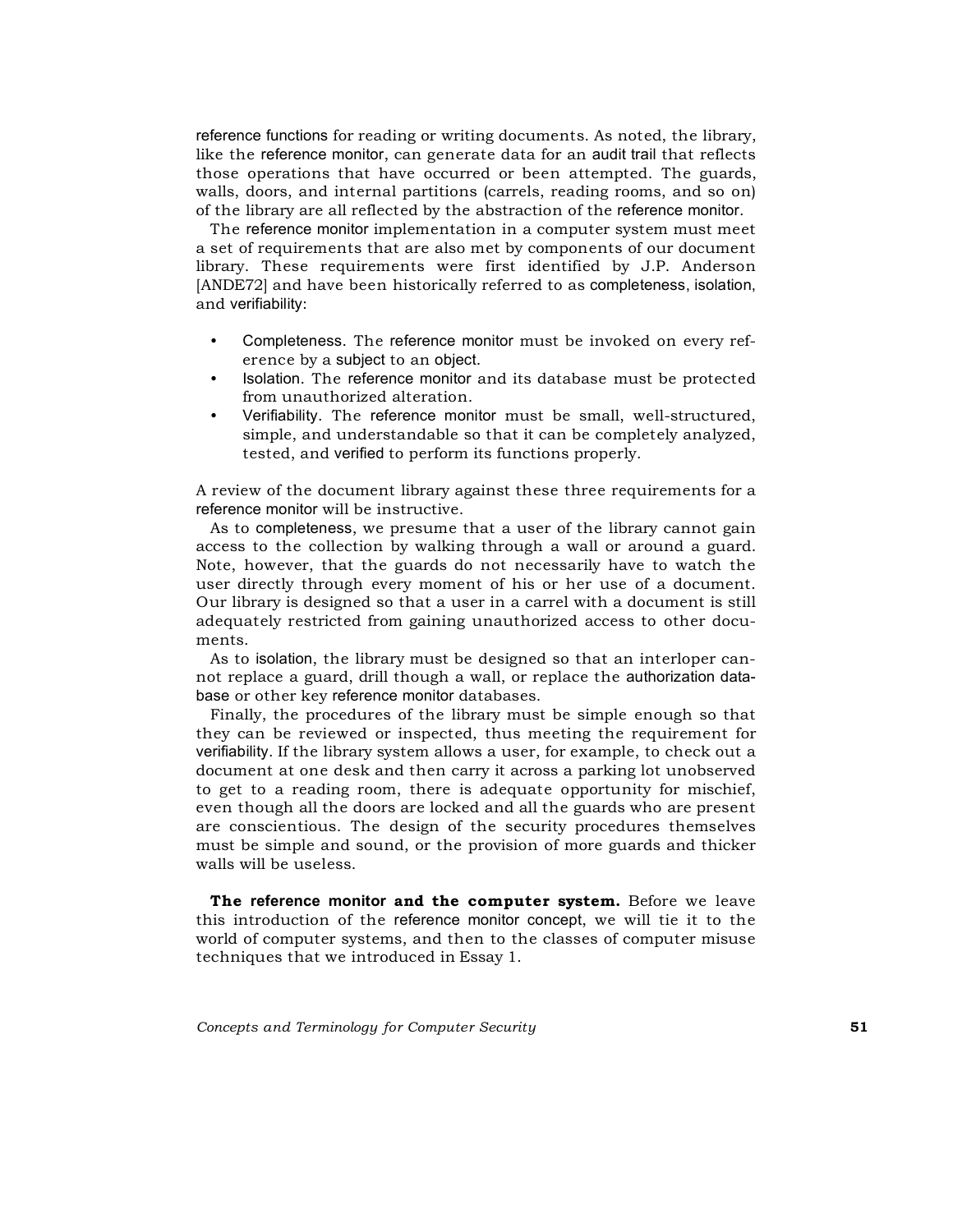The correspondence between reference monitor components and components of the computer system is reasonably clear: The subjects are the active entities in the computer system that operate on information on behalf of the system's users. The subjects are processes executing in a particular domain (see below for definition) in a computer system (that is, a <process, domain> pair). Most of the subjects are acting out the wishes of an individual whose identification has been authenticated by passing something like a password, using some means of reliable communication between the individual and the portion of the system performing the identification. The means of ensuring reliable communication between a human and the portion of the system performing identification (and certain other functions such as security administration) is called a trusted path. The topics of identification, authentication, and trusted path are explored more fully in a later section.

The objects hold the information that the subjects may access. A domain of a process is defined to be the set of objects that the process currently has the right to access according to each access mode. As noted above, two primitive access modes, read and write, are the basis for describing the access control policy. While we shall be concerned with many kinds of objects in general, we can think of objects as well-defined portions of memory within the computer, such as segments. Files, records, and other types of information repositories can be built from these primitive objects, but access control is provided by the reference monitor on the basis of the primitive objects over which it has total control. As mentioned earlier, the reference monitor controls access to them by controlling the primitive operations on them  $-$  the ability to read and write them.

There is another type of resource in the computer that needs to be tied to the reference monitor concept but that we have not yet mentioned — the device or communication channel. For clarity, we will include communication channel within the notion of device and use this term throughout. A device is the means whereby information is imported to or exported from the computer system — that is, it is the means for input/output. Note that by devices, we mean things that are actually under the control of and logically part of a computer system (for example, a controller connected to the computer's bus or a disk drive). We do not mean a separate "dumb" peripheral unit such as a dumb terminal or dumb printer, and not the actual storage media such as a tape or disk platter. Devices may be considered objects under certain circumstances, but they must be considered subjects under other circumstances. We will return to the topic of devices in a later section, when we discuss networks.

The authorization database specifies those circumstances under which a subject may or may not gain access to objects. There are many ways of specifying authorization in a computer system. We can think of authorization databases associated with each object in the computer system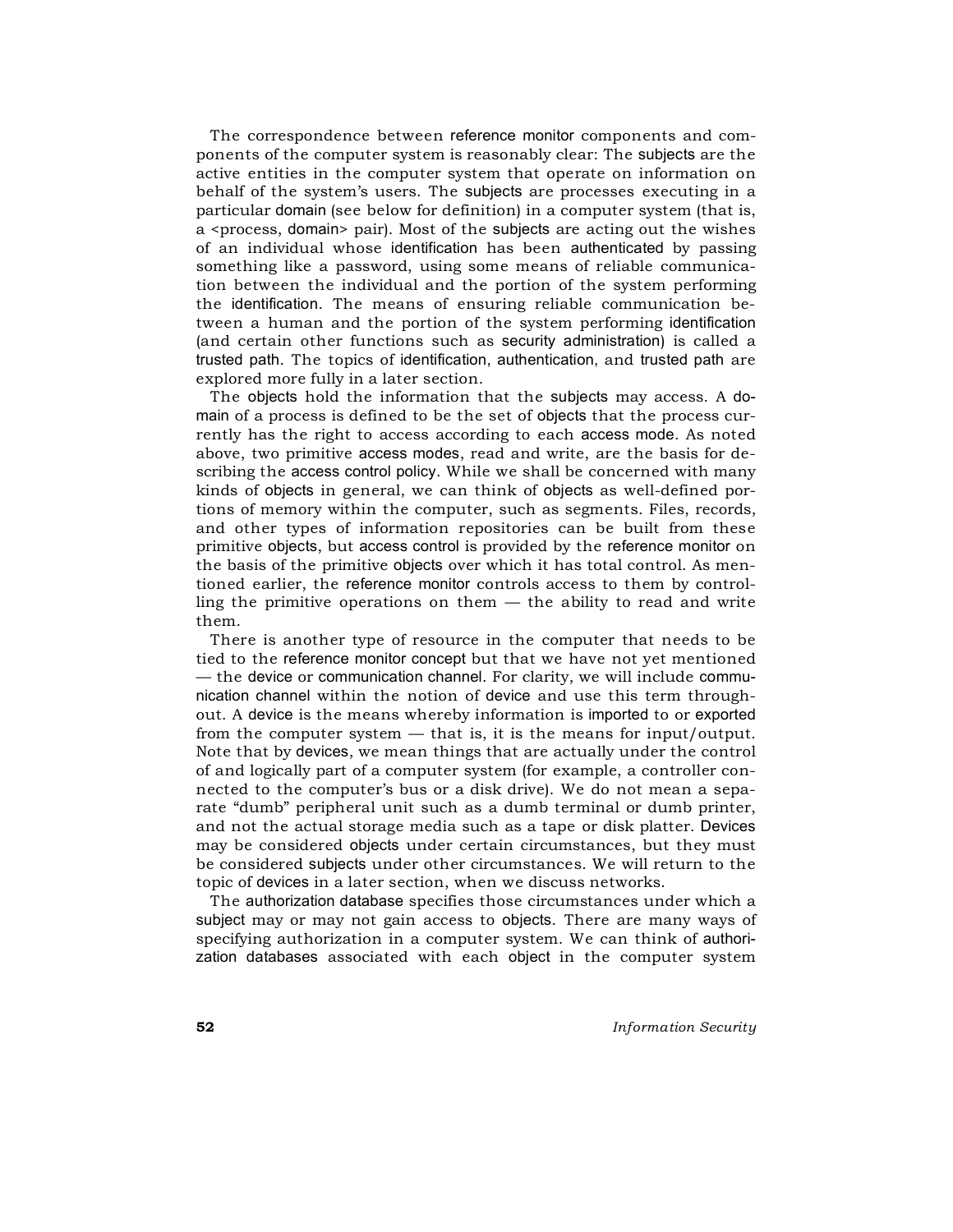(called a "list-oriented" implementation [SALT75, WILK72]) or with each subject (called a "ticket-oriented" or "capabilities" implementation). Regardless of how authorization is represented, the reference monitor ensures that only authorized accesses occur.

The audit trail records what security-relevant operations have actually occurred in the computer system. These include introduction of objects into the domain of a process acting on behalf of a user (for example, file open), deletion of objects, and so on. For each security-relevant event captured in the audit trail, the audit record includes such information as the date and time of the event, the user who initiated the event, the type of event, and success or failure of the event. Note that while the reference monitor generates some of the information for the audit trail, it may not be the only source for audit trail information.

Finally, the reference monitor itself is that most primitive portion of the computer system that we rely on to control access. For the purposes of this essay, we shall think of implementing the reference monitor with a subset of a computer's operating system and hardware. We shall find that, to be efficient, the operating system software needs the assistance of computer hardware that is well suited to the task of providing security.

This last suggestion — that we can implement the reference monitor with a subset of a computer's operating system and hardware — will be especially important in our discussions of secure systems. A security kernel is defined as the hardware and software that implement the reference monitor. (In a specific context where the hardware is fixed, security kernel is sometimes used in reference to just the software.) The implication of the term security kernel is that we can design a hardware/software mechanism that meets exactly the requirements for a reference monitor. In particular, such a mechanism must be complete, isolated, and verifiable. While a computer operating system of the usual sort may attempt to meet the reference monitor requirements to some extent, it will normally fall short to some degree. Only by building a mechanism that is explicitly designed to meet the reference monitor requirements can we achieve a high degree of assurance in the security of a computer system. No alternative technical foundation has yet been identified.

**Using the reference monitor.** We can now turn, as promised, to the classes of computer misuse techniques introduced in Essay 1. The first class of computer misuse techniques resulting in unauthorized disclosure or modification is human error. This class can best be countered by a program of security consciousness; intensive user education; frequent training, retraining, and reminders; and conscientious system administration and operation. The reference monitor can prevent some forms of this class of misuse through the enforcement of access control using access classes. For example, an operator may be prevented from acciden-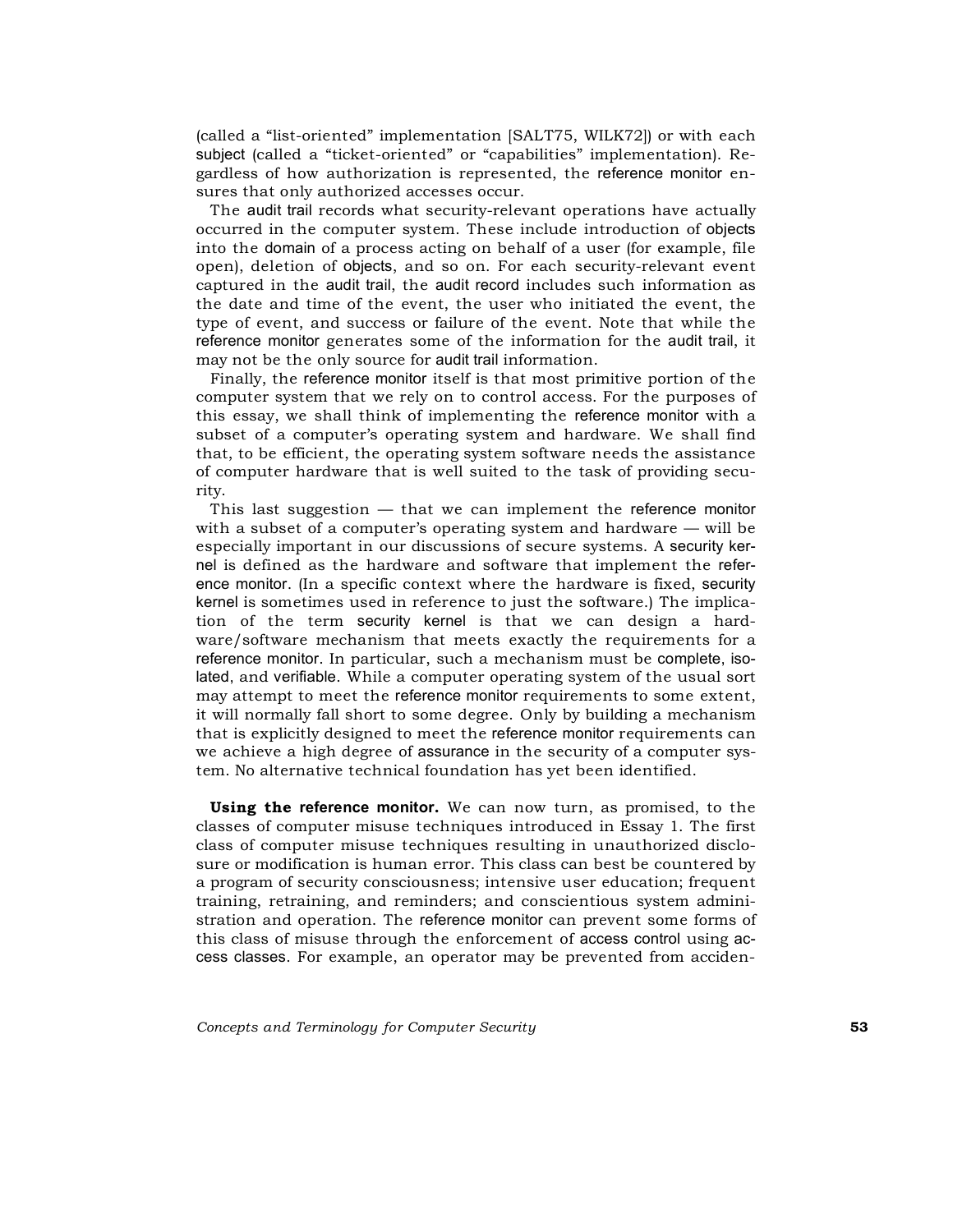tally mounting the wrong tape if the access class of the tape does not meet the requirements specified in the access control policy enforced by the reference monitor. However, the reference monitor most often does not help or hinder this class of misuse.

If we are concerned about the second class, user abuse of authority, we must design a mechanism that meets our security requirements at the user interface and attempts to constrain the users or detect those times when they go astray. Implementing some of the reference monitor functions in an application program may be appropriate in these cases, though this would not give us a verifiable reference monitor. A functional implementation of some of the reference monitor may be sufficient in this case since, by the definition of this class of abuse given in Essay 1, our irresponsible user is not involved in probing (or else that user's actions would belong in a different class of computer misuse techniques). Therefore, we know that this irresponsible user we have hypothesized will not write a program to bypass the controls we have supplied.

If we are concerned about the threat of direct probing or probing with malicious software, we can probably implement our reference monitor functions in the operating system or within a subset of the operating system. Of course, we may have to pay more attention to security features than have most operating systems today, and we shall also have to use and manage the system with considerable attention to security. But an operating system that is designed with considerable attention to security and very well managed can be quite effective against probing.

If we are worried about penetration or subversion of security mechanisms, we had better go shopping for a security kernel. Not only does such a mechanism incorporate the security features we will need, it also provides (especially by its attention to compactness and verifiability) a high degree of assurance that the design and implementation are complete and that malicious software attacks will not succeed. Furthermore, its compactness and verifiability provide a significant degree of inspectability and assurance that its implementation has not been exposed to subversion. Other mechanisms, such as cryptography, can be used for detecting (after the fact) whether software or data has been modified (as discussed in a later section), but the security kernel is the only method proven effective at countering the threats of penetration and subversion of mechanism, and thus it is the only method effective at preventing illicit access to information under protection.

# **Computer security and security policy**

In our discussion of a document library, we mentioned an authorization list or roster that determined which individuals could enter the library at all, and which documents they could see. External laws, rules, and regulations establish how, when, and what access by people is to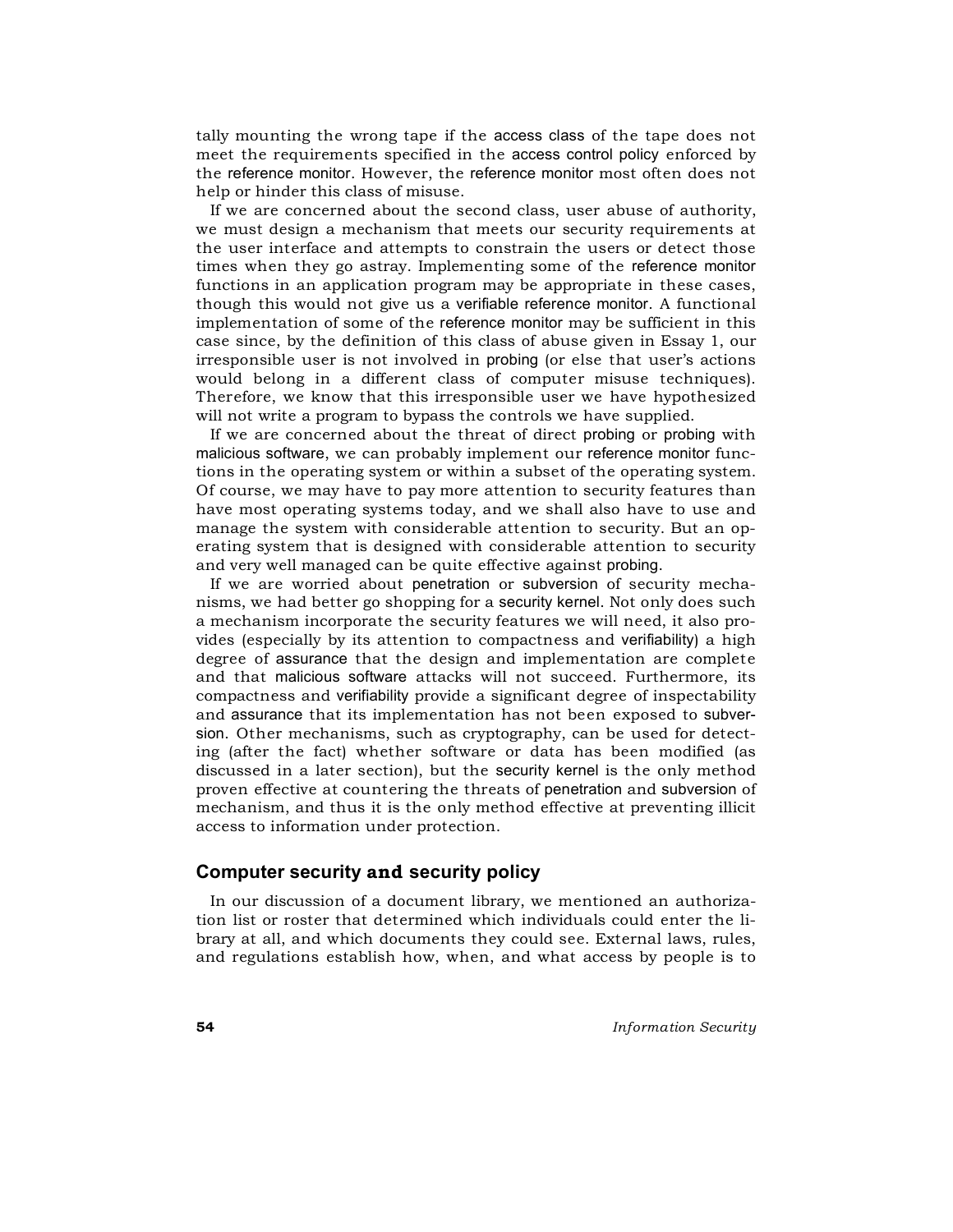be permitted. We do not expect the guards (or walls) of our library to determine who may and who may not enter. Instead, the organization that established the library in the first place also defined a security policy specifying who may enter and who may not. This section provides an introduction to the notion of a security policy and its enforcement in a computer system.

A useful security policy is quite general. It typically does not specify by name that certain people may or may not have access to certain information. Instead, it may state that the holders of certain positions have the authority to gain access to certain information. It may allow the holders of other positions to grant individuals access to information within some scope or set of checks and balances. A security policy may also state requirements that people must meet for access to information, as in the case of security clearances for access to classified national security information.

The Executive Branch of the US government (as well as branches of other governments) has a general security policy for the handling of sensitive information. This security policy involves giving an access class called a "security classification" to sensitive information and a clearance to individuals authorized to access it. No individual is granted access to information classified higher than that individual's clearance. (For example, since "Top Secret" is higher than "Secret," an individual with a "Secret" clearance is not permitted access to "Top Secret" information.) However, possession of a clearance at or higher than the classification of the information alone is not enough to gain access — that individual also must have a "need-to-know" the information, as judged by someone who already has access to the information.

To better understand how a general security policy such as this is enforced when computer systems are operating in different environments, consider three different modes of secure computing used in the Department of Defense: dedicated, system high, and multilevel.

In a simple computation environment, protection or security is enforced by physical means external to the computer (fences, guards, and so on) in a dedicated mode of operation. In this mode, all users allowed access to the system are cleared for the highest level of information contained in the system and have a need-to-know for all the information in the system (that is, it is dedicated to processing for users with a uniform need-to-know for this information at a given single security level). All users, equipment, and information reside within this protective boundary or security perimete. Everything within the security perimeter is considered benign. The computer system is not expected to seriously "defend" information from any of its users because they are considered nonmalicious by virtue of their security clearances and need-to-know.

In another environment (called the system high mode), the computer not only provides computation but must internally provide mechanisms

*Concepts and Terminology for Computer Security* **55**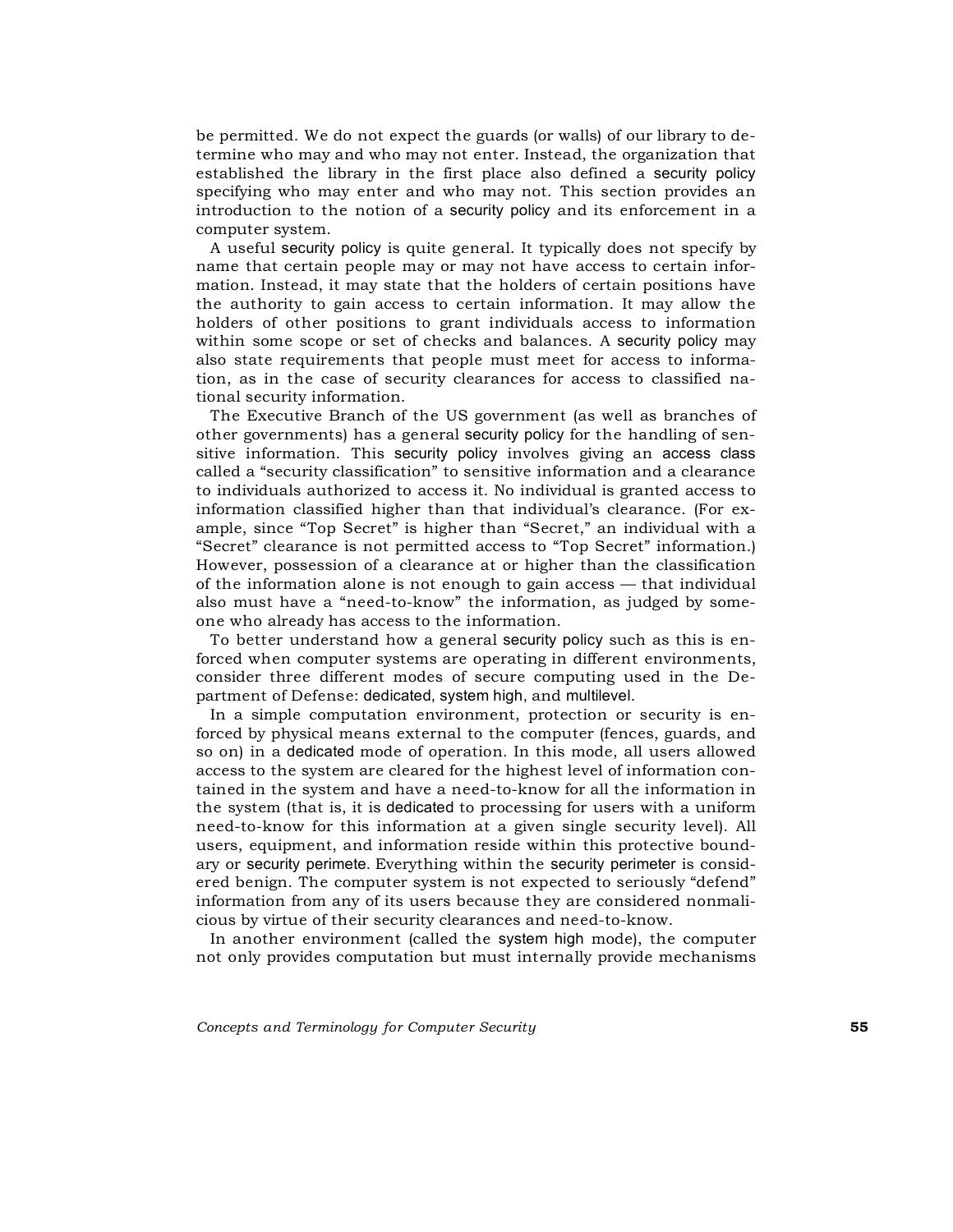that separate information from users. This is because not all users of the system have a need-to-know for all the information it contains (but all are cleared for the highest level of information in the system).

In yet another environment (called the multilevel mode), the computer must internally provide mechanisms that distinguish levels of information and user authorization (that is, clearance and need-to-know). In this case, not all users of the system are cleared for the highest level of information contained in the system, nor do all users have a need-toknow for all the information contained in the system.

Here, the computer system must protect the information from the user who is not cleared for it and his possibly malicious software. In effect, the computer system must become part of the security perimeter. The internal protection mechanisms must "assume the roles" of the guards, fences, and so on, that are indicative of the external security perimeter. Anything outside the security perimeter (including software) should be considered suspicious, since it may be malicious.

Clearly, for a computer to operate in the system high or multilevel mode, in which it is responsible for enforcing a portion of the security policy, the security policy must be translated into rules for handling sensitive information on a computer. This translation is not always clear since the security policy is expressed in terms of persons accessing information and not in terms of computer processes (accessing files or segments or bytes). The security policy does not address how a computer may provide both computation and protection.

Thus, one of the first steps in building a secure computer system is to interpret the security policy to be enforced (for example, as described by Lunt et al. [LUNT88a]) in a way that allows it to apply to the internal entities of the computer system. A security policy is interpreted in terms of the permissible access modes (for example, read or write) between the active entities — subjects — and the passive entities — objects — to establish a technical security policy (or a "technical policy" [TDI91]) for the system. We therefore call the specific translation of a security policy into terms implemented on a computer the technical security policy, as distinct from the security policy stated in terms of people accessing information. To build a secure computer system, it is essential to have a technical security policy that is complete and precisely defined and interpreted.

It is adequate to characterize the access controlrequirements of a technical security policy in terms of the set of subjects to be controlled, the set of objects to be protected, and all the rules concerning the access of subjects to objects to be enforced by the system. The basic security-relevant operation available to subjects is a request to access a particular object in a particular access mode. In response to such a request, the secure system may either grant or deny access.

To decide whether a particular request for access is to be granted or denied, the system must make a decision as to whether the requested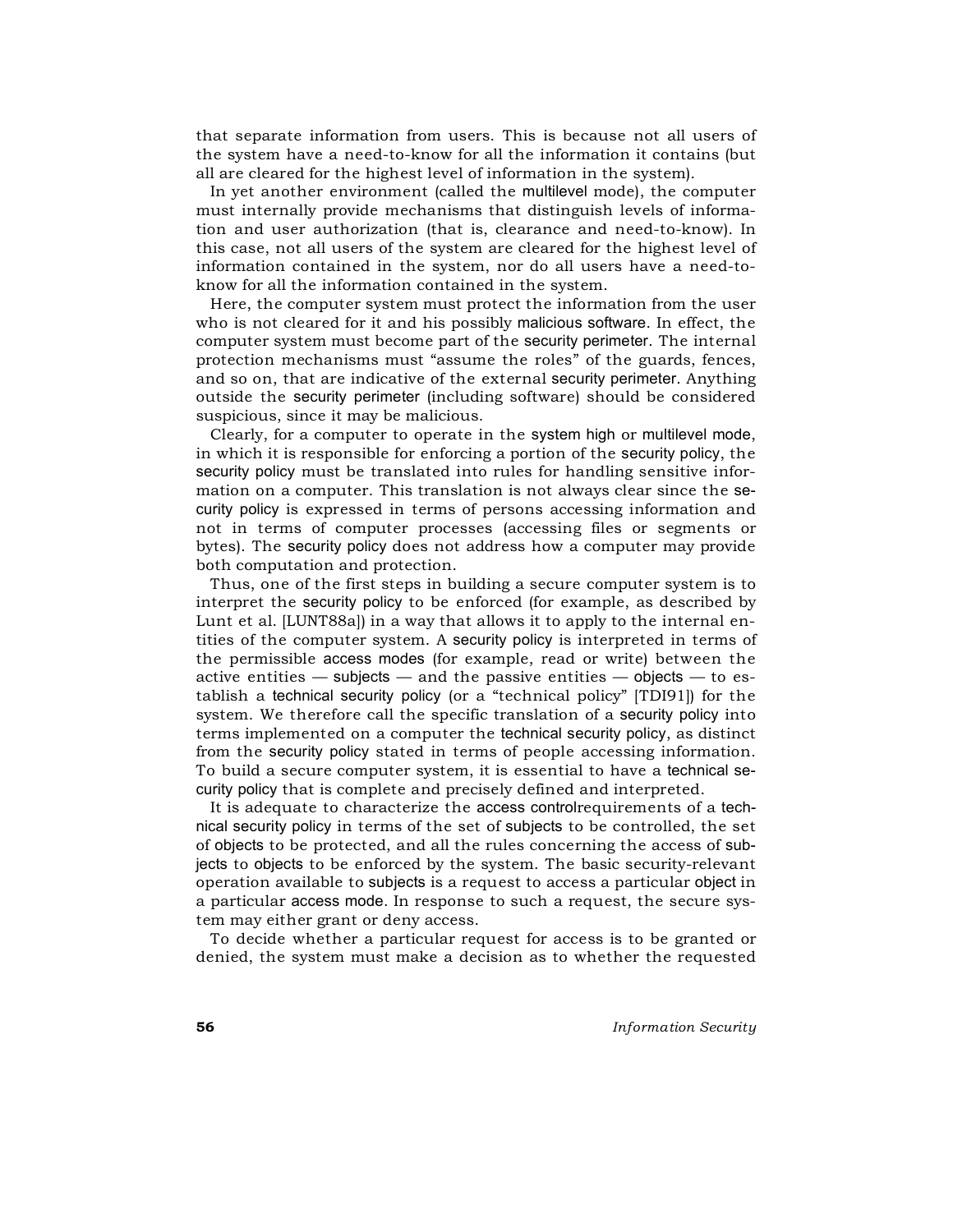access is consistent with the access control policy to be enforced. Although actual mechanisms typically function on the basis of accesses that are to be permitted, it is useful to think of a policy abstractly as accesses that are to be prohibited. Therefore, consider an access control policy as a list of ordered triples <*s*, *o*, *m*> of accesses that must be prohibited (where *s* is a particular subject, *o* is a particular object, and *m* is a particular access mode). This list of triples completely specifies the behavior of the access control policy's reference functions. For instance, if the triple  $\langle x, \text{myfile}, \text{read} \rangle$  appears in the list, subject  $x \text{ may not be given read}$ access to object myfile. The convention of representing the abstract access control policy as a list of prohibited accesses is useful because it enables the rules for verifying correct enforcement of the policy to be specified positively and completely. It is also particularly useful in composing access control policies belonging to different components in a network, as we show in a later section. (For access control policies expressed in this way, the composed access control policy is just the union of the access control policies of the components.)

A basic principle of computer security is that a given system can only be said to be "secure" with respect to some specific security policy, stated in terms of controlling access of persons to information. It is critical to understand the distinction between security policy (or technical security policy as defined above) and security mechanisms that enforce the security policy within a given computer system. For example, mechanisms might include type enforcement [BOEB85], segmentation, or protection rings [SCHR72]. These are all mechanisms that may be used within a computer system to help enforce a security policy that controls access of persons to information, but none of these is itself a security policy. Such mechanisms provide functionality that enables the implementation of access control within the computer system, but they do not directly represent rules in the security policy world of persons and information. It has been shown [HARR76, SHIR81] that in general for any given security mechanism, there are security policies that the mechanism is not sufficient to enforce. Thus the mechanism is molded by the security policy that it is designed to support. To understand the danger of mistaking security mechanisms for security policy, consider that some existing systems impose security mechanisms on users, but it is not at all clear what the security policy is that is being enforced. (Examples include the Unix "setuid" and "setgid" mechanisms [LEVI89].) This creates the illusion of security, without providing real security.

As we noted earlier, the reference monitor concept is not defined by the security policy, nor does it define the security policy. The reference monitor concept is compatible with a broad range of security policies that can be considered in two classes: access control policies and supporting policies. Access control policy is that portion of the security policy that specifies the rules for access control that are necessary for the security policy to be en-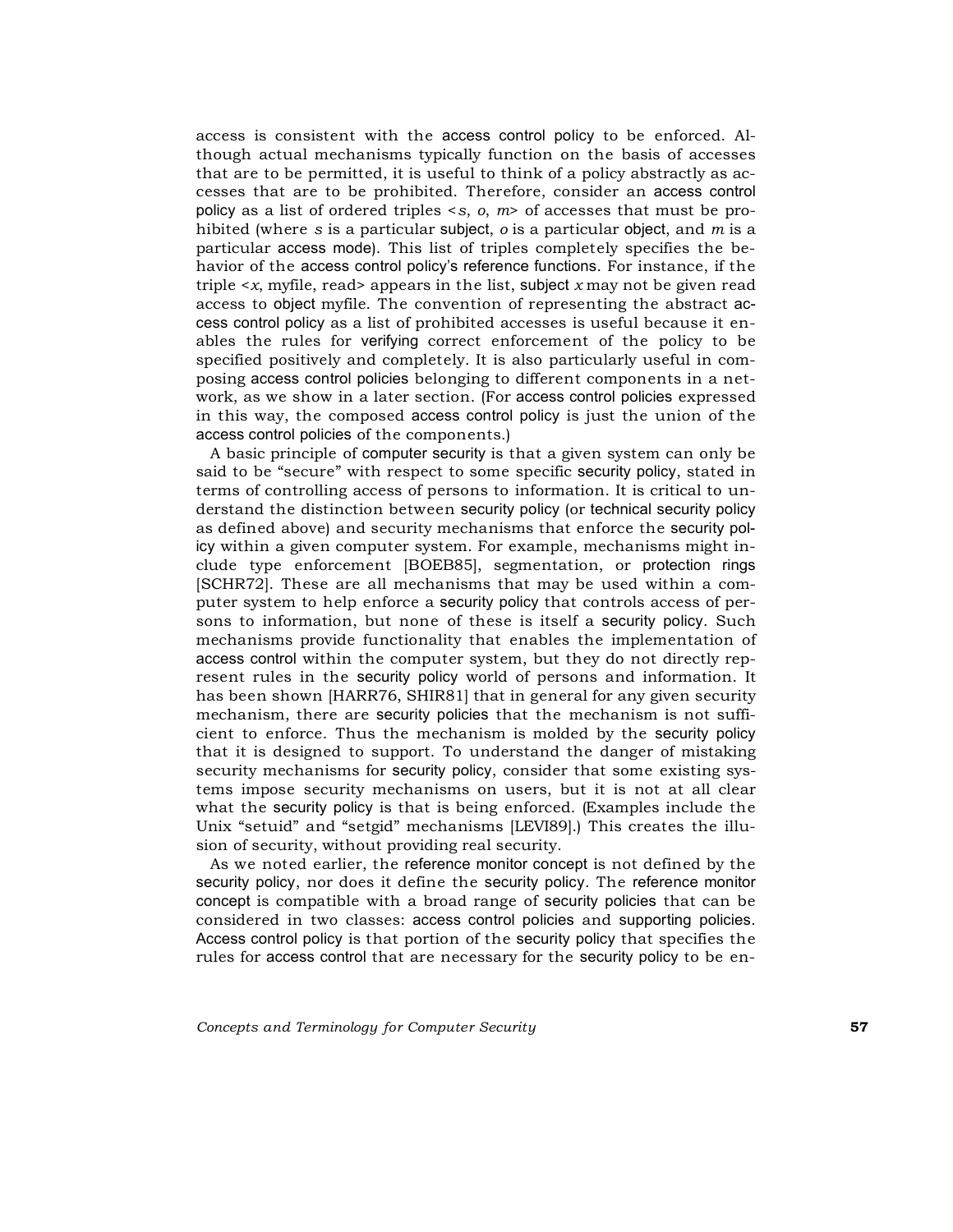forced (as will be described in later sections). Supporting policy is that part which specifies the rules for associating humans with the actions which subjects take as surrogates for them in computers to access controlled information (as will also be described later).

The access control policies in turn fall into two classes: discretionary and mandatory. These two classes were originally referred to as discretionary and nondiscretionary, and, as described in the following excerpt [SALT75], both have historically been considered necessary for commercial as well as military security:

We may characterize [one] control pattern as discretionary implying that a user may, at his own discretion, determine who is authorized to access the objects he creates. In a variety of situations, discretionary control may not be acceptable and must be limited or prohibited. For example, the manager of a new department developing a new product line may want to "compartmentalize" his department's use of the company computer system to ensure that only those employees with a need to know have access to information about the new product. The manager thus desires to apply the principle of least privilege. Similarly, the marketing manager may wish to compartmentalize all use of the company computer for calculating product prices, since pricing policy may be sensitive. Either manager may consider it not acceptable that any individual employee within his department can abridge the compartmentalization decision merely by changing an access control list on an object he creates. The manager has a need to limit the use of discretionary controls by his employees. Any limits he imposes on authorization are controls that are out of the hands of the employees, and are viewed by them as nondiscretionary. Similar constraints are imposed in military security applications, in which not only isolated compartments are required, but also nested sensitivity levels (for example, top secret, secret, and confidential) that must be modeled in the authorization mechanics of the computer system. Nondiscretionary controls may need to be imposed in addition to or instead of discretionary controls. For example, the department manager may be prepared to allow his employees to adjust their access control lists any way they wish, within the constraint that no one outside the department is ever given access. In that case, both nondiscretionary and discretionary controls apply.

More recently, nondiscretionary has been called mandatory [TCSE85], but the meaning has been retained: Mandatory is still the complement of discretionary. For reasons that will become clearer below, protection against malicious software is offered only by an implementation of the reference

**58** *Information Security*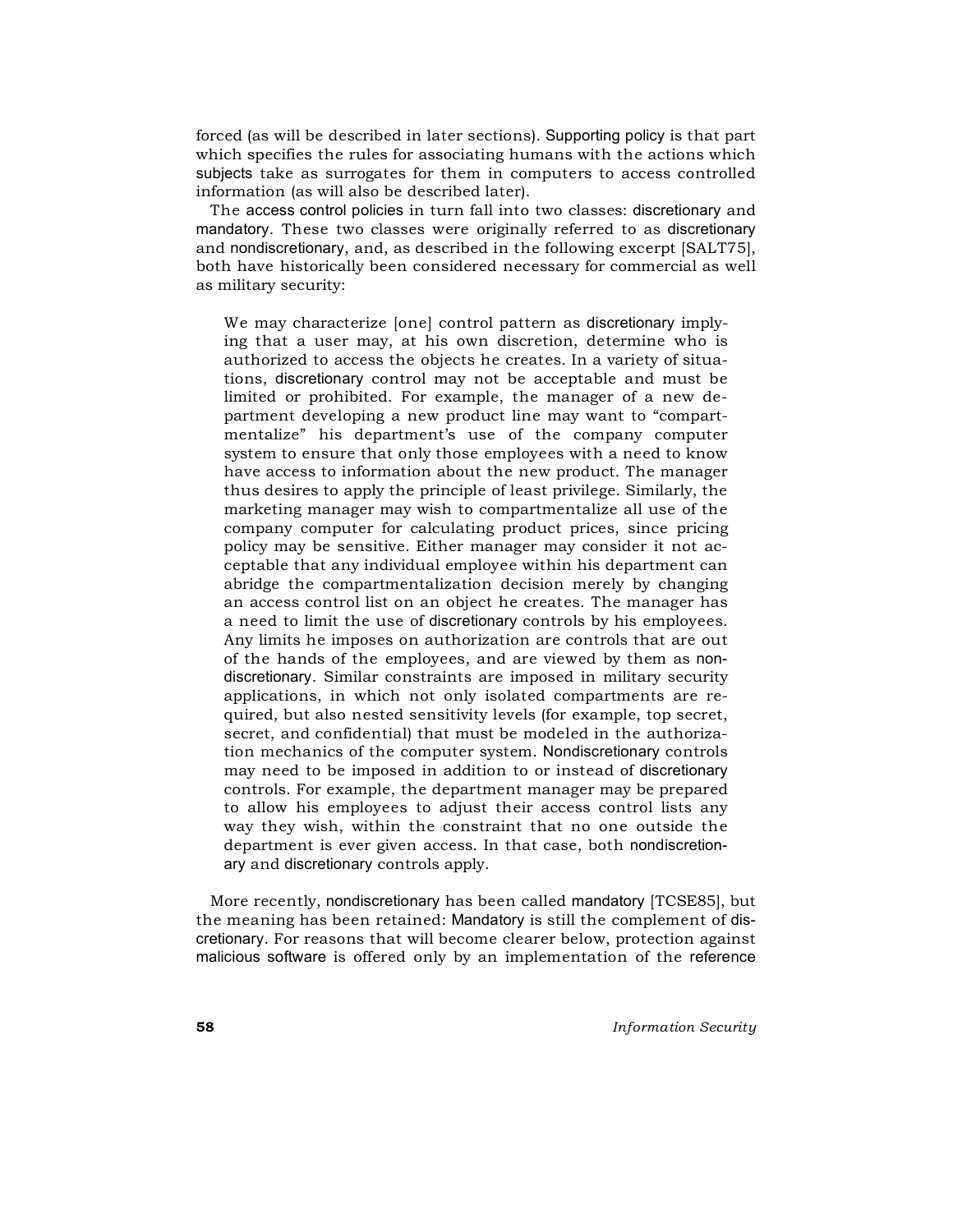monitor concept enforcing mandatory access control policies, though the reference monitor paradigm of subjects, objects, authorization functions, and reference functions is also used for discretionary access control.

In general, one cannot a priori simply assert whether an arbitrary access control policy is mandatory or discretionary. However, it is clear that some access control policies cannot be mandatory (we will see why in the next section). The more appropriate question is whether the protection against malicious software that is uniquely possible with the high assurance enforcement of a mandatory access control policy is needed for a particular aspect of the security policy. The problem then becomes one of expressing that aspect of the security policy in a way that maintains the properties of a mandatory access control policy. This too is described in the next section.

As a practical matter, the choice between mandatory and discretionary access control policies to support a particular security policy is, in most cases, tied to the penalty for which one would be liable if one violated the policy in the "paper world" — if no computers were being used. If the person responsible for protecting the information could get into "real trouble" (for example, lose a job, get sued, be placed in jail, or even be severely reprimanded) for violating the policy in the paper world, then a mandatory access control policy should be used to protect the information in the computer.

**Mandatory access control policy.** A mandatory access control policy provides an overriding constraint on the access of subjects to objects, with high assurance of protection possible, even in the face of Trojan horses and other forms of malicious software, as described in Essay 1. In terms of the reference monitor concept, the idea is that we can affix a label to objects to reflect the access class of the information they hold. We can correspondingly affix a label to subjects to reflect the equivalence class of object sensitivity that the subject can access. The reference monitor compares the labels on subjects and objects, and grants a subject access, per the requested access mode, to an object only if the result of the comparison indicates that the access is proper.

Note that the preceding paragraph identifies the mapping between our two "worlds":

- 1. The world independent of computers, of people attempting to access information on paper.
- 2. The world of computers with objects that are repositories for information and subjects that act as surrogates for users in the attempt to access information in objects.

*Concepts and Terminology for Computer Security* **59**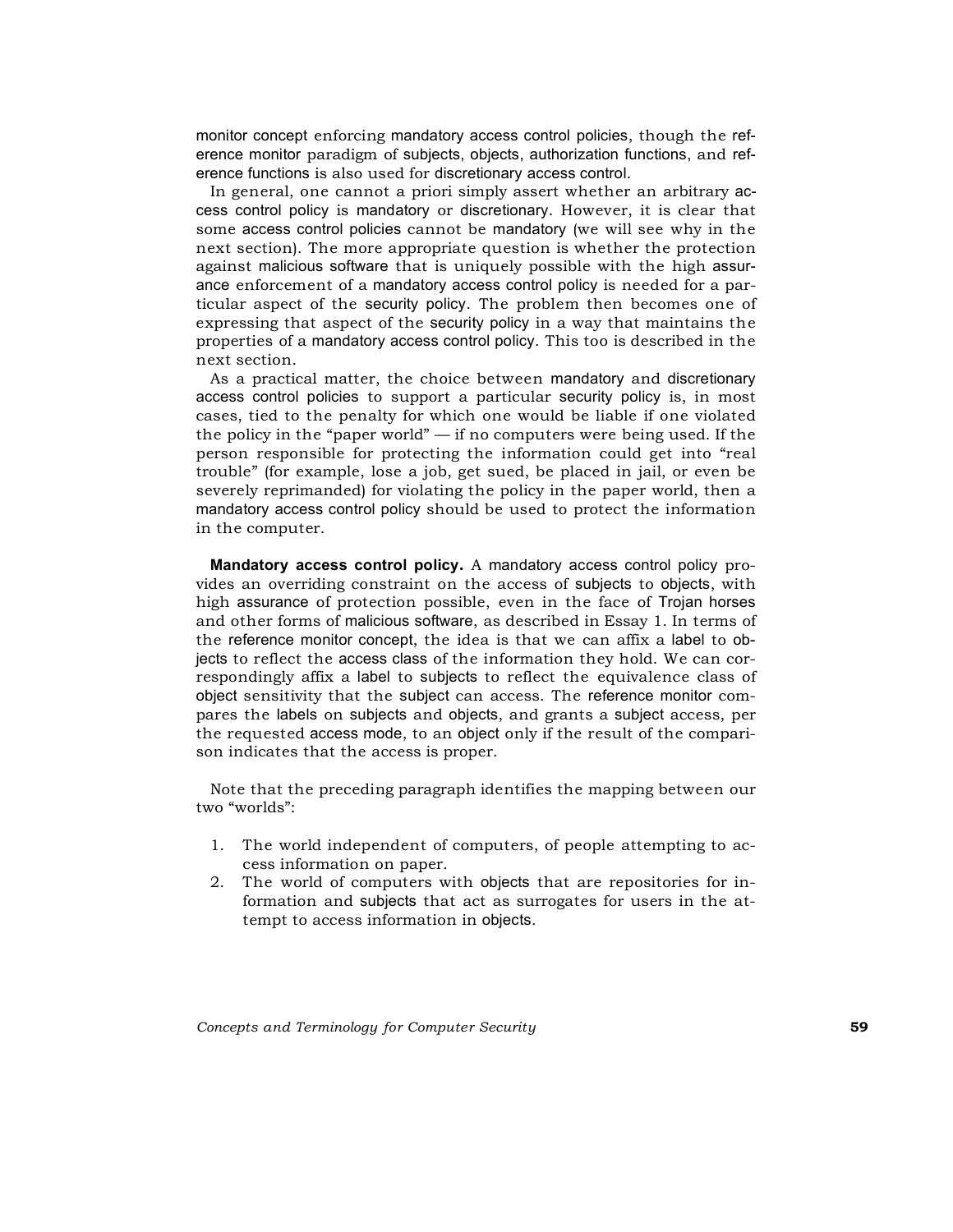As noted above, the label associated with an object indicates the access class of the information that the object holds. The label associated with a subject that acts as a surrogate for a user indicates the authorization of the user — the access class of the information the user is authorized to access (for example, the user's clearance). Earlier we identified subjects as processes executing in a particular domain. In many systems, there is a single label associated with each process since, in these systems, there is a single domain per process. However, in some systems [SCHE85a, THOM90], each process may have a number of domains (and correspondingly, a number of subjects) simultaneously, each of which has a separate label. (Incidentally, these separate domains within a single process are typically implemented by a mechanism called protection rings [SCHR72].) Finally, the access modes used in the computer are the same as the fundamental access modes in the world independent of computers, of people attempting to access information on paper — read and write.

Mandatory access control policies can provide protection against unauthorized modification of information (integrity) as well as protection against unauthorized disclosure (confidentiality). The labels in a specific mandatory access control policy can be selected to accomplish many different purposes for integrity and confidentiality. For example, they can reflect the US government's security policy for confidentiality mentioned earlier, utilizing hierarchical classifications and security clearances (for example, Secret, Top Secret). They can reflect a corporate security policy [LIPN82, LEE88, SHOC88] (for example, Public, Proprietary for Confidentiality or Technical, Management for Integrity). They can also reflect a partitioning of activities into separate spheres or compartments, with different individuals authorized access to information in different areas (for example, Project A, Project B).

Abstractly, in the list of triples that specifies a particular mandatory access control policy, there is an entry for each subject, object, and access mode set (read or write) for which access should not be granted. In other words, if the mandatory access control policy requires that the label associated with the subject be "higher" than that associated with the object in order to grant read access, there are triples for each subject, object pair for which the third element in the triple is read and for which the subject's label is not "higher" than the object's. For a different mandatory access control policy, there would be a different list of triples.

Mandatory access control policies operate by partitioning the sensitivity of objects and the authorizations of subjects into access classes (which correspond to the labels mentioned above). The key to the power and effectiveness of mandatory access control policies is the verifiable restriction on the flow of information from one access class to another. Briefly, a mandatory access control policy reflects a set of rules for comparing access classes. Depending on the security policy being enforced, some flows are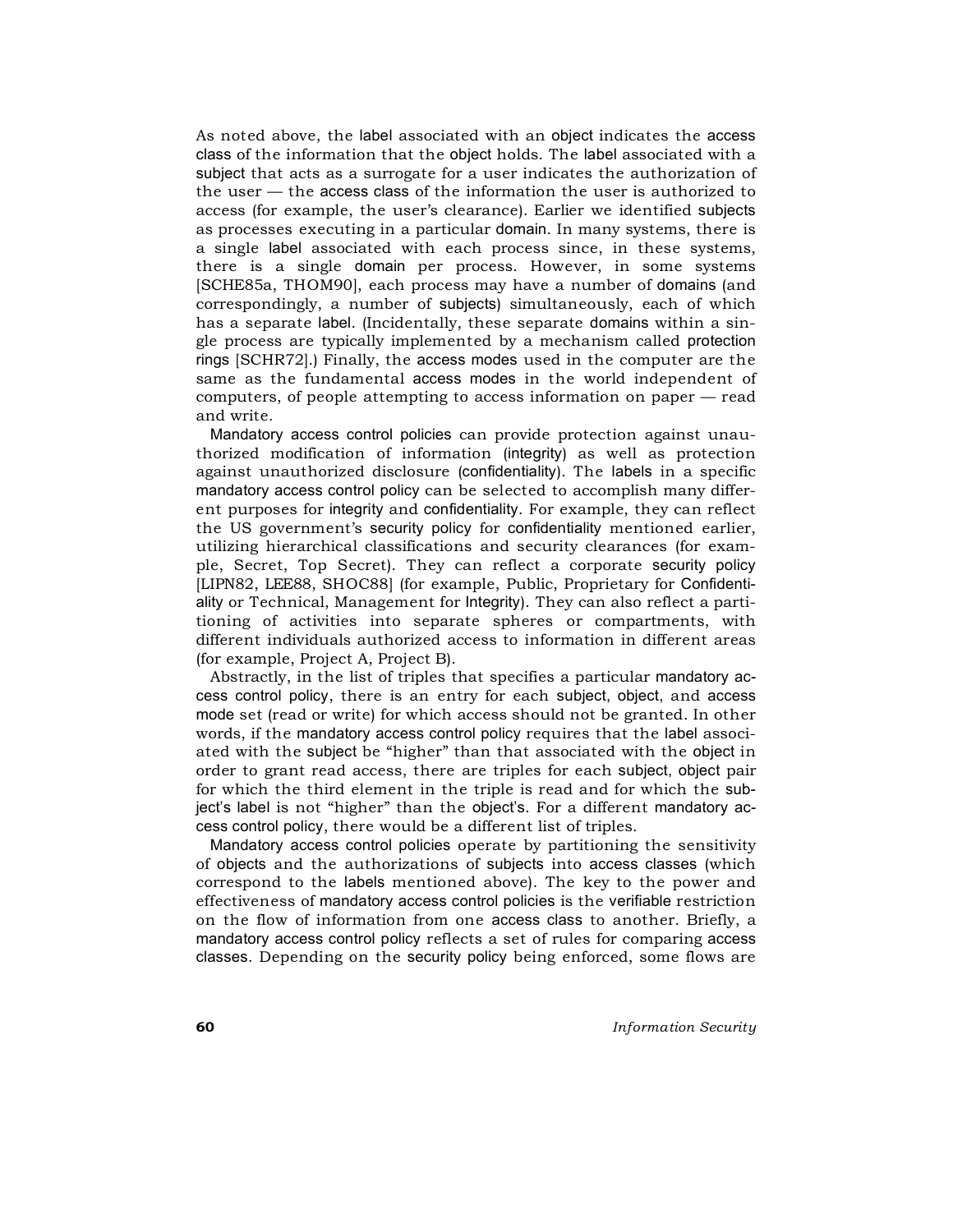allowed and others forbidden. The distinguishing qualities of mandatory access control policies are that they are global and persistent within some universe of discourse; these qualities enable verifiability of the reference monitor implementations that enforce them.

In this context, "global" means that particular information has the same sensitivity wherever it is; "persistent" means that particular information has the same sensitivity at all times. In other words, the subject and object labels are "tranquil"; they do not change. For an access control policy to be global and persistent, the set of access classes (or labels) must form what is termed in mathematics a "partial order." This means that any members of the set can be compared by using a relation usually called dominate, written ">=" and meaning something like "greater than or equal to." For any two distinct members *x* and *y* of a partially ordered set, *x* dominates *y*, *y* dominates *x*, or *x* and *y* are noncomparable. (Most existing implementations of mandatory access control policies use a particular type of partially ordered set called a lattice. The distinctions between a partial order and a lattice are not particularly important for this essay, so we will not further discuss lattices.)

The partially ordered set of labels and the resulting restriction on the flow of information provide a tool of sufficient power to defend against even malicious software, described in Essay 1. The members of a set that forms a partial order can be compared by the dominate relation in a manner that satisfies three standard mathematical conditions:

- 1. reflexivity,
- 2. antisymmetry, and
- 3. transitivity.

We can say that for a particular set (for example, of labels) and the relation >=, these three conditions mean respectively that, for all *x*, *y*, and *z* in the set,

- 1.  $x \geq x$ ,
- 2.  $x \geq y$  and  $y \geq x$  implies  $x = y$ , and
- 3.  $x \geq y$  and  $y \geq z$  implies  $x \geq z$ .

If any of these three conditions of a partially ordered set of labels is relaxed in an access control policy, either the global or persistent quality is destroyed, rendering the access control policy fundamentally vulnerable to Trojan horses. For that reason, arbitrary "tags" cannot be used as mandatory access control policy labels. For example, consider a violation of reflexivity — consider an access control policy in which all subjects and objects have either the label "Sensitive" or the label "Public" and which specifies that Public subjects can access Public objects except on odd Tuesdays. That is an example of the label Public not always dominating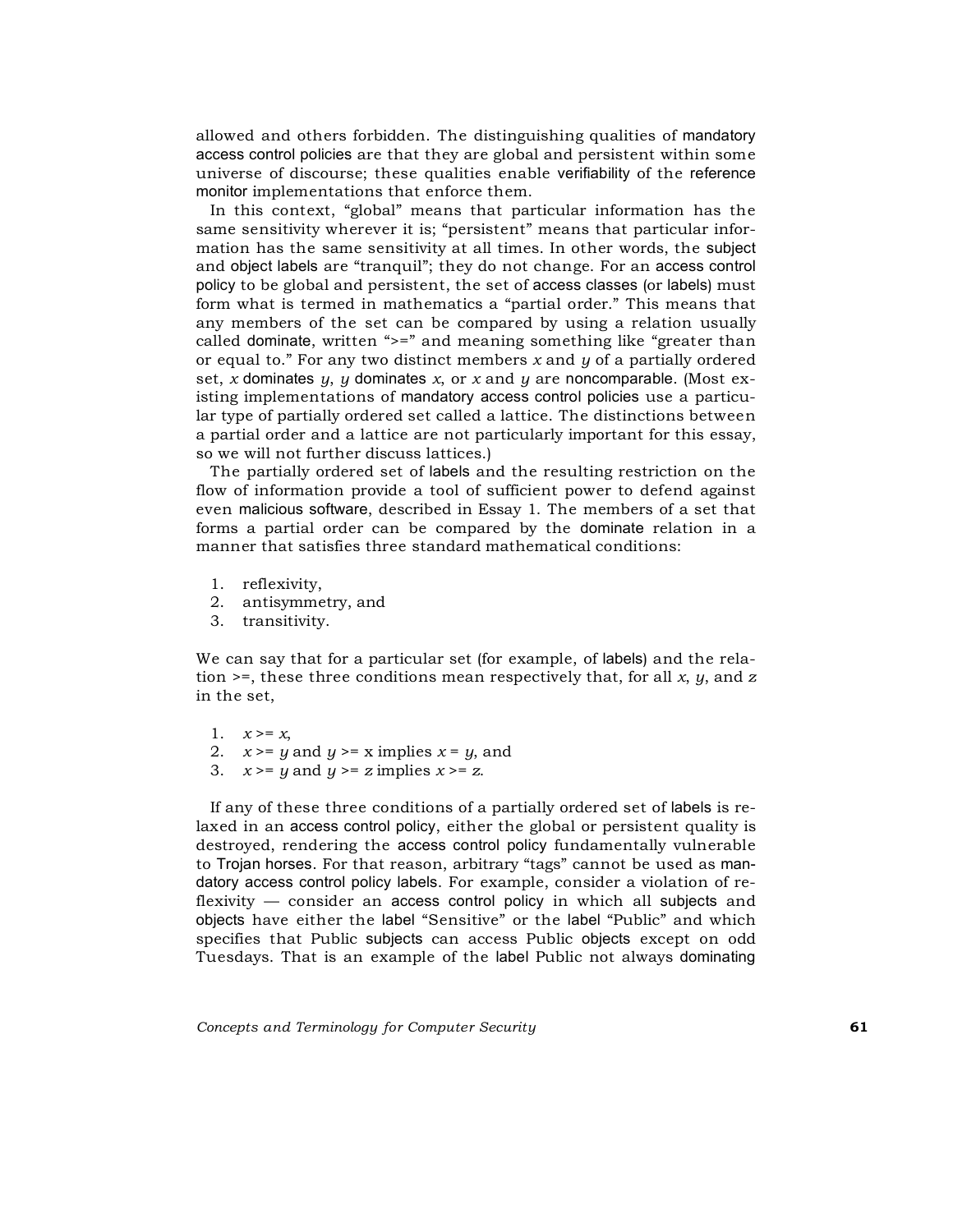itself — a violation of reflexivity and of the "persistent" quality. For another example, if the access control policy specifies that Public subjects can access Sensitive objects only on weekends, the label Sensitive would dominate Public and on weekends Public would dominate Sensitive. But since Sensitive and Public are not equal, we lack antisymmetry, and the quality of persistence is again violated, leaving the opportunity for the access control policy to be circumvented. Similarly, if the access control policy uses the label "Proprietary" in addition to "Sensitive" and "Public," and if Proprietary subjects can access Sensitive objects, while Sensitive subjects can access Public objects, but if there are some Public objects that Proprietary subjects cannot access, then the access control policy lacks transitivity and the "global" quality is not met.

As we have noted, an access control policy which does not use labels that conform to the qualities of a partially ordered set for all its subjects and objects is not a mandatory access control policy  $-$  it is a discretionary access control policy. Each of the access control policies given as invalid mandatory access control policies in the preceding paragraph is a perfectly valid discretionary access control policy. The basic definitions themselves lead to an important, unavoidable conclusion. Any access control policy is either mandatory or discretionary; there is no gray area between. Furthermore, it is a mandatory access control policy if, and only if, it can be represented by a partially ordered set of access classes; otherwise, it is discretionary. Remember that the key distinction between these two forms of access control policy is the protection against malicious software that is possible with each.

We should note that if more than one mandatory access control policy must be enforced simultaneously within a system, then each subject and object may have a label associated with it for each mandatory access control policy. In this case, the labels may have no relationship with each other. Such is the case for the enforcement of mandatory access control policies for both confidentiality and integrity. For example, an object may have a "Secret" label for confidentiality but a "Junk" label for integrity. Another object may have a "Secret" label for confidentiality but a "High Integrity" label for integrity. The only requirement for these labels is that the set of labels for each mandatory access control policy must be partially ordered. Obviously, the overall decision of whether or not to grant access depends on the proper dominates relationship between the subject and object labels for each set of labels. However, this is easy, since the mathematics tells us that the product of partially ordered sets is another partially ordered set. In other words, since each set of labels is partially ordered, all the sets of labels can be combined into a single set, making the comparison of numerous labels a single operation. This technique has been used in practice in a commercial product to greatly simplify and improve the efficiency of the enforcement of mandatory access control policy [THOM90].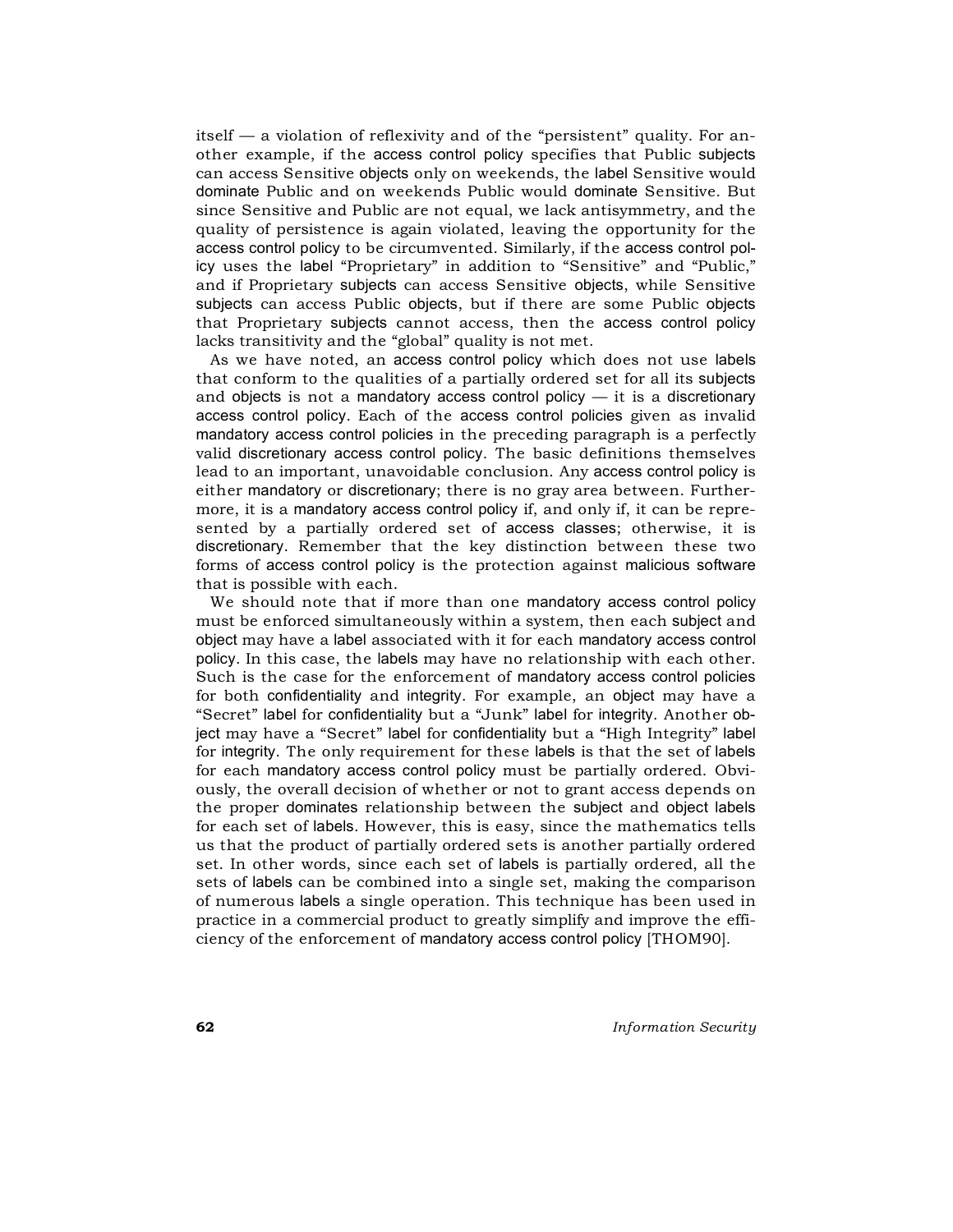An example of a mandatory access control policy and its computer implementation with a partially ordered set of labels may make the discussion more comprehensible at this point. Let us divide an organization into two divisions — perhaps Marketing and Engineering. The employees in each division are allowed access to the information for their own division, but only top management is allowed access to both access classes. We might mark all the Marketing information in our computer with a label "M" and all the Engineering information "E." Employees of the Marketing and Engineering Divisions would be represented in the computer by processes labeled "M" and "E," respectively.

Our secure operating system would allow any process to read information with the same label it possessed or with no label at all. However, no process could remove or change the label on a file, and no process could write any information that did not have the same label as the process. Thus, when a Marketing person was using the computer, he or she could read "M" information or unlabeled information at will. But any information that the process wrote would be labeled "M." Neither the employee nor a Trojan horse could communicate information from one access class to the other.

A scenario that allows no communication at all sounds fairly useless. We shall later expand on this basic scenario to suggest ways in which users can share information and to discuss the access authorizations of our organization's top management. For this introduction, though, let it suffice to say that mandatory access control policies provide a powerful and flexible tool [BELL91] for controlling the flow of information among individuals, and a basic tool for the design of secure computer systems.

**Discretionary access control policy.** Discretionary access control policies are so named because they allow the subjects in a computer system to specify who shall have access to information at their own discretion. In a system that incorporates both mandatory and discretionary access control policies, the discretionary access control policy serves to provide a finer granularity within (but cannot substitute for) the mandatory access control policy. For example, the military need-to-know security policy in which each individual has a responsibility to determine that another has a valid requirement for information, even though the other has a clearance for the information, is a common discretionary access control policy. In other cases, allowability of access within a discretionary access control policy may be based on the content or context of the information to be accessed or on the role of the user at the time of the access request or it may involve complex conditions for determining allowable access. In contrast to mandatory access control policies, it need not be global or persistent. Alternatively, a system may incorporate only a discretionary access control policy if the mandatory access control policy is degenerate so

*Concepts and Terminology for Computer Security* **63**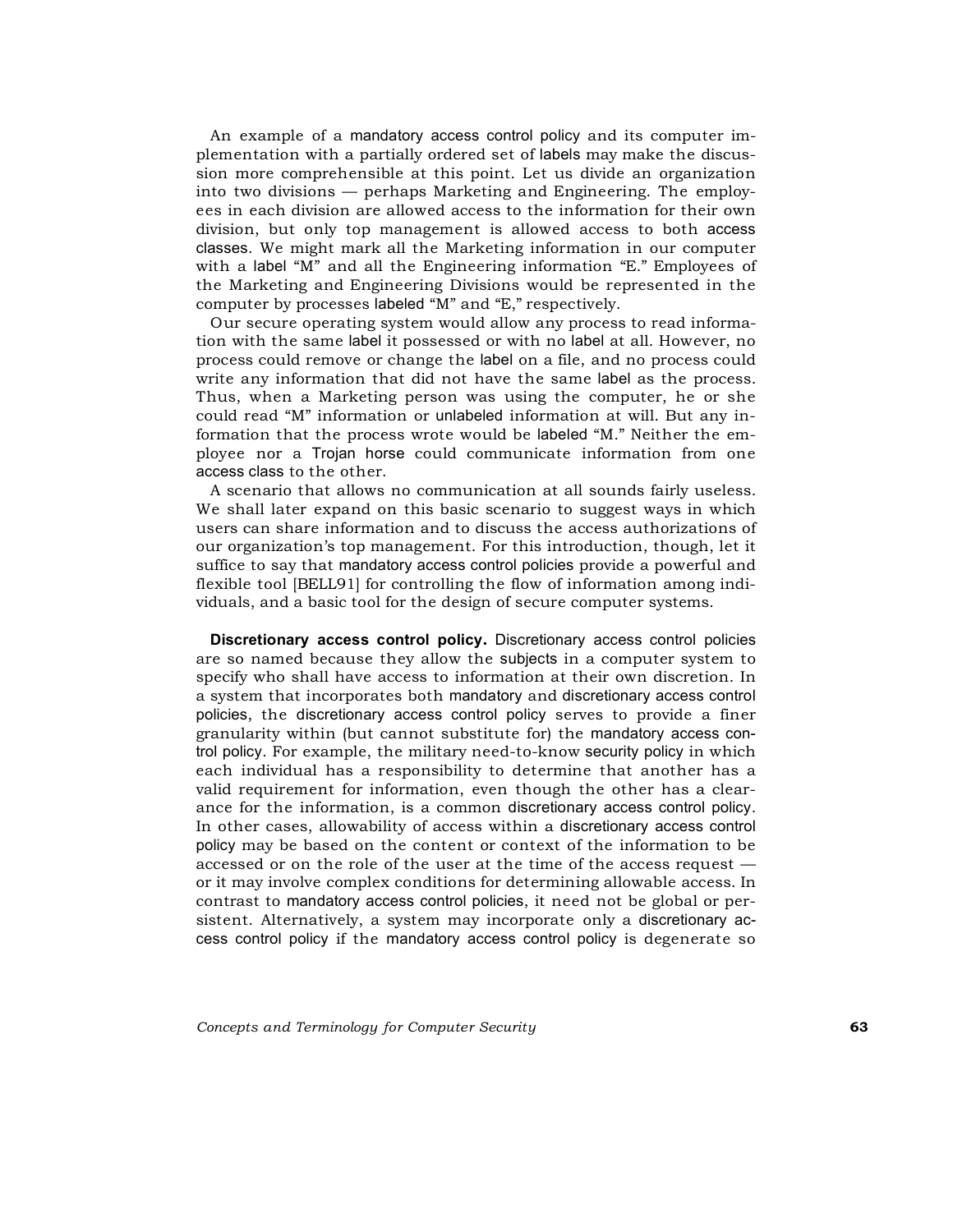that all subjects and objects belong to just a single (implicit) access class. This is the case for the system high mode of operation discussed earlier.

A common example of a discretionary access control policy implementation is the ability of a computer user or a process which that user has executed to designate specific individuals as being authorized access to a given file. Many operating systems provide protection bit masks (for example, "owner," "group," and "world"), access control lists, or file passwords as mechanisms to support some form of discretionary access control policy.

As is the case with mandatory access control policies, we can talk about the abstract list of triples that specifies a particular discretionary access control policy. As with mandatory access control policies, for different discretionary access control policies, there are different lists of triples. With a particular discretionary access control policy, there is an entry for each subject, object, and access mode set for which access should not be granted. However, unlike the limitations on the access modes relevant to mandatory access control policies (that is, read and write), the access modes for a particular discretionary access control policy may be any set of functions. In other words, a particular discretionary access control policy may control not only static read and write access by subjects to objects but also, for example, read-on-every-other-Friday or read-only-if-another-object-has not-been-read, or any other content- or context-dependent rules. (The direct correspondence of security policy access modes to primitive controls — read and write — within a computer system is not important for discretionary access control policies as it is for mandatory access control policies because of the inherent limitations of discretionary access control policies, as is illustrated in the following paragraph.)

A discretionary access control policy is useful in some environments, but it will not defend against Trojan horses or other forms of malicious software such as may be used to perform probing, penetration, or subversion attacks, as described in Essay 1. This can be seen by considering a Trojan horse hidden in a useful program. The example Trojan horse is designed to make a copy, in a directory where the copy is not likely to be noticed right away, of all of the files that belong to a user who runs the program that are marked for reading only by that user. This copy is made readable by some other user who would not be intended to have access to the files. In contrast, consider a mandatory access control policy intended to provide confidentiality. Since the label is attached to any copy which is made and since the Trojan horse cannot change the label, the Trojan horse cannot give a user access to any file in a manner contrary to the mandatory access control policy. In other words, a mandatory access control policy does not prevent a copy from being made by a Trojan horse executing in a process with the same label (for example) as the file, but it does prevent the file's label from changing and prevents access to the file on a

**64** *Information Security*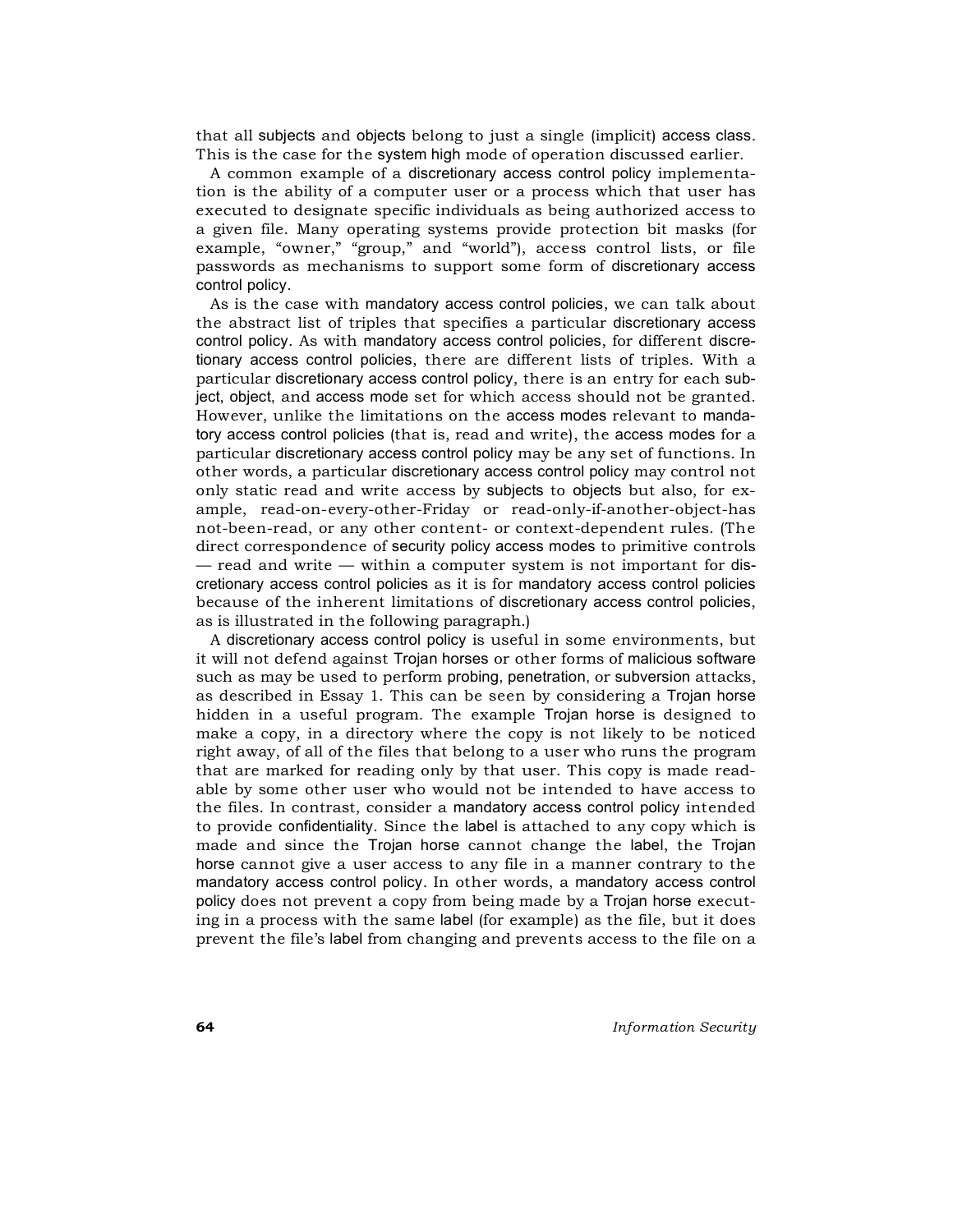global and persistent basis. Discretionary access control policies offer no real protection against even such simply designed malicious software.

**Supporting policy.** In addition to the access control policies (mandatory and discretionary), there are additional security requirements relating to the accountability of individuals for their security-relevant actions in the computer system. These requirements make up supporting policy [TNI87]. Supporting policy fundamentally "supports" the tie of people in access control policies, about people accessing information, to subjects acting as surrogates for people in computers. Supporting policy provides an environment for ensuring individual accountability for the enforcement and monitoring of the access control policies. In contrast to access control policy, which associates directly with the "theory of computer security" the reference monitor concept — there is no corresponding "theory" that helps one verify the implementation of supporting policy. Fortunately, it is possible to analyze and test software performing supporting policy functions to reasonably conclude that it functions properly. In contrast, as we have said, it is not possible to do this for an implementation of access control policy.

Supporting policy includes two subcategories: identification/authentication policy and audit policy. The former supports the access control policies by specifying the requirements for authenticating the identity of an individual prior to allowing subjects to act as surrogates for that individual in attempting access. Identification/authentication policy provides the basis for the labels that are used in enforcing the mandatory access control policy to be associated with subjects acting as surrogates in the computer for individuals. In other words, it determines whether subjects may act as surrogates for a particular individual and what label is associated with such subjects. It also provides the basis for the membership of individuals in a group and more generally for controls on subjects consistent with the discretionary access control policy. Further, it provides the basis for recording the identity of the individual causing an auditable action to be performed by a subject acting as the user's surrogate.

Audit policy provides the basis for the recording of those securityrelevant events that can be uniquely associated with an individual. The objective is to provide accountability for the security-relevant actions of individual users. We do not have much more to say in this essay about audit policy. The following paragraphs expand a bit on identification and authentication and other aspects of accountability, as supporting policy considerations.

*Identification and authentication overview.* Identification is a rather straightforward notion. Our summary of identification is simply this: The secure computer system should associate subjects with the identities of individual users and have the option of making authorization decisions or re-

*Concepts and Terminology for Computer Security* **65**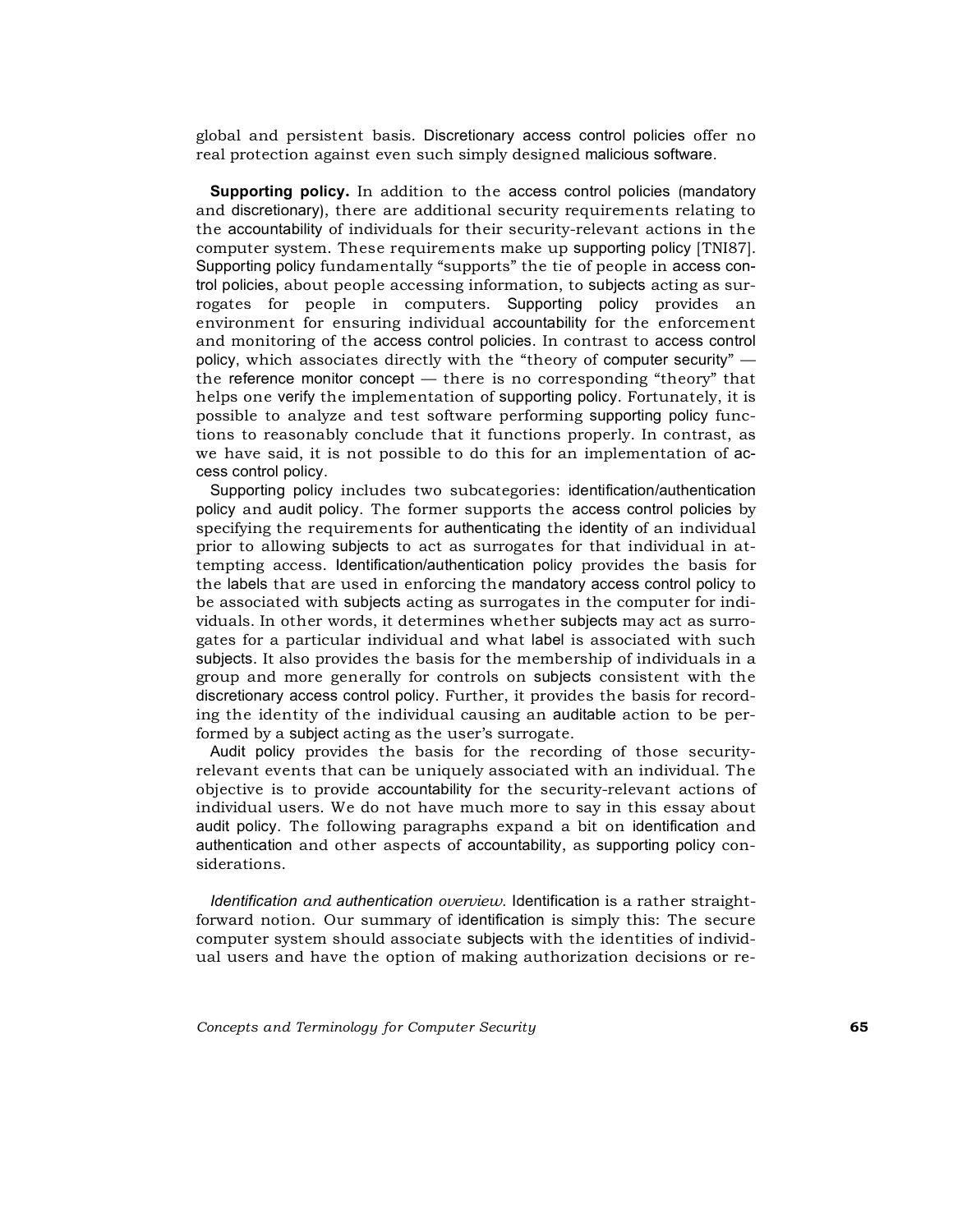cording an audit trail on the basis of those individual identities. This is in order to be able to trace back security-relevant actions on the computer to some individual. The question arises, "How do we know the identity is correct?" The answer to this question is the province of authentication.

When we discuss authentication, we are concerned with providing the system with some basis for confirming that the user's identity is as claimed. For example, authentication is commonly implemented with some sort of password scheme. The classic definition of authentication measures presents a taxonomy of something one has, something one is, or something one knows. In addition to password schemes (know), there are other methods, such as the use of badge readers (have), challenge/response calculator-like devices (have), smart cards (have), fingerprint readers (are), palm readers (are), and retinal scanners (are).

All of the authentication schemes attempt to provide a reason to believe that the individual who is claiming an identity is in fact the person claimed. All do so by provoking the occurrence of some event that would be much less likely if the person were not the one claimed, and all are probabilistic. The last point is critical. No matter how refined the password scheme or sophisticated the fingerprint reader, there is still a residual probability that one can "fool" it by luck or by cunning. Longer passwords and better fingerprint readers may reduce the probability of an error, but they cannot reduce it to zero. As with the guards in our document library, there is a chance that the authentication scheme will be fooled. For this reason, topics such as "password management" should be examined in greater detail by anyone implementing an authentication scheme based on passwords. However, such topics will not be discussed further in this essay.

There is another side to authentication in a secure computer system whose very existence may be a surprise to the reader. This side deals with the need to authenticate the system to the user.

*Authenticating the system.* To motivate the need to authenticate the computer system to its user [SALT75], we will again start with a "war story." Suppose we can write a program that will clear the screen of a display terminal and sit waiting for a user to type something. When the program detects a carriage return, it will respond with the string of characters that resembles the system's prompt for the login identifier (for example, "USERNAME:"). If a user types any string, the program will respond with the string the system uses to prompt for the password (for example, "PASSWORD:"), and, if appropriate, it will direct the terminal to cease printing the characters that the user types. After receiving the new string and a carriage return, the program will type some suitable error message and terminate, leaving the unsuspecting user with a real unassigned terminal. Of course, the program was a Trojan horse that just captured the user's authentication information and stored it some place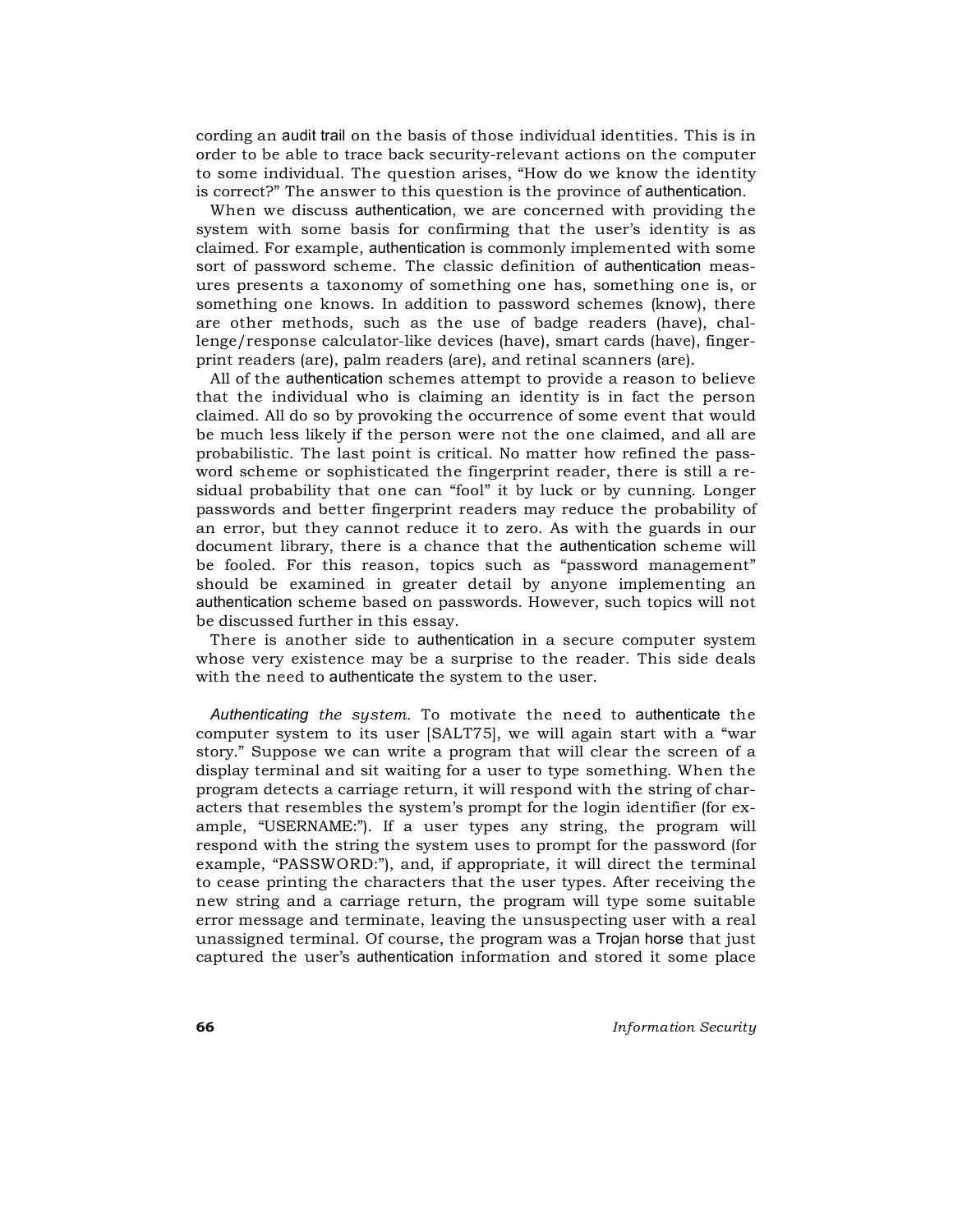where the attacker responsible for the Trojan horse can later retrieve it and use it to log in as the user who was the victim.

The scenario presented above is a simple way to capture an unsuspecting user's password. It can be executed more or less easily on almost any time-shared computer system that relies on passwords. This sort of attack is logically the same as one in which a separate computer intercepts communications between the user's terminal and computer and steals the password [SALT75]. The possibility of executing the scheme is directly traceable to the lack of an authentication mechanism that serves to authenticate the computer system to the user. As we have just shown, the lack of such a mechanism can have serious consequences.

If we wish to eliminate the possibility of writing a "password grabber" of the sort proposed, we must develop a sort of reverse authentication mechanism. Simply, what we would like to do is have some action that the secure system can take and a password grabber cannot. This can be accomplished by what is called a trusted path.

To implement a trusted path, we can provide a unique action that the user can take to communicate with the secure system. The user initiates the exchange, but is guaranteed that his or her action will result in a response from the trusted part of the secure system. For example, many current systems are guaranteed to respond when a terminal is powered off and then back on. This, or other hardware-supported measures such as pressing the break key, can be used when a terminal is directly connected to the system in a form of authentication of the system that is well suited to initiating the login dialogue.

Of course, this method violates the concept of "programming generality." For while the ideals of computer system design might direct that we always allow a program to intercept and interpret or filter the actions or responses of a user or another program, in the case of the secure system, we must have a class of action or response that cannot be filtered. In particular, it is important to the notion of a trusted path that no code outside the trusted part of the secure system may execute as part of the trusted path.

As mentioned, the password grabber is an instance of a Trojan horse. Once a valid <username, password> pair has been captured, the attacker can use it to establish a false identification as the victim. A trusted path can provide a means (for example, a reserved "secure attention key" on the terminal keyboard) whereby the user can ensure that communication is with the trusted part of the secure system before the username and password are typed. The trusted path is used at other times when a positive communication between a user and the secure system is needed, such as for performing security administration on the secure system (for example, entering user clearances, setting the access class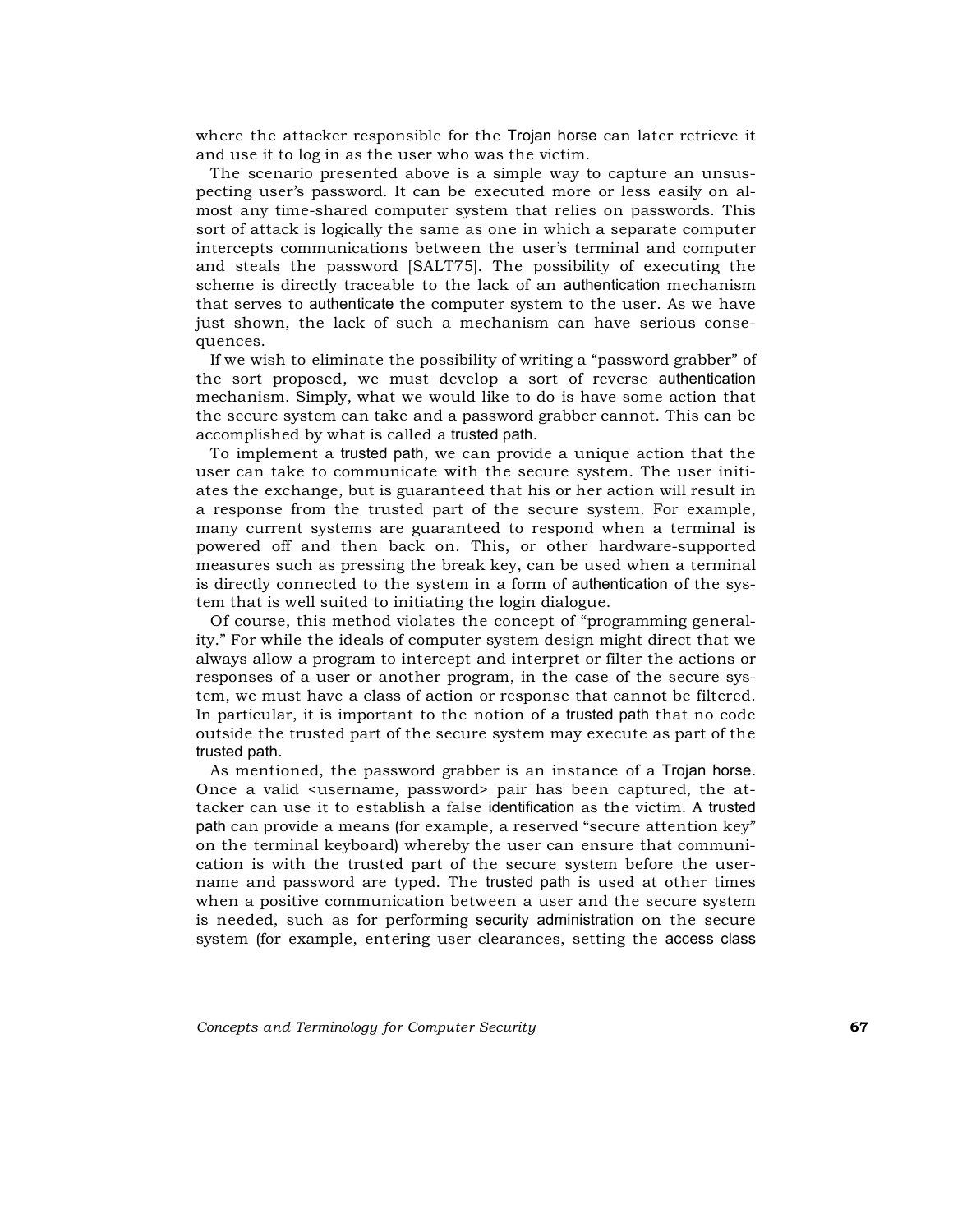label or range on devices) or downgrading a file (if such a capability is implemented).

**Security policy in the document library.** We might consider our document library once more and make the examples of authorization and partitioning a little more concrete. Suppose that the library contains documents classified "Secret" and "Top Secret." Individuals who have been granted access to the library have either a Secret or a Top Secret clearance, and the authorization list at the guard desk lists the clearance for each authorized individual.

The library is divided into a Secret area and a Top Secret area. While holders of a Secret clearance are restricted to the Secret area, those with a Top Secret clearance are allowed to enter either. Users of the library are normally forbidden to remove documents, and any notes they take are marked with the access class of the material they have been reading (and retained in the library for their later use). Secret notes may be carried to the Top Secret area. Documents may be removed or classification markings modified only under the control of elaborate procedures authorized by specially selected people. The partitioning of people and areas, and the restriction on removal and reclassification of documents, implement our library's mandatory access control policy.

Documents are stored in the two areas under the control of custodians who are part of the guard force. Each document has an access control list that identifies those cleared individuals who may have access to it. In addition, each document has designated "owners," typically library users who may add names of people to the access control list. The combination of access control lists, custodians, and owners implements a discretionary access control policy that operates within the constraints imposed by the mandatory access control policy.

An audit trail is kept to record the comings, goings, and accesses of individuals, as required by the audit policy.

**Indirect access.** Any discussion of security policy would be incomplete if it did not address the often-overlooked topic of indirect access. Indirect access is access that occurs outside the security perimeter of the secure computer system. Indirect access is particularly important precisely because it is often overlooked in establishing a security policy for a computer system. Often, the security policy of a so-called secure system may contribute to illicit indirect access; conversely, the security policy of a secure system can contribute to preventing illicit indirect access.

Of course, indirect access is not always overlooked. A description [TECH85] of what is meant by "clearances of system users" says,

System users include not only those users with direct connections to the system but also those users without direct connec-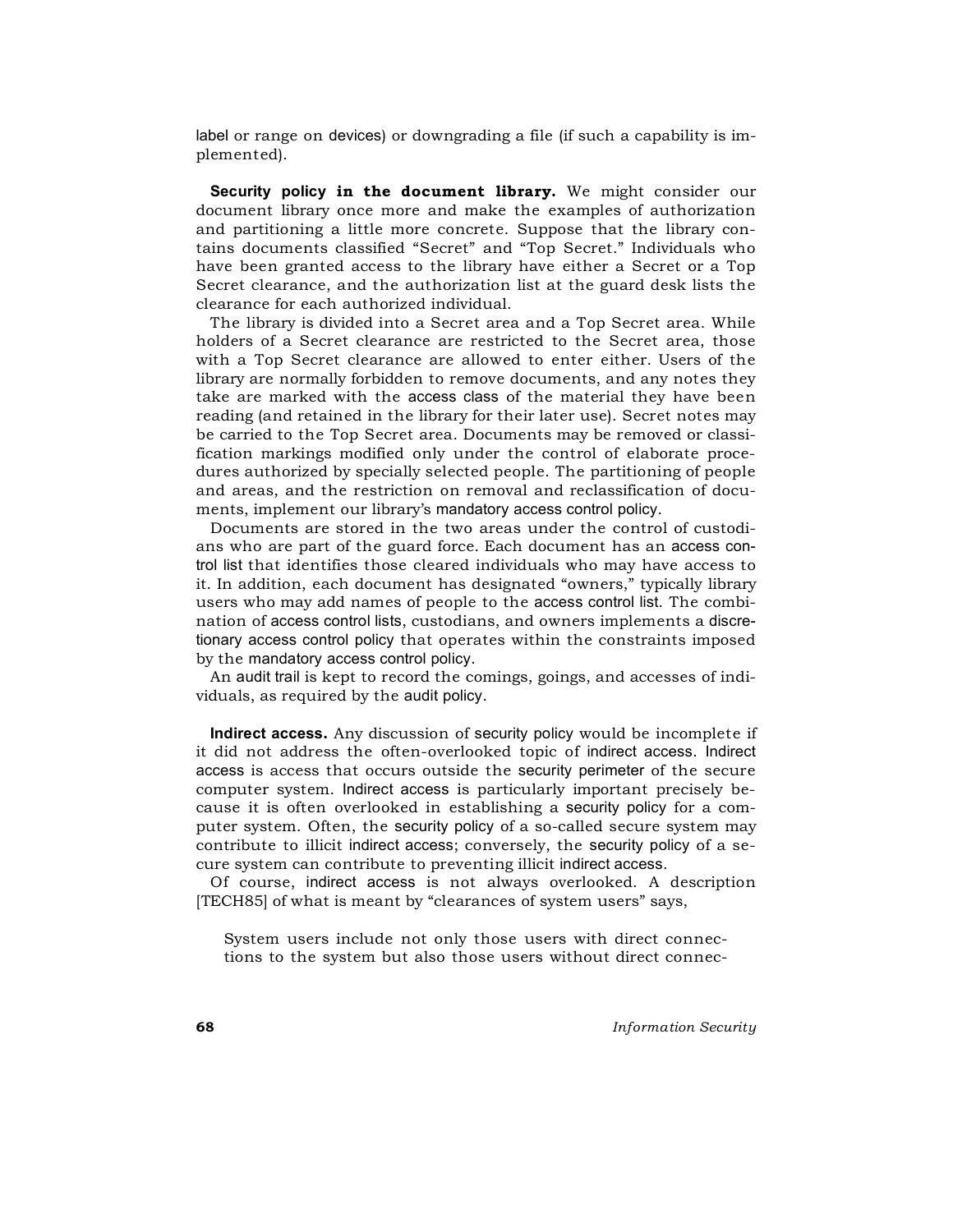tions who might receive output or generate input that is not reliably reviewed for classification by a responsible individual.

This statement indicates a security concern not only with controlling the sensitivity of information that the system is processing but also with controlling the sensitivity of information the system is importing or exporting. Note that this illustrates the key to the techniques already partially described for defending against Trojan horses; the key lies not in stopping the Trojan horse from reading the information being protected, but rather in preventing that information from exfiltration.

Now we look at several examples of indirect access. Consider our document library and the security policy described in the preceding paragraphs. Recall that, in the library, documents are marked with their access class and that there are elaborate procedures for removal of documents from the library. Suppose that, for whatever reason, the procedures for removing materials from the library include changing their access class markings from Secret and Top Secret to Restricted and Very Restricted. (This is not as preposterous as it sounds; in some environments, the very names of the classification markings are sensitive, and code words are used outside of the "document library" instead of the real names.) If these documents are now taken to a different library in which the markings Restricted and Very Restricted do not mean the same things as in the original library, users of the new library may access them who would never have been granted access to them in the original library. In this manner, illicit indirect access might result.

There are many ways other than ambiguous security markings, as in the above example, in which illicit indirect access might occur. For example, there is a so-called secure system in use today that utilizes two types of access class markings. One is a label used by the system to implement its mandatory access control; the other is "advisory," not necessarily reflecting the full sensitivity of the information. The "advisory" marking's accuracy may be destroyed by malicious software that places into the object information more sensitive than that indicated by the "advisory" marking and yet, as enforced by the system, no more sensitive than the label used for the mandatory access control. Malicious software capable of performing this feat is quite simple to develop. In such a way, the "advisory" marking may no longer reflect the sensitivity of the information it marks.

The "advisory" marking may be printed on hard copy by the "secure system." Even though the specification for this system says that the "advisory" marking should not be used in determining whether to export information outside the system, in reality this practice is not always followed. In practice, the hard copy bearing the "advisory" marking is sometimes handled outside the computer in a manner consistent with the "advisory" marking but inconsistent with the mandatory access control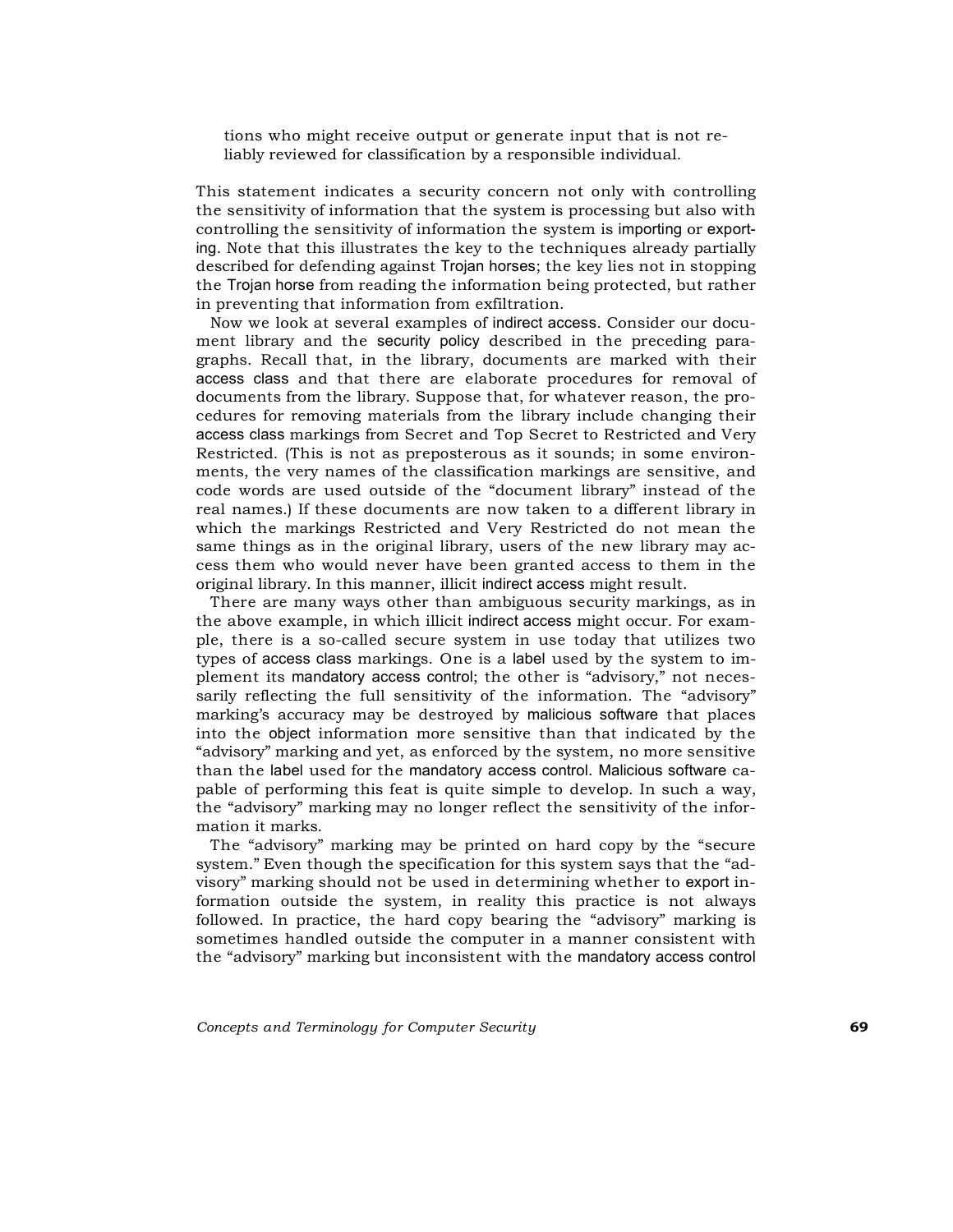label. Clearly, this marking is then the basis for decisions regarding the possession and access of this hard copy, quite possibly resulting in illicit indirect access. This illustrates again the "historical lesson" expounded in Essay 1 that misplaced confidence or false assurance of security is worse than if no security at all were provided.

Illicit indirect access may similarly be effected electronically if not carefully considered and prevented. This is trivially possible in the system just cited if, instead of generating hard copy, the system makes decisions about exporting information out of a communication port (for example, to a network or other computer). As a practical matter, it is impossible to detect all possible ways such electronic indirect access might occur. For example, consider a computer system operating in the system high mode described earlier, in which messages are created by users of the system. The sensitivity of these messages is recorded in the "header" of the message by the user who creates it, but, since the system is operating in the system high mode, the system does not enforce a mandatory access control policy based on the message sensitivity reflected in the header. Given that, as is the case for system high systems, each of the users on the system is cleared for all of the information on the system (but may not have the need-to-know for all of it), this design may operate with satisfactory security for quite some time. However, if this system is now connected to a network of other systems in a manner in which it is desired to enforce a mandatory access control policy over the messages, it would be a major mistake to trust the message sensitivity from the message header provided by the system high system to suffice as the mandatory access control policy label. This is true, of course, because of the ability of a Trojan horse on the system high system to modify the sensitivity in the header of potentially any message on that system — since that system implements only a discretionary access control policy.

As a final example of electronically effected illicit indirect access, consider a system that processes both sensitive and nonsensitive information. In this system, it is intended that no information will leave the system without undergoing review by a human reviewer to determine whether that information is sensitive or not. Of course, this security strategy can face a high risk of failure, since it pits the reviewer's skill and stamina against the cleverness of the designer of a Trojan horse. All the designer of the Trojan horse has to do to succeed is to find one way of "sneaking information past" the reviewer without detection. In practice, this is usually easy.

The specific method chosen by an attacker would vary based on the format for presenting the information to the reviewer and the media on which the information being reviewed is stored while being exported from the system. For example, if information is presented to the reviewer in a digital image, it is very simple to contaminate the digital image without detection by the reviewer. The interested reader is encouraged to read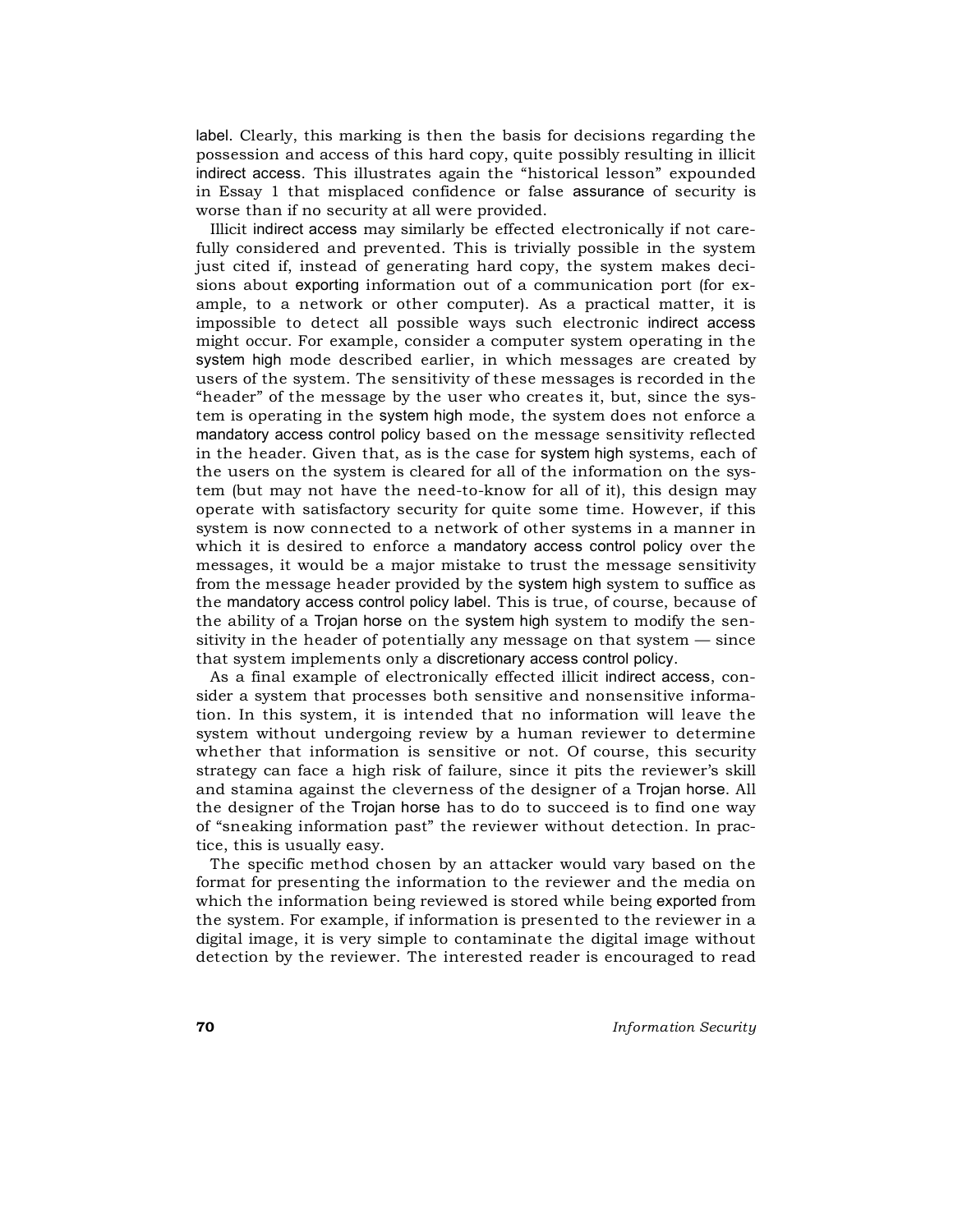an insightful paper by Kurak and McHugh [KURA92]. It clearly shows that "image downgrading based on visual display of the image to be downgraded not be performed if there is any threat of image contamination by Trojan horse programs." As another example, if the information were being exported by the use of a magnetic tape, parts of the magnetic tape that are not easily humanly readable (perhaps "header" or unused bits of each byte) could be used to sneak information past the reviewer. Even if paper is used for exporting the information, sneaking information past the reviewer could be as simple as modulating the use of spaces that separate words in the information being exported.

The solution to the problems of indirect access lies in ensuring that the labels used to enforce a mandatory access control policy are reliable both inside and outside the system. This is possible only if the labels are maintained by an implementation of a trusted computing base, as described in the following section. For human interfaces, such as documents, deliberately and carefully choosing the human-readable access class markings for information exported from the secure system and used outside the system's security perimeter helps to guard against illicit indirect access by making such choices explicit during security policy development. Similarly, for electronic interfaces, a protocol is needed for unambiguously associating a label with all imported and exported information. Only through such explicit designs can the specter of false assurance be prevented.

# **Building a secure system**

The primary focus of this section is the mechanization of security policies by a subset of an operating system called a trusted computing base (TCB) [TCSE85] and methods of achieving degrees of assurance that the mechanisms are correctly enforcing the security policy. (Note that this essay does not address specific evaluation criteria or evaluation classes [TCSE85], which are discussed in Essay 6.) These methods make it possible to build a relatively small part of the system (the TCB) in such a way that one can even allow a clever attacker to build the rest of the system and it will still be secure.

The TCB is defined to be the totality of protection mechanisms within a computer system — including hardware, firmware, and software — the combination of which is responsible for enforcing a security policy. Any software outside the TCB may be malicious software. If a security kernel is implemented in a TCB, then it is the most privileged part of the TCB, and it implements the reference monitor. The ability of a TCB to enforce a security policy depends solely on the mechanisms within the TCB and on the correct input by system administrators of parameters (for example, a user's clearance or the access class label for devices) related to the security policy. The input of these parameters is generally called security ad-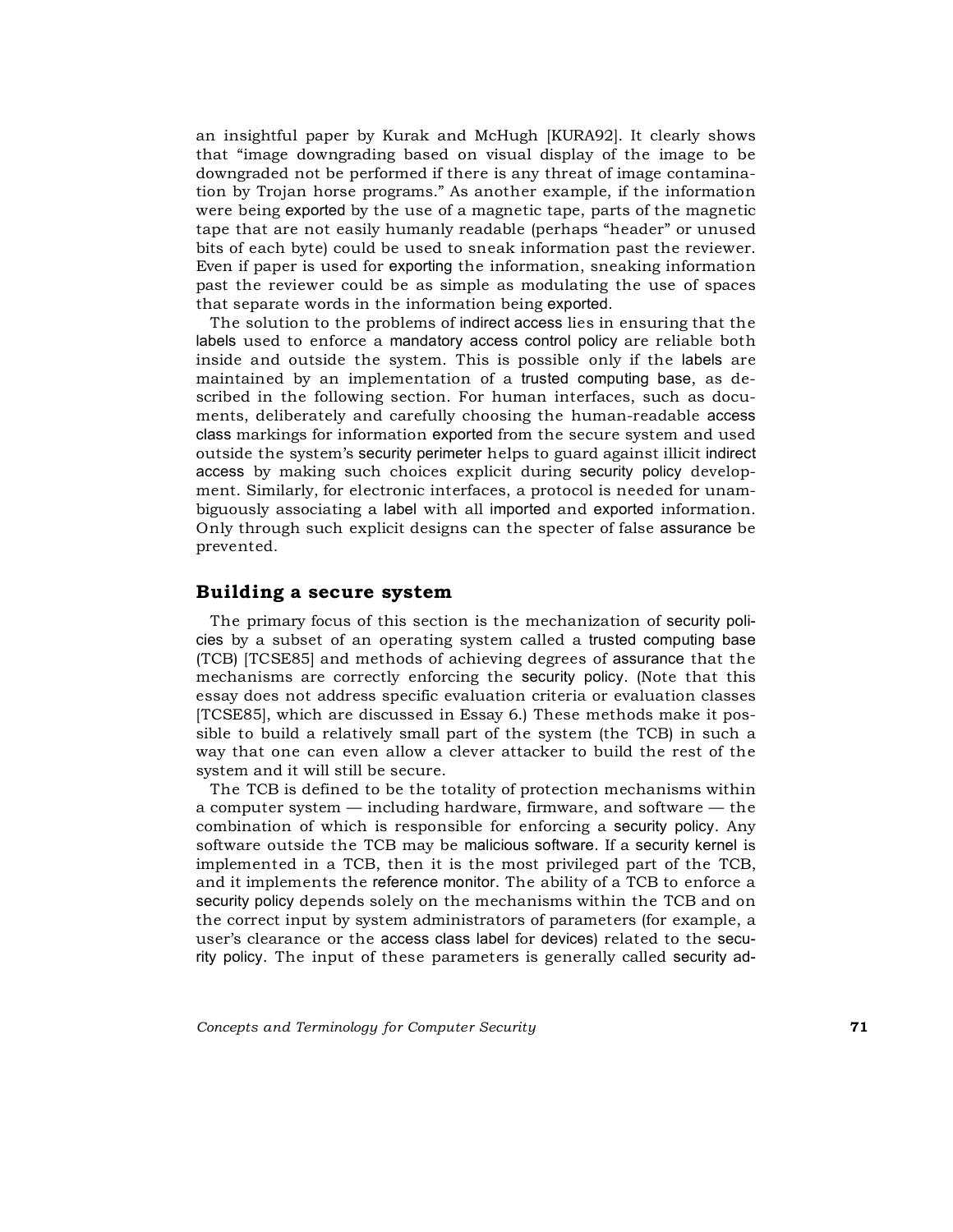ministration, and the specially privileged users responsible for the accuracy of this information are called security administrators. Entry of the parameters by the security administrators is an example of exercising the authorization functions.

**The role of a security policy model.** Once we have the reference monitor concept and a suitable security policy in hand, we are faced with the problem of building a secure system or TCB, as it is called. In other words, we have the problem of implementing the concept in a real hardware/software mechanism that enforces the security policy. In beginning this task of implementation, we shall find that a crucial role in the assurance of security policy enforcement is played by a model of the security policy of our TCB. The security policy model allows us to make the leap from security policy to real TCB by providing an intermediate step: a formal description of the functions that the TCB will perform. By "formal" we mean that the model must be a precise and complete mathematical statement which can be proven self-consistent — such statements are usually presented using predicate calculus.

This intermediate step offered by the security policy model bridges between two constrained universes of discourse — the computerindependent world of people attempting to access information, and the world of computers. We have already discussed the roles of subjects as surrogates for users and objects as containers of information. In a security policy model, we have a set of operations or rules that model the reference functions and the authorization functions that define the access of subjects to objects. The security policy model takes as a "given" (that is, does not model) certain initial state information — including certain information typically entered into a TCB by security administrators, as mentioned above. It also takes as a given the proper operation of the TCB to correctly implement the supporting policies, including the proper operation of the TCB to identify individuals authorized to perform as security administrators or as users of the system.

The security policy defines the behavior desired of the TCB but does not directly dictate the functions to be performed by the TCB. In fact, nothing in the security policy itself explicitly relates to the notion of a TCB or a computer system at all (remember that we just applied a "computer security" paradigm to a document library). We proceed by precisely (formally) defining the functions of the TCB. We must, of course, find functions such that the behavior exhibited by the security policy model complies with the security policy. The security policy model can be viewed as a formalization and particularization of the reference monitor, providing its reference and authorization functions. Note that current practice is for the security policy model to encompass only the access control policies of the TCB; it does not itself represent the supporting policies. As stated above, a security policy model takes as a given the proper operation of the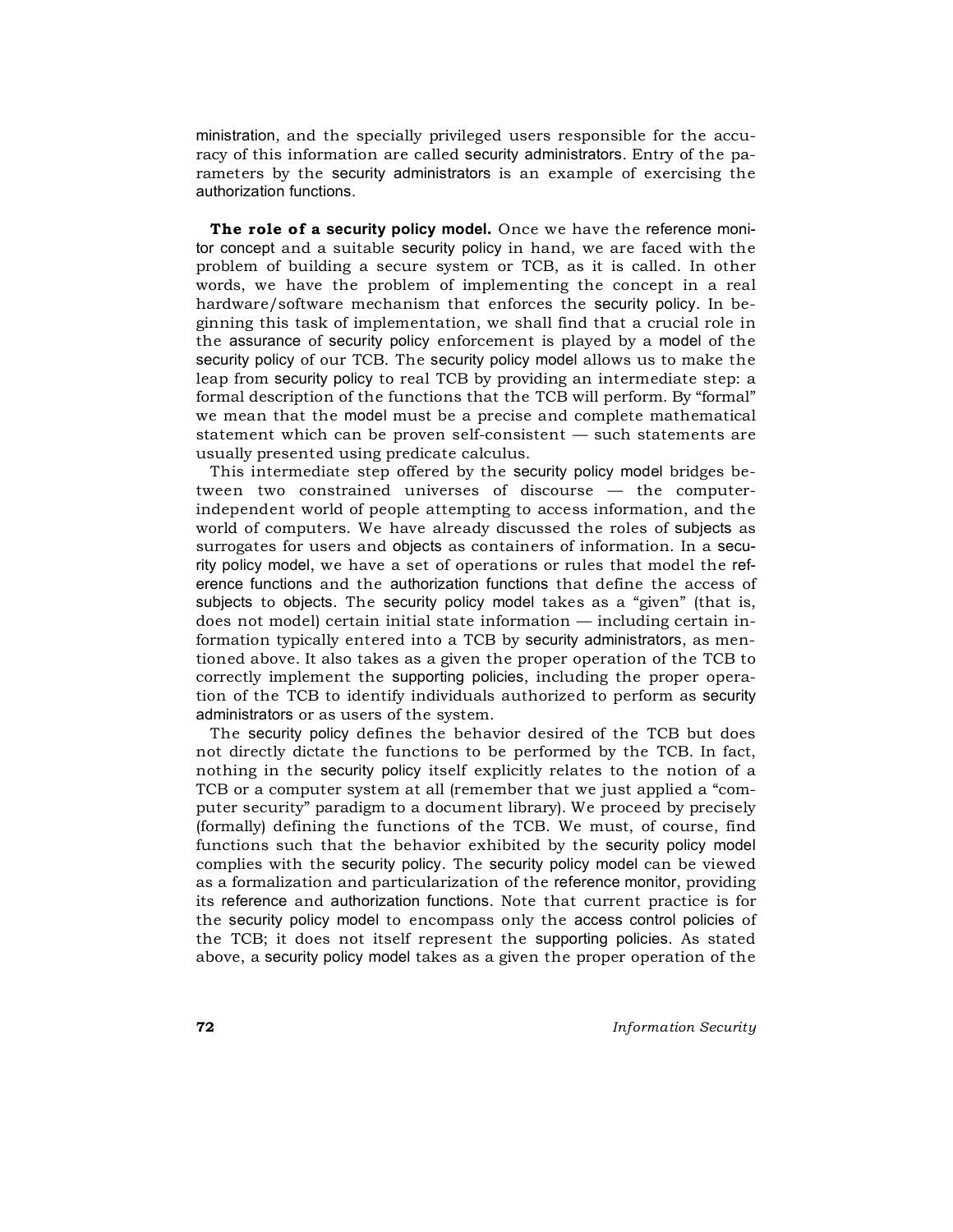TCB to correctly implement the supporting policies. History has shown that enforcement of the access control policy is one of the hardest things in a computer system to get right. It is fortunate that the technology has developed to allow this tool to be used to substantially increase the assurance of access control policy enforcement.

If the security policy model encompasses the discretionary access control policy, then it must represent authorization functions whereby a subject can, for some object, grant access to another specified subject. This function could, for example, correspond to adding a user's name to an access control list. If there is no explicit discretionary access control policy in the model, then the controls on access within the model reflect only the mandatory access control policy.

By the very definition of mandatory access control policy, in general, subjects cannot modify mandatory security authorizations. The access class labels for the initial objects are supplied from "outside" the TCB as part of its initial configuration, typically by security administrators. The security policy model may, however, include functions for creating and deleting objects, and for controlling the access class for new objects and subjects.

There is an exception, by the way, to the notion that in a mandatory access control policy, subjects cannot modify mandatory security authorizations. That exception is for trusted subjects. Trusted subjects are subjects outside the reference monitor, but within the TCB, that can read and write objects at different access classes, in a manner that would normally be prevented by the reference monitor. Trusted subjects are used, for example, in downgrading a file in TCBs, which permits sanitization of information, or they may be used simply in the course of implementing a TCB.

The use of trusted subjects is distinguished from the more general extension of privilege to read and write computer resources outside the reference monitor (for example, in "privileged" processes), as is implemented in some systems. In building a TCB, it is important to recognize the sharp distinctions that exist between privileged processes and trusted processes (that is, processes containing a trusted subject). Privileged processes are those that are capable of affecting access control decisions or other functions of the reference monitor. Since they can potentially affect any aspect of the reference monitor, the entire security of the system depends on the behavior of these privileged processes as much as any other part of the reference monitor. In other words, the reference monitor's security perimeter is extended to encompass privileged processes. This is in contrast to trusted processes that operate within a range of access classes but do not affect access control decisions. The difference in the level of system exposure that accompanies privileged processes from that which accompanies trusted processes is clearly considerable.

*Concepts and Terminology for Computer Security* **73**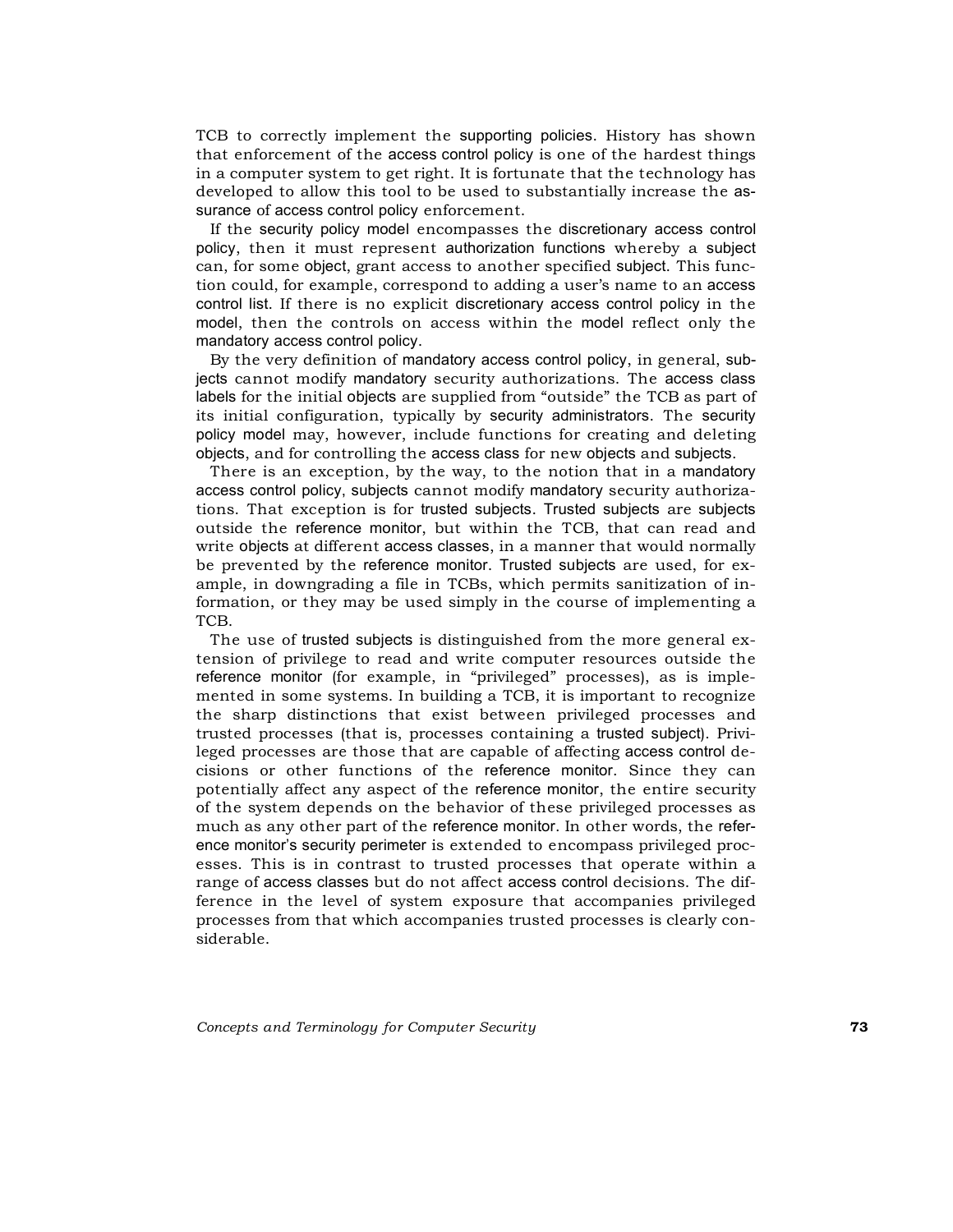For example, in TCBs like Multics [SCHR72] and the Gemini Trusted Network Processor [THOM90], there are multiple protection rings where trusted processes can be placed, and therefore their actions can be constrained from affecting the rest of the TCB. However, there is no such thing in the typical Unix architecture. The usual choice for implementing trusted processes with Unix is to effectively modify the Unix kernel by implementing privileged code. However, this is a problem, since even if the Unix code is well-modularized and understandable, it is generally unreasonable to expect writers of privileged processes to understand the security implications of so fundamental a modification. Further, note that some implementations provide a "privilege bit" intended to allow one to build things like a trusted process, but this is the moral equivalent of extending the Unix kernel out into the trusted process. If one were to use this "privilege" mechanism, one would not be able to state any well-formed security properties about it. In contrast, building a trusted process on a base with protection rings, such as those mentioned above, allows one to make the trusted process somewhat independent from the rest of the TCB, thereby providing a valid basis for security in the system. Since trusted processes contain subjects that are outside the reference monitor and their behavior is constrained, their effects are not usually explicitly included in the security policy model for a mandatory access control policy. However, the effects of privileged processes must be included in the security policy model since their behavior is far less constrained.

While a number of security policy models have been developed, by far the most widely used has been the Bell-LaPadula security policy model [BELL73]. The Bell-LaPadula security policy model is an abstract model of the behavior of a TCB. It provides a framework within which a security policy can be formally represented as mandatory access control policy and discretionary access control policy. The Bell-LaPadula security policy model is security policy-independent. It has been used to represent a set of rules to enforce security policies whose primary objective is confidentiality, and it has also been used to represent a set of rules to enforce security policies whose primary objective is integrity. Each time it is used, it must be interpreted for a specific security policy and a specific system [BELL75, BIBA77, LUNT88a].

Each such interpretation of this model mathematically represents the state of a TCB and prescribes the criteria for a secure state with respect to the requirements of a mandatory access control policy and a discretionary access control policy. The TCB modeled is defined to be in a secure state only if no subject can access information that it is not authorized to access. Each interpretation of the Bell-LaPadula security policy model defines a set of functions or rules for changing the state of the TCB and for permitting subjects to reference objects. It is mathematically proven that the rules preserve the property that the new state of the TCB is still se-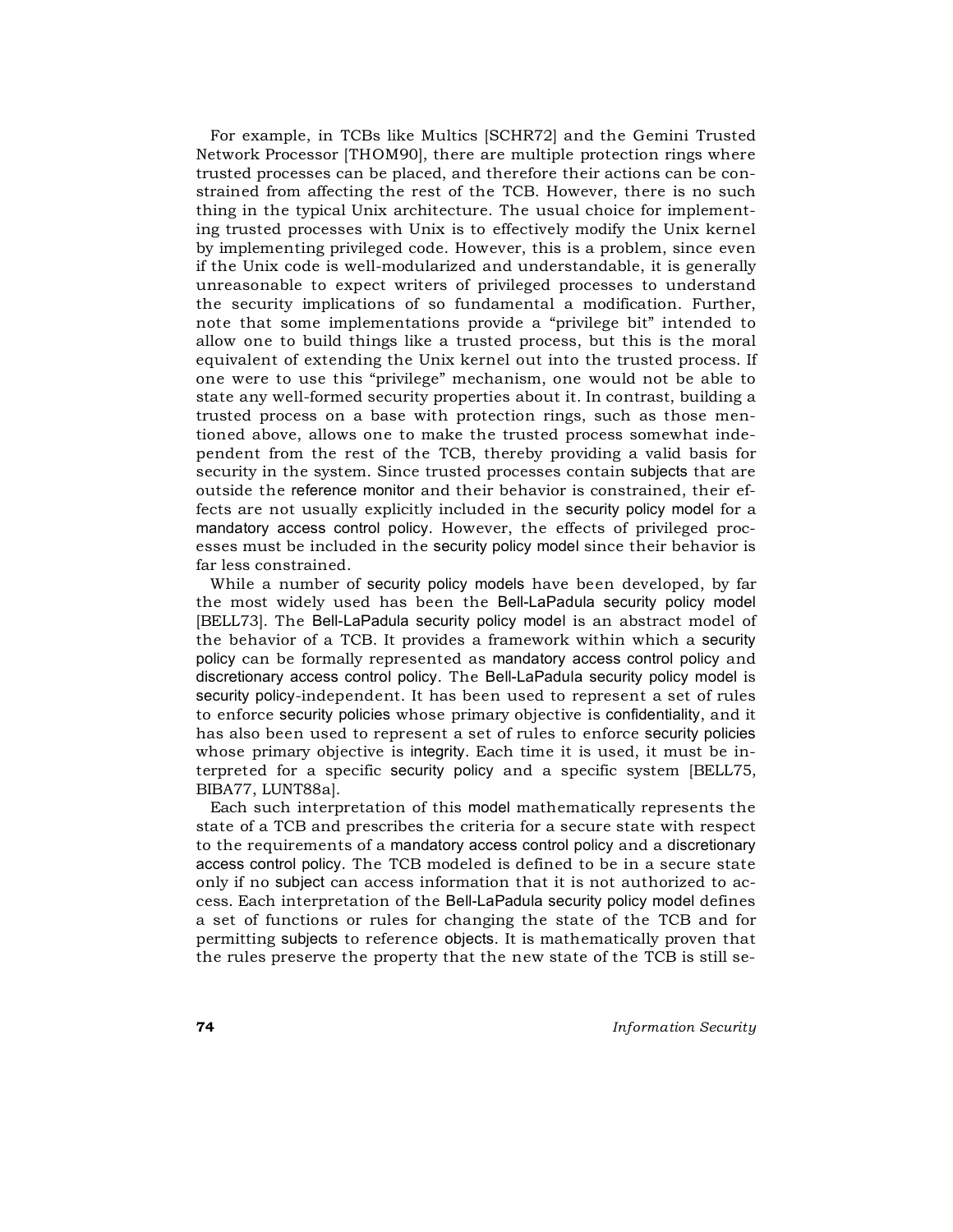cure — no subject can access information that it is not authorized to access.

Bell and LaPadula presented an interpretation of their security policy model for the Multics system and for a security policy aimed at confidentiality [BELL75]. The key properties preserved in this interpretation for mandatory access control are the "simple security property" and the "\* property." The simple security property for confidentiality stipulates that the label of a subject must dominate the label of an object in order for that subject to get read access to that object. The \*-property for confidentiality stipulates that the label of a subject must be dominated by the label of an object in order for that subject to get write access to that object. It is easy to see why these properties prevent information from flowing "downward" from an object labeled with a particular confidentiality access class (for example, Top Secret) to one lower (for example, Unclassified). In this way, confidentiality Trojan horses are rendered ineffective.

Biba's interpretation [BIBA77] of the Bell-LaPadula security policy model for the Multics system and for a security policy aimed at integrity is quite like Bell and LaPadula's [BELL75], except that the simple security property and \*-property are changed in an interesting way. The equivalent of the simple security property stipulates that for integrity the label of a subject must be dominated by the label of an object in order for that subject to get read access to that object. The \*-property for integrity stipulates that the label of a subject must dominate the label of an object in order for that subject to get write access to that object. It is easy to see why these properties prevent information from flowing "upward" from an object labeled with a particular integrity access class (for example, Junk) to one higher (for example, High Integrity). In this way, integrity Trojan horses are rendered ineffective.

Shockley [SHOC88] has pointed out that Biba's security policy model interpretation [BIBA77] is capable of satisfying commercial security requirements, as well as the more frequently seen military requirements. In particular, he said that the Clark/Wilson integrity policy that is claimed to be "an accurate representation of what the business and commercial data processing community means by the term 'integrity'...in commercial data processing" can be represented using Biba's techniques [BIBA77].

The power of the security policy model comes from the fact that a suitable set of rules has been developed. It has been inductively proven that if the initial state is secure, these rules can never produce a state that is not secure. That is, a set of sufficient (but not always necessary) conditions is assured by the rules. This power ensures that, if the security policy model indeed represents that behavior of a TCB, then no use of that TCB can cause a violation of the mandatory access control policy.

The security policy model dictates what must and what need not be included in the TCB of the secure system. Thus it has a strong impact on

*Concepts and Terminology for Computer Security* **75**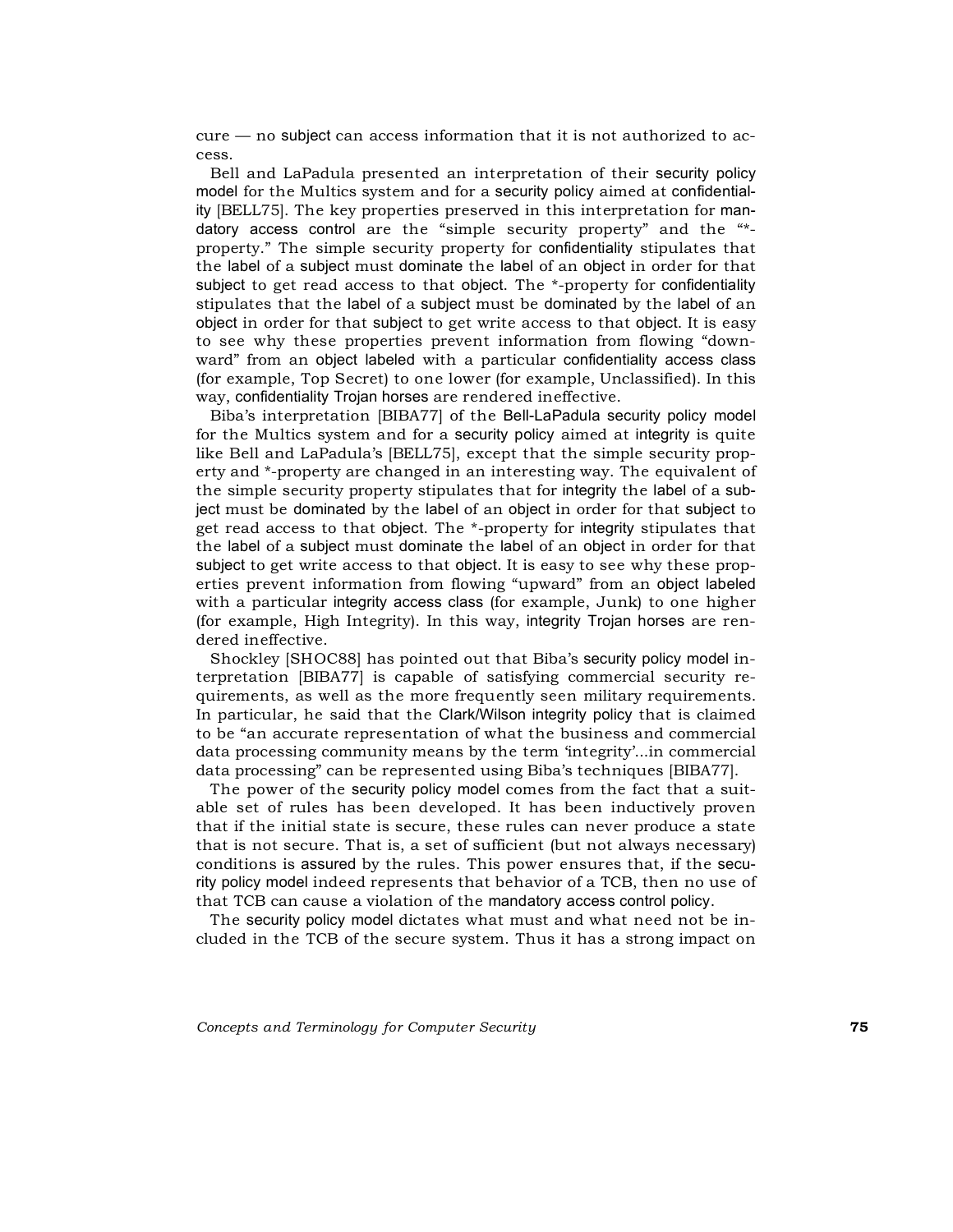the design of any TCB that attempts to follow the security policy model's requirements rigorously.

Two key issues must be emphasized in closing this subject because they have been an occasional source of misunderstanding. First, the security policy model must be a valid representation of the behavior with respect to information protection of the entire system. Merely modeling distinct computer functions with respect to individual assertions about a protection mechanism provides little indication of overall system security and can even be misleading. Second, the security policy model must include a proven security theorem, which establishes that the security policy model's behavior always complies with the security requirements for the security policy of interest. As stated above, the security policy model takes as a given certain initial state information — including certain information typically entered into a TCB by security administrators. It also takes as a given the proper operation of the TCB to implement the supporting policies, and in particular that subjects faithfully represent the access classes of the individuals for which they are acting as surrogates. With this input, which it considers a satisfactory basis for establishing a secure initial state, the security theorem which is proven is that no matter which rule of the model is operated, all future states will also be secure. This proof of what is called the Basic Security Theorem is the key to the power and utility of this technique. We leave the topic of security policy models with one guiding principle: A security policy model without a proven security theorem is like a fire bucket with a large hole in its bottom — it is the sort of thing that can give you a warm feeling, but it is probably not what you really want. A false sense of assurance is a dangerous thing.

**Design, specification, and implementation.** The security policy model defines the functions the TCB must provide but does not specify the design for the TCB. The next step after the specification and interpretation of a security policy model is the specification of the interface to the TCB. The specification defines a set of subroutines (that is, TCB calls, similar to operating system calls) and hardware operations that implement the operations of the security policy model which provide access to the resources contained in the model's objects. The TCB contains internal databases that represent the security policy model's state. These internal databases are used by the TCB (in particular, by the reference monitor) to create the abstractions of subjects and objects that are entities outside the TCB.

When we reach the point of specifying the TCB's interface functions, we are at the point where our efforts reflect the level of system security, or assurance, that we are trying to attain. As we mentioned in the introduction to the reference monitor concept, if we are interested only in preventing probing we will probably elect to make a significant portion of or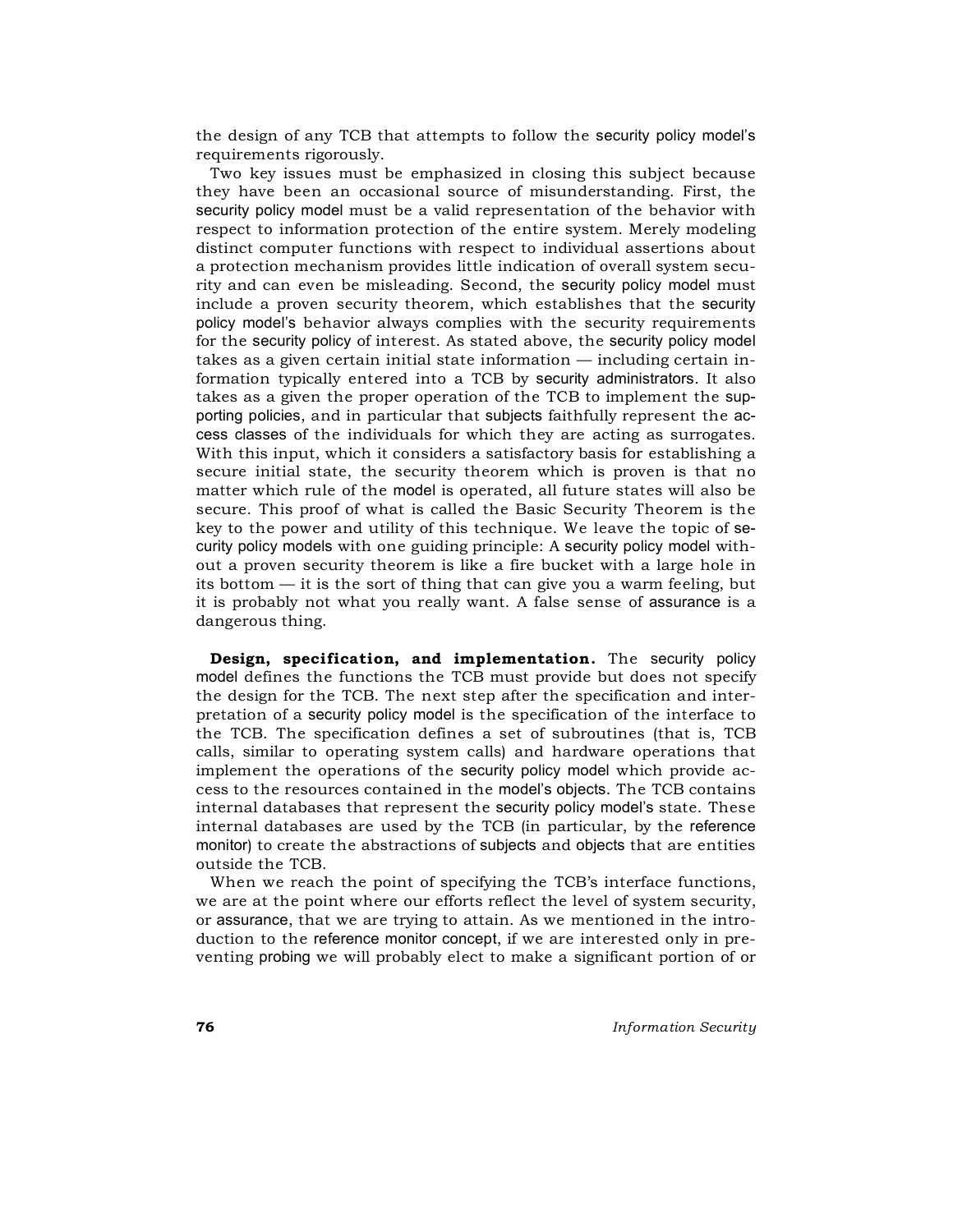all of our operating system serve as the implementation of the reference monitor functions. On the other hand, if our system must also be resistant to penetration and subversion, we will need to have a much smaller subset which can be verified — a security kernel [AMES83, SCHE84a] that implements a true reference monitor. Gasser [GASS88] describes security kernel implementation strategies, noting that the security kernel is the single most often used technique for building a highly secure operating system.

While it might seem foolish to contemplate less than the best, and thus to build a system that would not resist malicious software attacks, there are reasons for electing to do so. Probably the best are cost and compatibility. Most existing operating systems can be modified to implement a portion of the reference monitor concept and get improved security at modest cost. Going further and actually modifying the system to incorporate a security kernel is, in general, as costly as reimplementing the system from scratch. If not engineered carefully, such modifications may have a noticeable impact on system performance (though it is quite possible to build an operating system with a security kernel in a way that has quite good performance [SCHE85a]). On the other hand, if a development is planned to build a new operating system "from scratch," one gains significant benefits from incorporating a security kernel, for in this case the incremental costs in development and performance are likely to be relatively modest. In addition, significant savings in life-cycle software maintenance costs are associated with the rigorous software engineering practices used in building a security kernel. Furthermore, the stable interface of a minimized security kernel appears from a software maintenance point of view to be an extension of the hardware interface, often resulting in a maintenance philosophy much more akin to hardware than to software.

For these reasons, we now consider the steps required to build a security kernel and a TCB *without* a security kernel. Because the latter approach represents a relaxation of requirements and a set of compromises, it is in some ways easier to deal with the security kernel case. We thus present the steps to a security kernel design first and then describe the compromises that one might make in developing a TCB that lacks a security kernel.

*The security kernel.* In the case of a security kernel, we will design a mechanism that performs a carefully selected subset of operating system functions to implement at least a mandatory access control policy. (Note that because a discretionary access control policy is fundamentally incapable of preventing Trojan horses, as described earlier, there is little need to strive for as high a level of assurance of enforcement as for a mandatory access control policy and therefore little need to include enforcement of a discretionary access control policy inside the security kernel.)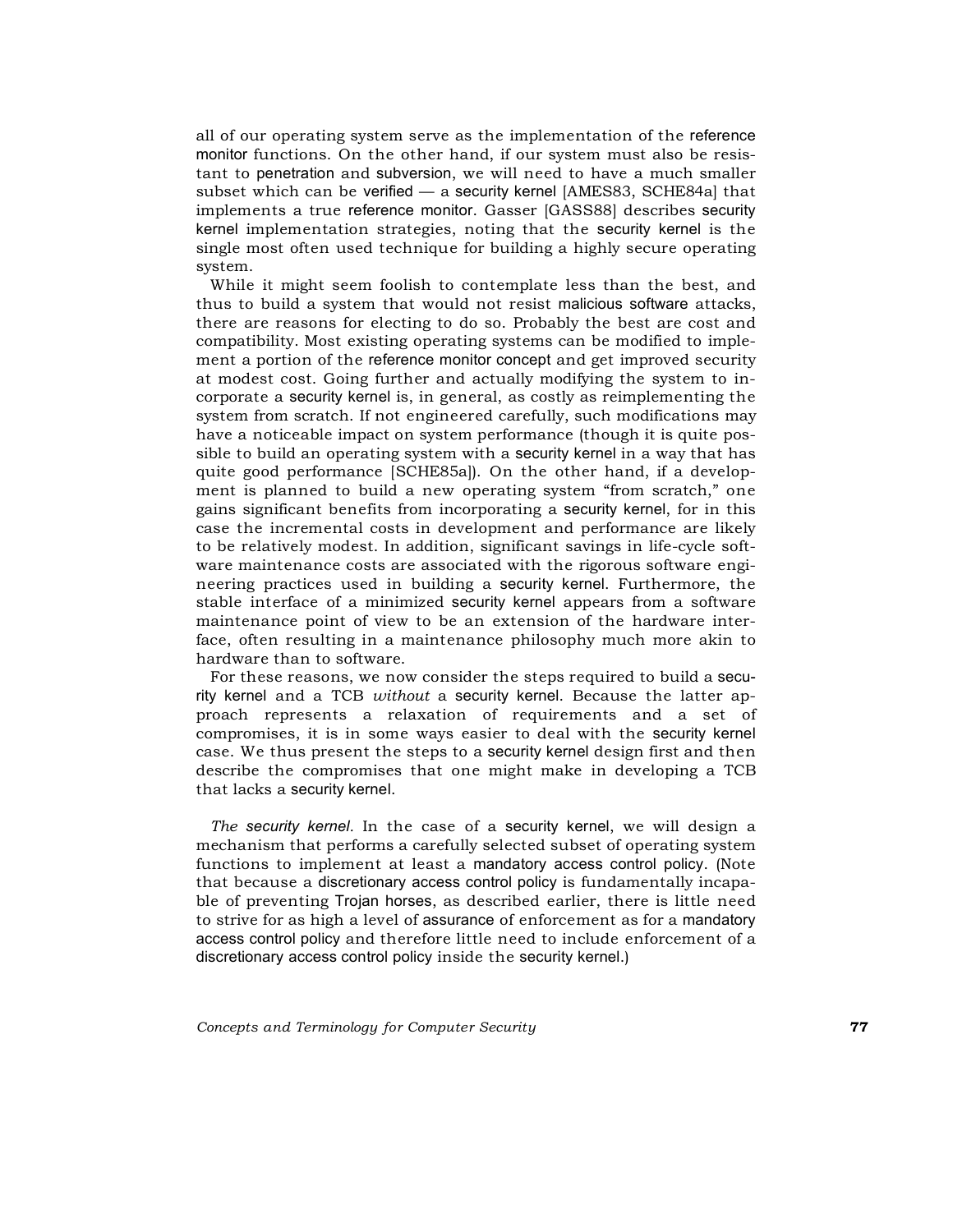The reference monitor concept requires that every reference by a subject to an object be mediated and subject to the system's security policy and security policy model. To simplify a security kernel, we take steps to minimize its complexity, and we may minimize the number of different types of objects it supports.

The security kernel functions form its interface with the rest of the operating system. It turns out that, to meet the constraints of the security policy model for the mandatory access control policy, the security kernel interface will provide a pure virtual environment for the rest of the system. This requirement results from the need to eliminate (sometimes subtle) methods of circumventing the security policy model's restrictions on the flow of information from one access class to another. Frequently, specifications of the interface are expressed in a formal language capable of being analyzed by a computer program and of supporting a formal proof that the specifications conform to the requirements of the security policy model. Such specifications are termed formal top-level specifications (FTLSs). A system whose interface has been specified and proven in this manner is a system for which one has significantly increased assurance of its ability to enforce the security policy.

As with any design effort, preparing the specifications is a creative activity molded by the peculiar design goals (other than security) of the system. Typically, one proceeds iteratively, testing the design against such requirements as performance, functional richness, use of the underlying hardware, and compatibility with other software systems. Analytical tools supplement intuition in the effort to ensure that the resulting specification complies with the overriding security requirements of the security policy model.

Beneath the set of security kernel interface functions is a set of computer code, databases, and hardware structures. The selection of secure functions at the security kernel interface is of little benefit to assurance if, for example, the underlying software turns out to be a hundred thousand lines of incomprehensible assembly language "spaghetti code." The security kernel itself is structured in a series of layers (for example, SASS Kernel [SCHE83]), each performing a distinct set of services either for processes outside the security kernel or for other security kernel layers, and each depending only on the services of lower security kernel layers. A layered security kernel provides an opportunity to develop an informal proof sketch of each layer's sufficiency to meet the requirements of the next higher layer, based on an implementation specification for each layer. This proof sketch for succeedingly higher layers of the security kernel, if performed, would provide a clear correspondence of the layers in the design to the FTLS and hence to the security policy model. The correspondence of the layered implementation to the security policy model is also facilitated by breaking the implementation design into modules that have a clean, clear abstraction that allows for information hiding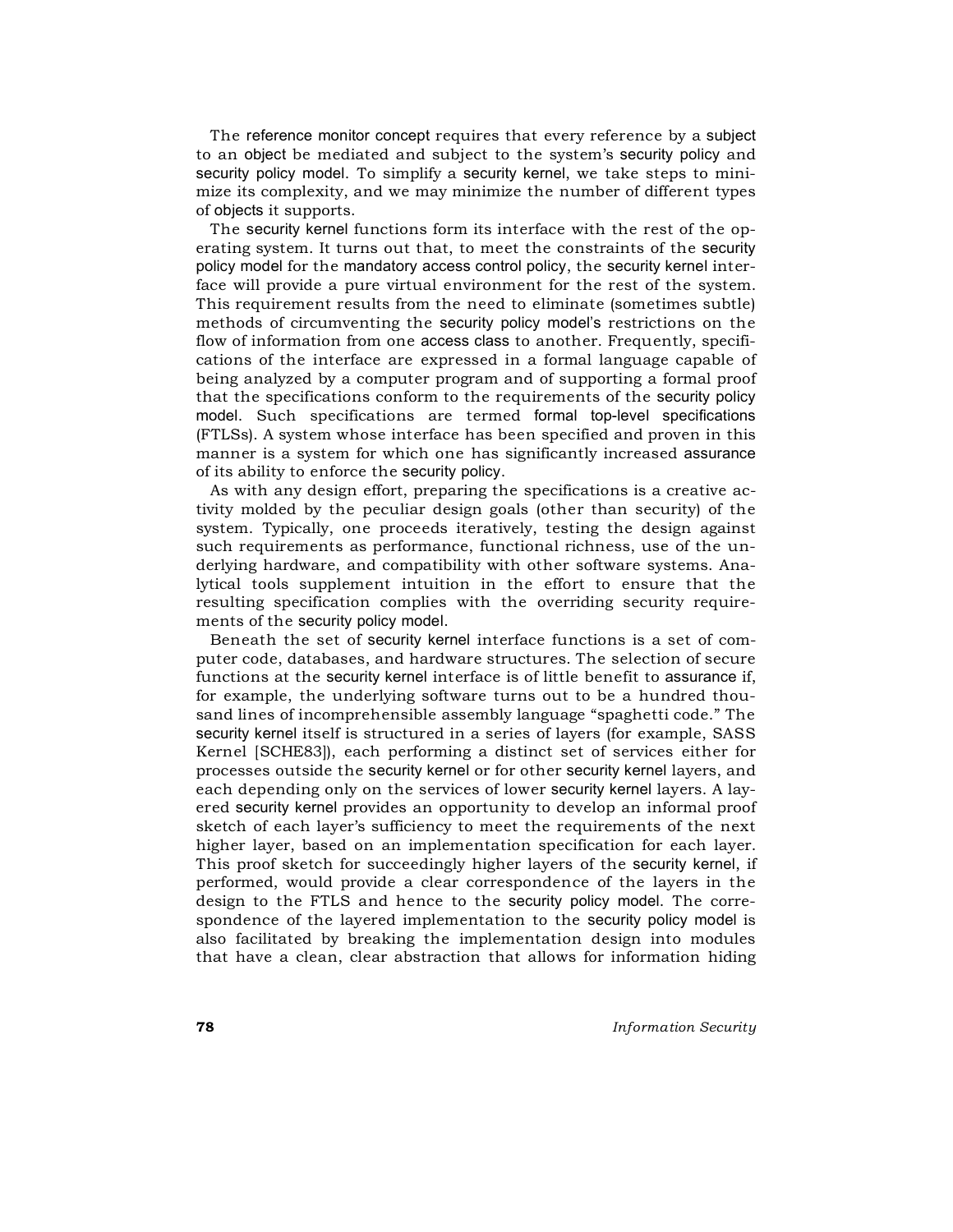within modules in the manner described by Parnas [PARN72a, PARN72b]. The design of such a modular, layered security kernel is not an easy exercise, but it is by no means impossible. It pays rich dividends in providing assurance that the security kernel software in fact implements the primitives at the interface that were shown to be consistent with the security policy model.

The security kernel software will both control and be supported by the associated processor hardware. The requirements for hardware structures to support a security kernel derive from the basic requirements for a reference monitor: completeness, isolation, and verifiability. In addition, the need for well-defined subjects and objects is reflected in the choice of hardware to support a security kernel.

The key requirements are the following:

- 1. Hardware support for a notion of process and support for rapid change from process to process.
- 2. Hardware support for some sort of objects and for protection of those objects. In practice, this requirement is satisfied by a segmented virtual memory system and provisions for security kernel control over input/output operations.
- 3. Hardware support for the protection of the security kernel and its databases by some sort of protection domain or protection ring [SCHR72] mechanism.

The implementation of the security kernel programs typically involves the use of some form of structured coding and a higher level language. The choice of language and standards is influenced by efficiency as well as security since the security kernel is the heart of an operating system.

This brief summary of the security kernel design process has taken us from the high-level requirements of security policy and a security policy model to the implementation of the security kernel using a programming language. As the process of security kernel development proceeds, progressively more design detail is provided. At each step, though, there must be a correspondence between the detailed design produced and the requirements identified by the earlier steps. Layering, modularization, abstraction, and information hiding within the security kernel and documentation in the form of an implementation specification facilitate a demonstration of this correspondence. In this way, one can develop running code that corresponds to the requirements of a security policy model and security policy. There are formal tools available that support the demonstration of the correspondence between the FTLS and the security policy model, and there are informal techniques for demonstrating the correspondence between the code and the FTLS. However, even without mechanical tools, the discipline and structure of the security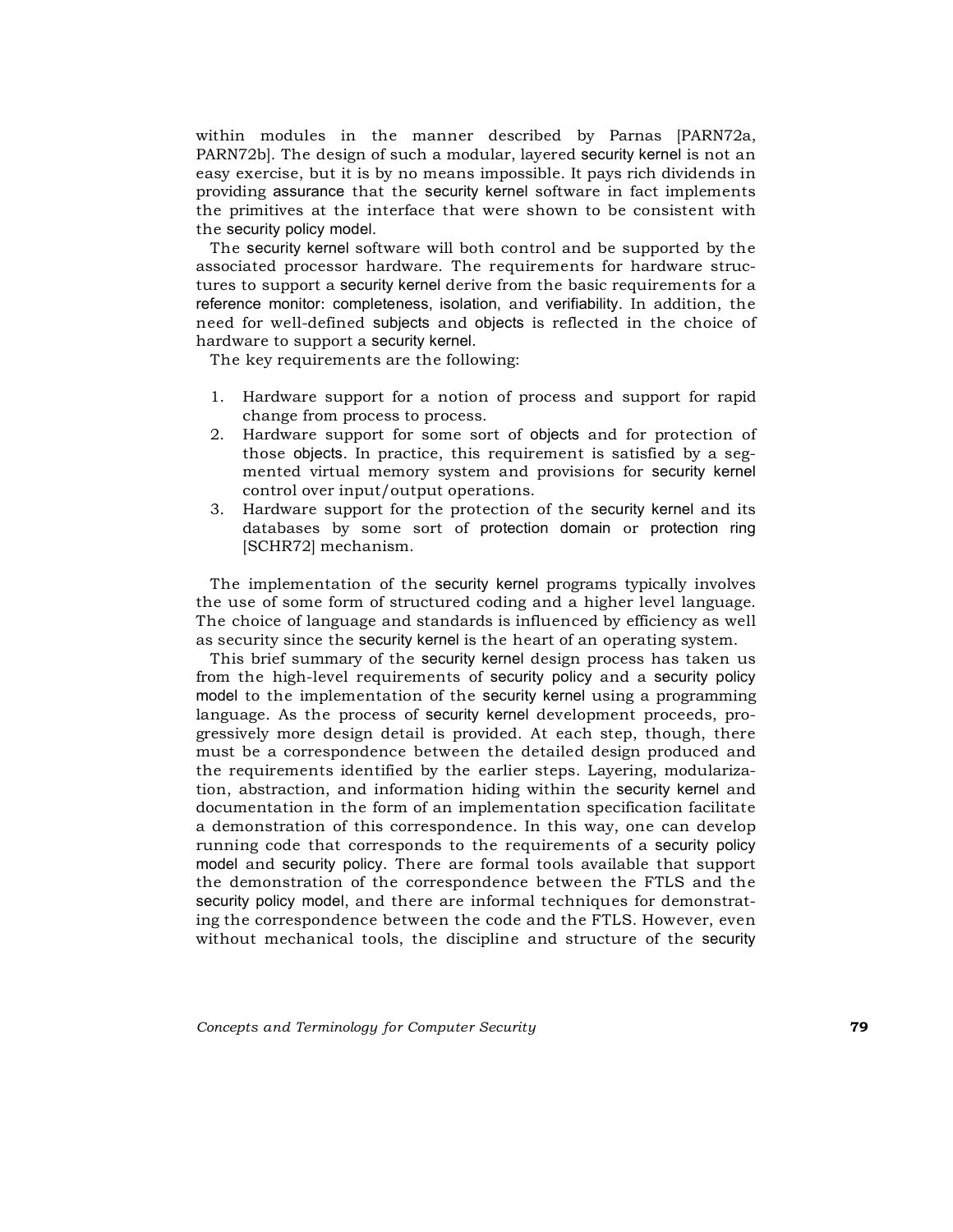kernel design process provide a high degree of assurance about the security of the resulting system.

*Improving an operating system.* When we think about making an operating system or a subset of an operating system  $-$  a TCB  $-$  mimic the behavior of a reference monitor, we are frequently interested in making after-the-fact improvements to an existing system. For this reason, we often refer to such an effort as security enhancement and to the product as a security-enhanced system. The approach used to develop a security-enhanced system begins with identifying a security policy and security policy model, and specifying the interface of the securityenhanced system to the outside world (now an interface to the users and application programs). Instead of doing a layered design and structured implementation of the entire system "from the interface down to the hardware," we now modify the code of the operating system to implement the interface specification. However, in so doing, we accept that we will not be able to completely separate protection-critical components within the operating system from those that are not protectioncritical. This places a fundamental limit on what one can know about the behavior of such a security-enhanced system and thus places a limit on the degree of assurance of security policy enforcement that is possible using one.

As noted in the previous section, to simplify a security kernel, we take steps to minimize its complexity, and we may minimize the number of types of objects it supports. However, in contrast to that approach, in developing the interface specification for the security-enhanced system we are talking about in this section, we may take additional short cuts.

For example, an existing operating system is likely to support a vast number of object types, and it may be impossible to apply controls to them all. We may leave some uncontrolled by the security policy model and, in doing so, leave in the system a much higher level of vulnerability to Trojan horse attack than a security kernel would suffer.

While the code of the security-enhanced system will be as clean and error-free as good practice can make it, it will not have the assurance advantages of the structured design and implementation that a security kernel has. It will be much more likely to contain residual errors in design and implementation (or even to contain malicious software), and it will be more likely to be subject to malicious software attacks from the outside.

The above is not to diminish the value of such security-enhanced systems. The primary value of these systems lies in their resistance to probing and in their improvement over a more conventional system against this threat. They typically provide a very robust environment and may have enhanced penetration resistance in addition to a rich set of security features. For that reason, and because of the feasibility of developing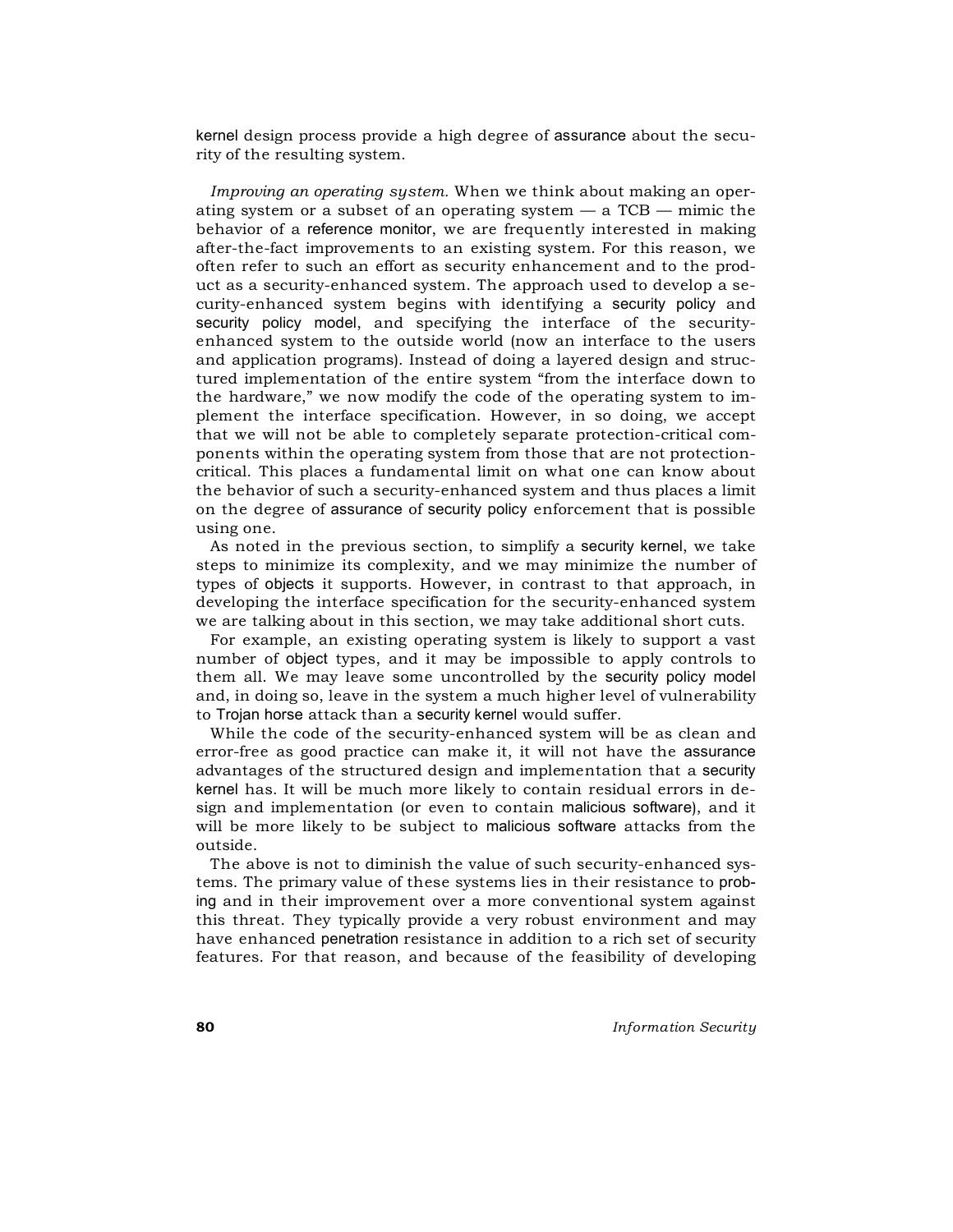them with modest effort, security-enhanced systems offer an attractive option for those with limited needs for assured security.

*TCB subsets.* It is sometimes beneficial to develop a TCB and evaluate its security in parts, rather than as a monolith. A TCB subset [TDI91] is an extension of the reference monitor concept that enforces some access control policy on subjects that may attempt to gain access to a set of objects under the subset's control. The access control policy enforced by a TCB subset is a subset of the overall access control policy of the TCB. Access control policies of distinct TCB subsets are enforced by distinct domains within the TCB.

A TCB subset must meet the three requirements of a reference monitor: completeness, isolation, and verifiability. In fact, a reference monitor is a TCB subset. The primary difference is that a TCB subset may have an interface to a more primitive mechanism, which is also a TCB subset (enforcing a less restrictive access control policy). In the degenerate case of a single, monolithic TCB (for example, the sort of system described above as a security-enhanced system), there is a single TCB subset — which includes the portion of the system performing the reference monitor functions and the hardware. A TCB partition (more frequently called a network TCB partition or NTCB partition [TNI87]) that enforces an access control policy is a TCB subset which does not depend on another TCB subset. A TCB partition is thus in direct control of a particular, well-defined subset of subjects, objects, and hardware of a processing component of a particular networked system. NTCB partitions are discussed further in a later section.

As noted, the reference monitor implements the least restrictive mandatory access control policy in a TCB. Other TCB subsets within that TCB may implement other more restrictive access control policies, including more restrictive mandatory access control policies and discretionary access control policies. These TCB subsets are, like supporting policy implementations, within the TCB but outside the reference monitor.

The topic of TCB subsets is only briefly introduced here. Additional information about TCB subsets may be found in the paper [SHOC87] where the notion of TCB subsets was first formalized.

**Demonstrating security.** The discussions above have touched briefly on the tools that we can use to convince ourselves that a system is secure. We next give a little more of a feeling for the steps that we can take to achieve assurance of system security. The quest for system security is old enough to have a body of history. We mentioned in Essay 1 the iterative "fix and test" or "penetrate and patch" approach that some took at a time when computer security was in its infancy. We will begin this discussion with a few comments on how "not to do it" and then

*Concepts and Terminology for Computer Security* **81**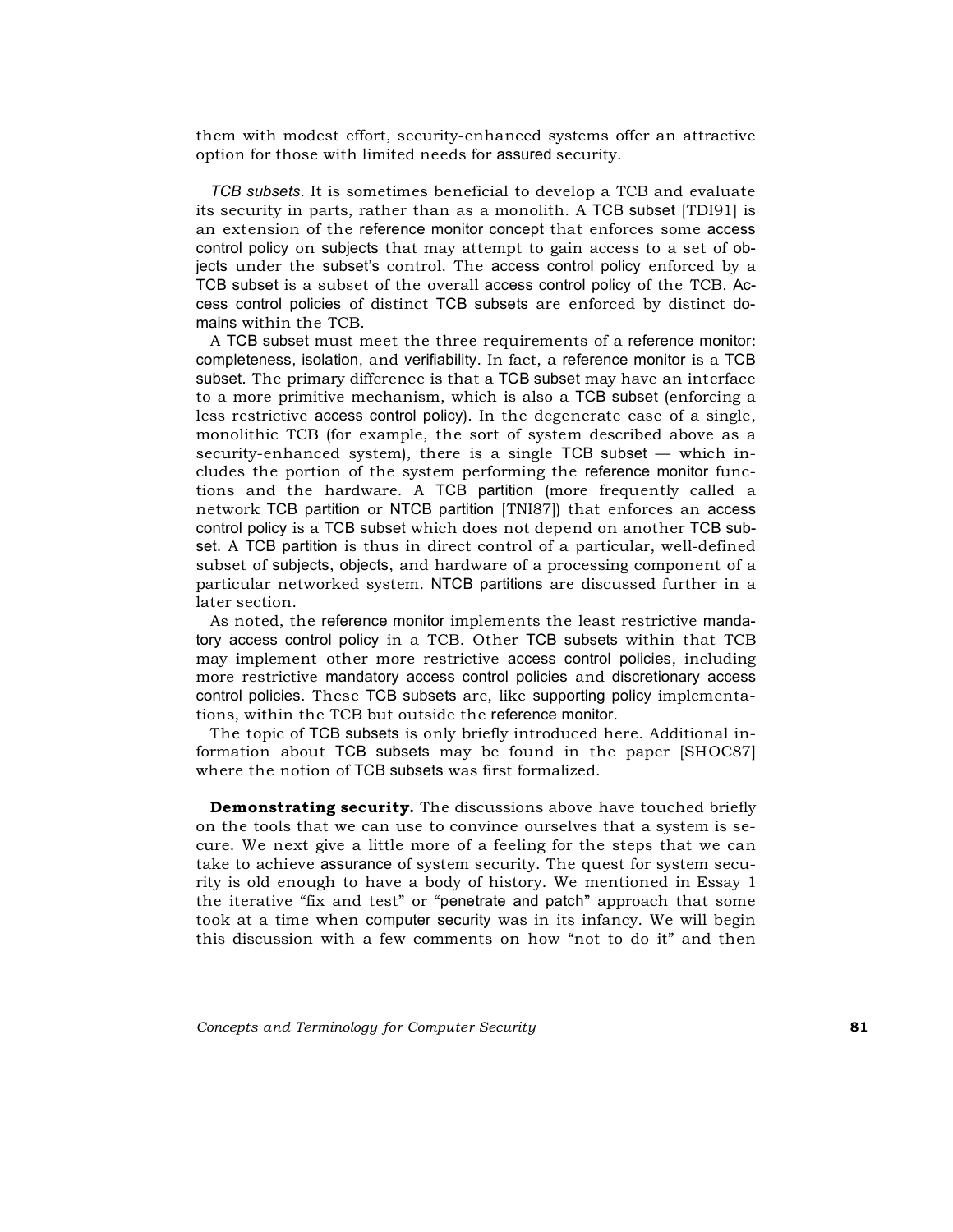summarize the methods that can lead to effective assurance of system security.

*Testing, penetration, and reading the code.* In the early days of computer security, advocates of secure systems tried to follow a path of searching for ways to penetrate the systems' controls, often relying on malicious software in the same way a potential attacker could launch a probing, penetration, or subversion attack, as described in Essay 1. Their plan was that, failing to penetrate, they could plausibly argue that there was no way to penetrate since no way was known (to them). In this scenario, if a security hole is found, it can be patched before the argument for security is made. Obviously, this argument suffers from both theoretical and practical difficulties.

One presumes that one could test all possible programs to find any that led to a security penetration. If possible, this method of exhaustion would be effective, but it is far beyond the realm of feasibility. For any real computer it would take so long that before the evaluation was finished the sun would literally have burned out! Thus any evaluation conducted by exhaustion must be so incomplete as to be ludicrous.

Practically speaking, the effort spent in penetrate and patch techniques yields poor marginal return in terms of security. Experience has shown the following conclusions to be true:

- 1. New penetrators tend to find new holes even after previous teams have found all that they could. It seems unlikely that a real, malicious attacker would fail to involve new people.
- 2. Holes do not generally result from rank stupidity but from human oversight in dealing with a difficult design problem. Thus the fixes themselves are likely to be flawed.
- 3. It does not take a highly specialized expert to penetrate system security. It is true that most computer professionals do not know ways to penetrate the systems they use; they want to do a job, not interfere with it. Yet when given the assignment, even junior and inexperienced professionals have consistently succeeded in penetration.

The real difficulty of achieving security by penetrate and patch techniques is precisely the difficulty of finding errors in a program by testing. A test can demonstrate the presence of an error but, short of exhaustion of every possible combination of inputs, it cannot demonstrate the absence of errors. Much of the weakness of security in existing systems results, in the first instance, from the fact that these systems were designed to perform a function and tested to assure that they did so correctly. The function to be performed had the nature of "the right answer" rather than secure operation.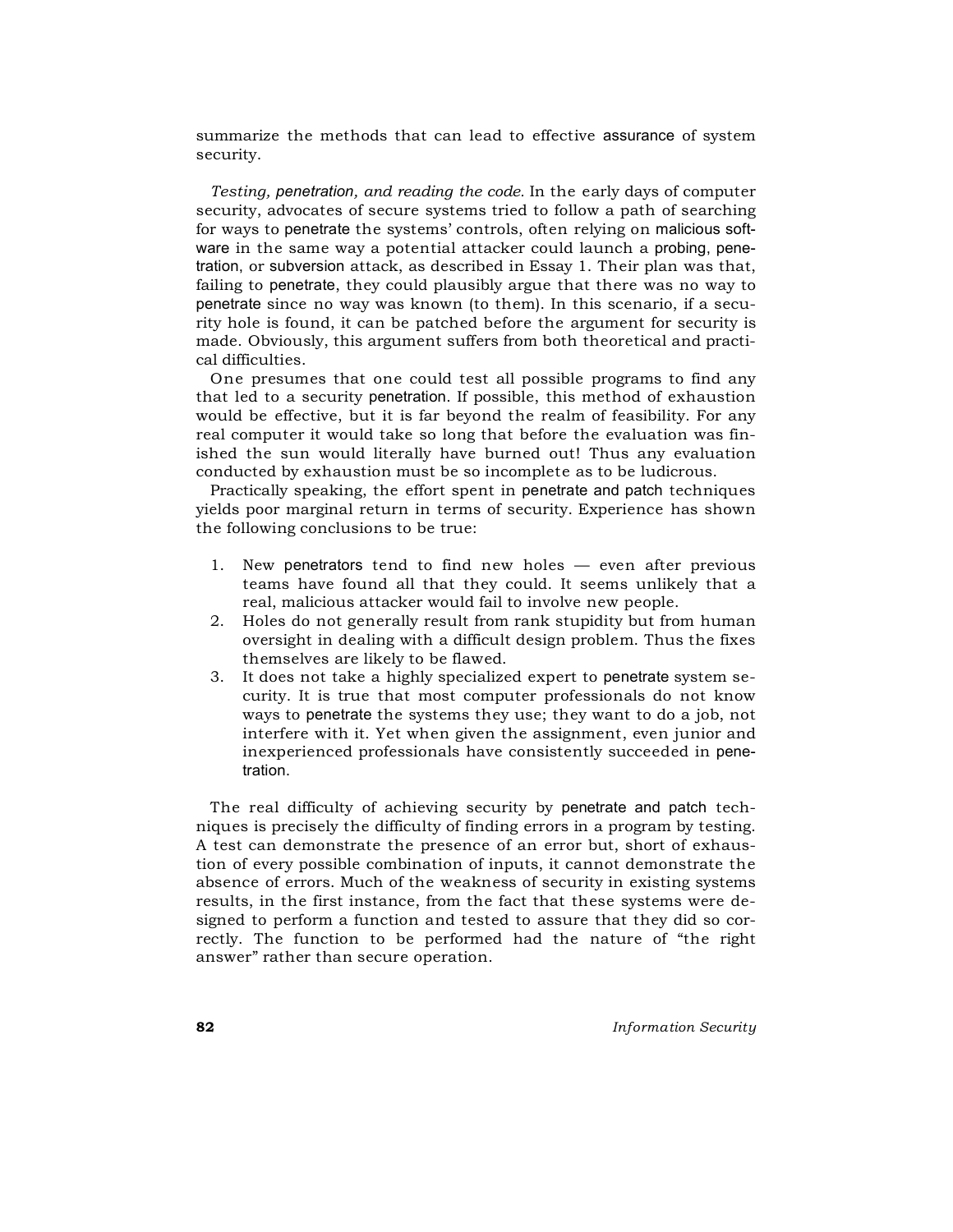A failure of system security results from the failure by a designer or implementer to anticipate a "functional" requirement for security, and to build and test a system to meet that requirement. Security is a fundamentally "negative" requirement stating that, for all possible applications, unauthorized access will not be granted. When examining the system, the penetrator tests a different function — namely, that there exists at least one way in which unauthorized access to information will be granted. There are many ways of succeeding with this function.

In the limit, the problem of security is that the designer must search out every way to penetrate security and correct all; the penetrator is really interested in finding and using only one. This is an unbalanced "game of wits" in which the attacker has a substantial advantage.

The key to successful functional testing lies in factoring the system's structure into the selection of test cases, and in designing the system to support testing. In a real sense, this is the approach we take with a security kernel: designing the system so that, by means of a proven security policy model, security becomes a positive requirement rather than the absence of errors, and structuring the system to support analysis and testing. Since testing security becomes testing for positive requirements, it is possible to test in the same manner as in the usual software testing scenario. In contrast to the strategy of testing for all possible penetration approaches, testing a security kernel is quite doable.

*TCB design and security verification.* When we discussed design and specification of a security kernel, we presented the process of system design, beginning with security policy and culminating in security kernel code. We also indicated that formal security kernel verification tools could follow the same path. In the paragraphs below, we summarize the process of security kernel verification, then indicate how we might apply some of the same steps to the security evaluation of the TCB of a security-enhanced operating system.

The security policy model is the linchpin of verification. It translates the fundamentally negative requirements of security mentioned in the previous section into positive properties that can be verified. The security policy model bridges between the people-oriented world of security policy and the computer-oriented world of the reference monitor abstractions of subjects and objects. The step from security policy to security policy model is necessarily an informal one — at some point we must make the translation from English "legalese" to formal, mathematical language. By taking this step at the level of the security policy model, we reduce the complexity of the mechanism that we must review in an unstructured way. In the case of the Bell-LaPadula security policy model, while there is a fair amount of formalism to be dealt with, the basic objectives and approach are relatively simple. Numerous readers of the security policy model have convinced themselves that it is a formal statement of the objectives that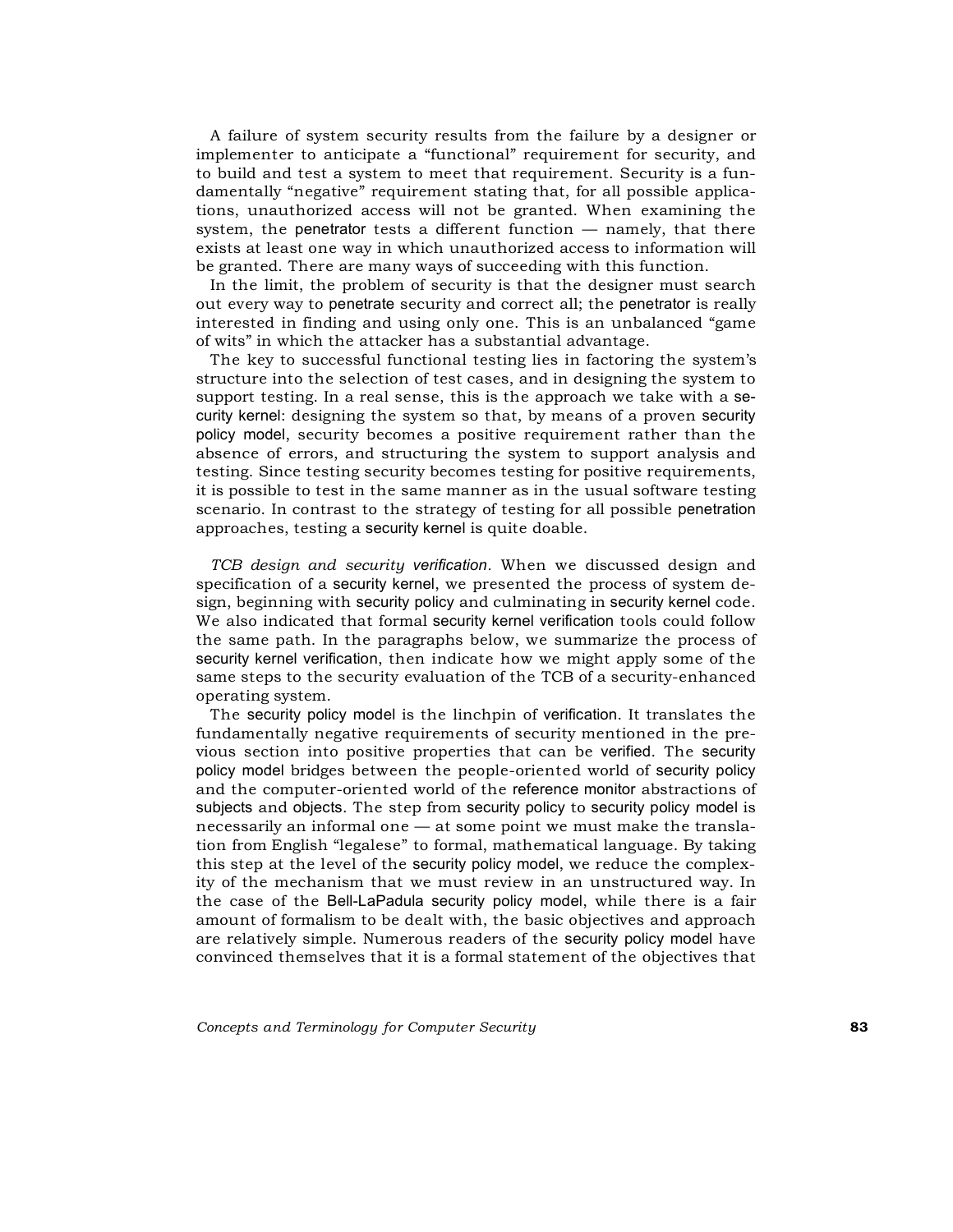it claims to support. It is easy to see that a security policy model that is simple and abstract is necessary to the verification process.

Once the security policy model is accepted, it provides a formal basis for the security evaluation of the rest of the TCB. We can state our TCB's interface specifications in a formal language and verify the correspondence between security policy model and interface specification. We can also specify the security kernel interface in the formal language and verify that the system implemented is the same as the security kernel whose interface has been specified. The specifications of the security kernel implementation are presented module by module for each layer and layer by layer in a structure corresponding to the security kernel software itself. This enables a proof sketch of each module's sufficiency to meet its specification and each layer's sufficiency to meet the requirements of succeedingly higher layers, all the way up to the interface, as described earlier.

The security kernel implementation specification supports the proof sketch of each corresponding module of security kernel code. The technology of program verification does not practically allow for formal code verification of large real programs. However, there are a few key factors that contribute to the success of this approach for providing a meaningful verification of the implementation. The decomposition of the implementation design into "Parnas modules" with a clean, clear abstraction that allows for information hiding, and strict layering of the modules, both make formal verification more thinkable and offer a structured way to read the code and review its correctness informally. In fact, it is information hiding and strict layering that provide the real basis for progressively developing a proof sketch of the code's sufficiency to meet the interface specification, module by module and layer by layer, as mentioned in the previous paragraph. Our experience shows that the difficulty of reviewing operating system code for correct and secure operation results from both the complexity of the code and the lack of any clear definition of what the code is supposed to be doing. The implementation specifications for a security kernel support the determination of what the code should be doing.

Beyond the higher level code are machine language and hardware implementation issues. Verification technology is not up to these issues yet. Again, however, the structure of the security kernel and its specifications at least offer meaningful support for a partially informal but effective assessment of security.

There is one more aspect of assessing security that we would like to address. It should also include a determination of whether the implementation of the reference monitor contains covert channels. Covert channels are flows of information between access classes in a manner that is counter to the mandatory access control policy portion of the security policy but allowed by the implementation. It is important to recognize that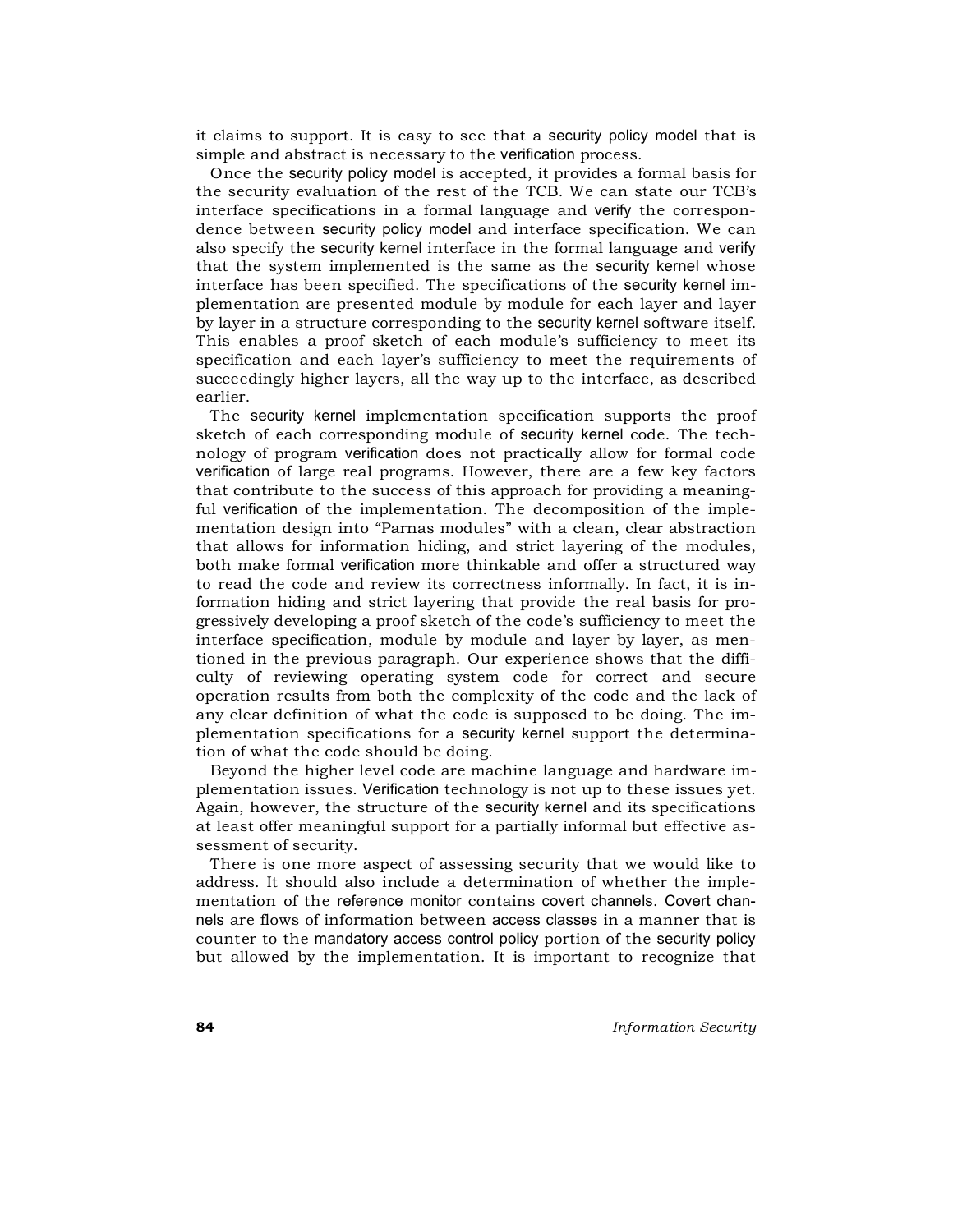valid security policy models do not have covert channels; covert channels are an implementation phenomenon. A security policy model that allows information to flow in a manner counter to the security policy is a flawed security policy model [LEVI90].

Recall we observed earlier that the security policy model represents the state of the TCB. Covert channels operate because this state information is sometimes passed to subjects outside the reference monitor. The two types of covert channels — covert storage channels and covert timing channels — differ by the manner in which the state information is passed. In covert storage channels, information is passed out of the reference monitor through the value of an exception or error code. In covert timing channels, information is passed out of the reference monitor through a delay (that is, a measurable change in response time) observable by a subject. The only other way besides through covert channels in which information could flow through a reference monitor in a manner counter to the security policy would be through the use of a flawed security policy model, as described in the previous paragraph.

For an example of a covert storage channel, consider two subjects with Trojan horses operating at different access classes ("Marketing" and "Accounting") such that the security policy which the reference monitor is enforcing forbids any information to flow between the two. If, for example, one of the state variables in the reference monitor is used to indicate "disk\_full," then information can easily flow between these two subjects. The Trojan horse in one of the subjects can signal a single bit of information to the other by filling the disk (or not filling it) at an agreed-upon time or after an agreed-upon condition, at which time the Trojan horse in the other subject checks to see whether the disk is full (for example, by trying to write to the disk). This signaling can be done repeatedly and rapidly. The maximum rate at which the signaling of a particular covert channel can be accomplished is called its bandwidth.

A similar exploitation scenario can be constructed to illustrate covert timing channels. Suppose that instead of the "disk\_full" error condition, our Trojan horses were to use the amount of time required for a read from the disk to signal a bit. Suppose the Trojan horses in both subjects know how long a normal disk access takes. To signal a bit of information, the "writer" Trojan horse need only make sure the disk is busy enough to slow down the "reader" Trojan horse's disk access. Again, this can be done repeatedly and rapidly, and one can calculate or measure the bandwidth.

One might ask, "Doesn't the existence of covert channels destroy the assurance of enforcement of the mandatory access control policy we worked so hard to achieve?" Actually, while uncorrected, covert channel bandwidths can be quite high, though they may be difficult to exploit at the highest rates because of "noise." But there are many techniques available for reducing the bandwidths. In fact, security kernels are available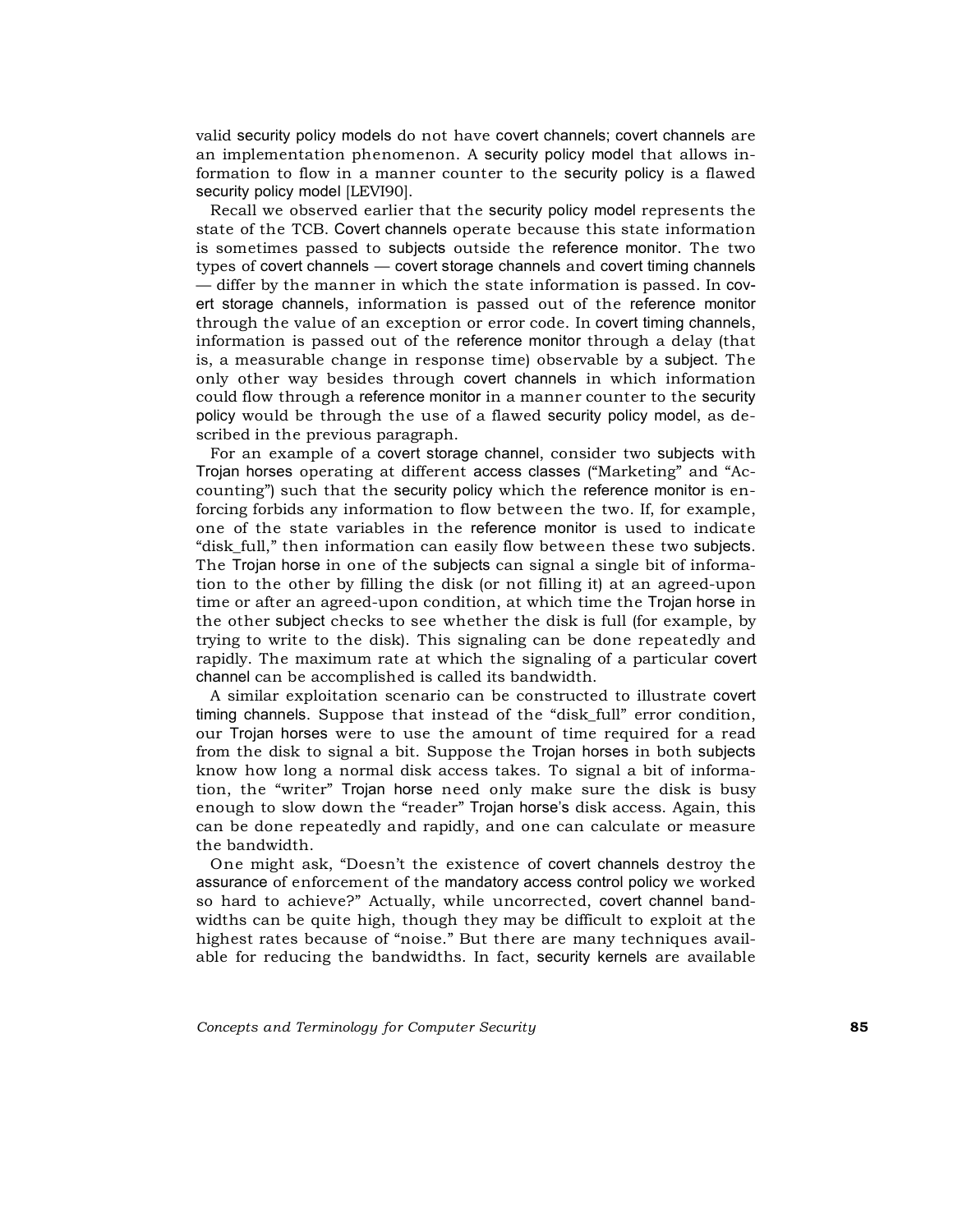today that can be configured to have no covert storage channels [THOM90]. The bandwidths of covert timing channels can be reduced in the most brute-force way by slowing down the functions that allow them to operate if it is detected that a particular bandwidth threshold is about to be exceeded. This can be mechanically accomplished by inserting delays wherever the functions are called. Of course, this can have an adverse impact on performance, but it permits stronger enforcement of the mandatory access control policy.

Finally, we promised to include in this discussion a comment about the problem of assessing the security of the TCB of a security-enhanced operating system. In such a system, we are concerned about features at the TCB interface as well as about having as "correct" an implementation as we can. The security policy model supports a review of the interface to the TCB in this case. We may prepare a formal or English specification of the TCB's interface, then review it for inappropriate ways that a subject can gain access to an object. We will probably supplement the interface analysis with a penetration test to help make sure that no obvious flaws remain. We may also look for covert channels and even work to reduce particular covert storage channels. However, experience tells us that the lack of a structured  $-$  layered and modular  $-$  implementation in a system which is not designed to be subjected to the level of analysis of a security kernel results in a system that is subject to penetration (as well as subversion of security mechanism), as defined in Essay 1. Such a system is of some value, though, since it can offer a relatively high degree of resistance to probing.

**For further reading.** More information on building a secure computer system can be found in a readable first book [GASS88] on this subject that presents difficult and subtle topics clearly, while achieving a good depth of coverage.

#### **Special considerations for networks**

As noted in Essay 1, networks present greater accessibility to potential penetrators by providing more ways of accessing the systems (through other interconnected systems, through dial-up terminals, through taps into the communication lines used by the networks themselves, and so on). Obviously, networks are strongly dependent on computer systems to provide the networks' services. The resources being shared within computer systems connected to or implementing the network provide numerous opportunities for sensitive information to "leak" out or be illicitly modified from within. The networks themselves provide no fundamentally new vulnerabilities, except through the enhanced accessibility to the computer systems that protect the information. The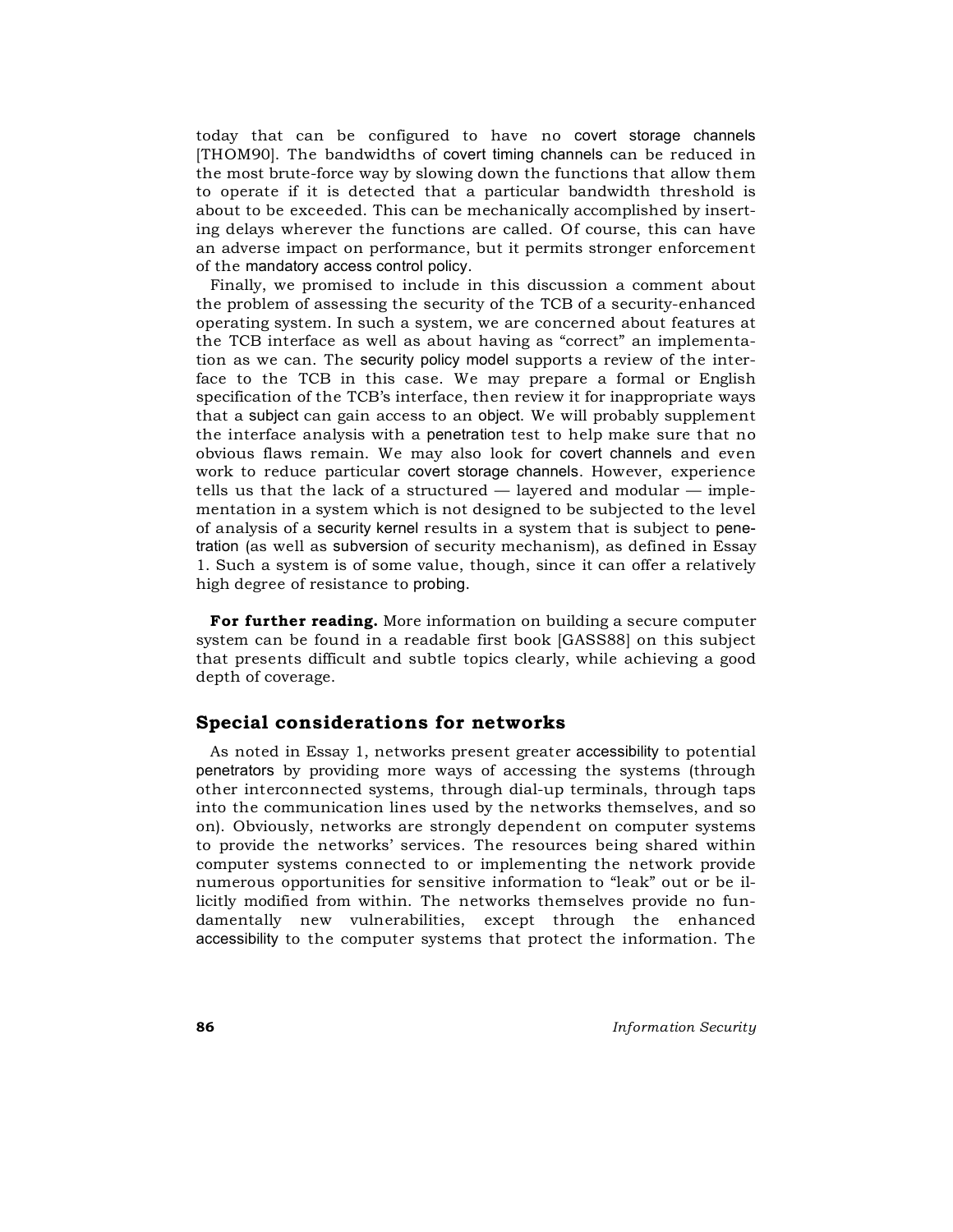enhanced accessibility facilitates the exfiltration of information, which, as noted earlier, may aid the successful use of Trojan horses.

The reference monitor concept scales very nicely to networks that possess a coherent network security architecture and design — in other words, coherent security policies, security objectives, and protocols. In a network context, we speak of the trusted computing base or TCB as a network trusted computing base or NTCB. The computer systems that implement the switching and other processing within the network, as well as the client systems of the network, provide the opportunities for sensitive information to leak out or be illicitly modified, as described above. The NTCB prevents such leakage and illicit modification.

The enhanced accessibility of the connections between the computers or switching elements of the network system is countered most often through the use of cryptography, either alone or in combination with other security services (for example, physical protection of the wire) and security supporting protocols. The enhanced accessibility of one computer system from another is countered through applying the reference monitor concept to the computer systems that make up the network system.

The unique aspects of building secure networks are described in the following two sections. The first section applies the theory of computer security to networks with a coherent network security architecture, in the form of an NTCB [TNI87]. (The section contains some actual excerpts from the "Trusted Network Interpretation of the Trusted Computer System Evaluation Criteria" [TNI87] to explain the concepts.) The second section describes some of the fundamental access control problems that must be addressed in implementing cryptography within a computer system. We will not otherwise delve into the technology of cryptography or security supporting protocols in this essay.

**Network trusted computing base.** As stated previously, this section applies the theory of computer security — the reference monitor concept — to networks. In so doing, it also expands somewhat on the application of the reference monitor concept in stand-alone computing environments specifically, in the area of input/output devices. So, note that the information presented here about devices also pertains to stand-alone computing environments; it is presented here as a convenience to the discussion of networks and the NTCB.

One of the first steps in the design of a secure network is the development of coherent network security architecture and design. The network security architecture addresses the security policies, objectives, and protocols of the network. The network security design specifies the interfaces and services that must be incorporated into the network for it to be secure, relative to its security policy.

*Concepts and Terminology for Computer Security* **87**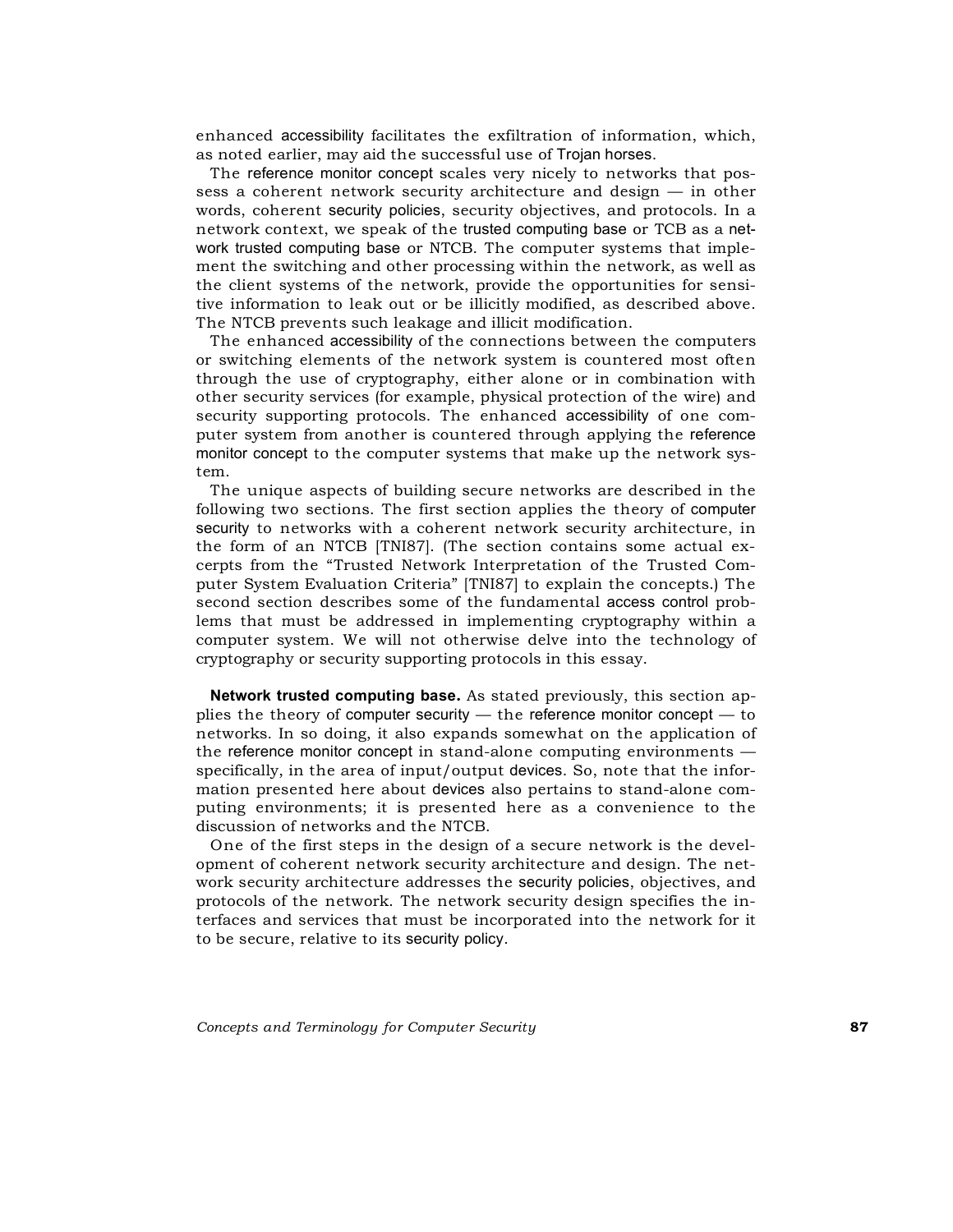The overall network security policy is the security policy of the NTCB. It may be decomposed into security policy elements that are allocated to appropriate components and used as the bases for the security policies for those components. This technique is referred to as partitioning a network's security policy into component security policies or NTCB partitions [SCHE85]. As used in this essay, a component is a collection of hardware, firmware, and software that performs a specific security function in a network and that contains an NTCB partition. A component is defined recursively, in that a component may consist of other components. The distinguishing quality of a component is that it has a security policy partition allocated to it — induced on it by the overall network security policy. The recursive definition of component is based on the fundamental concept that it contains an NTCB partition, a recursively defined concept based on the "partition" of mathematics. (As in mathematics, if a set is partitioned and if one of the partitions is further partitioned, the result is still partitions of the original set.) Such recursive definitions of component and NTCB partition are very useful in actual practice, since, once the security of a component is evaluated, the results of that evaluation may be directly reused in evaluating the security of a component which contains it. (See the section "Evaluation by parts" in Essay 6 for a further discussion of applying the strategy of "divide and conquer" by separately evaluating NTCB partitions and using the results to evaluate more complex components within which they may be contained.)

Therefore, one of the powerful design tools provided by this approach is the ability to compose a set of components, and then treat the result as a single componenthaving a security policy made up of the set of allocated security policies and defined network interfaces. Once a composition is performed, the resulting component may be considered in a variety of network security architectures without having to reconsider the original components or the process of composition.

Much of the usefulness of this approach lies in its general applicability. For example, a host computer system that implements a full set of user services may be treated as a component for purposes of composing the computer system into the network system.

Components can include entire subnetworks within an overall network, encryption systems, local area networks, digital PABX systems, packet switched or circuit switched systems, and virtual machines running on a virtual machine monitor (VMM) on a single computer system, when analyzed as a network. The ability to view a set of virtual machines as distinct network components is a powerful tool that allows varied security policies to be implemented in virtual machine components on top of a VMM component. It is an efficient technique in that if the underlying VMM component has already been examined and found to enforce a security policy required for the network system, it does not have to be reexamined after the composition. In the case of network components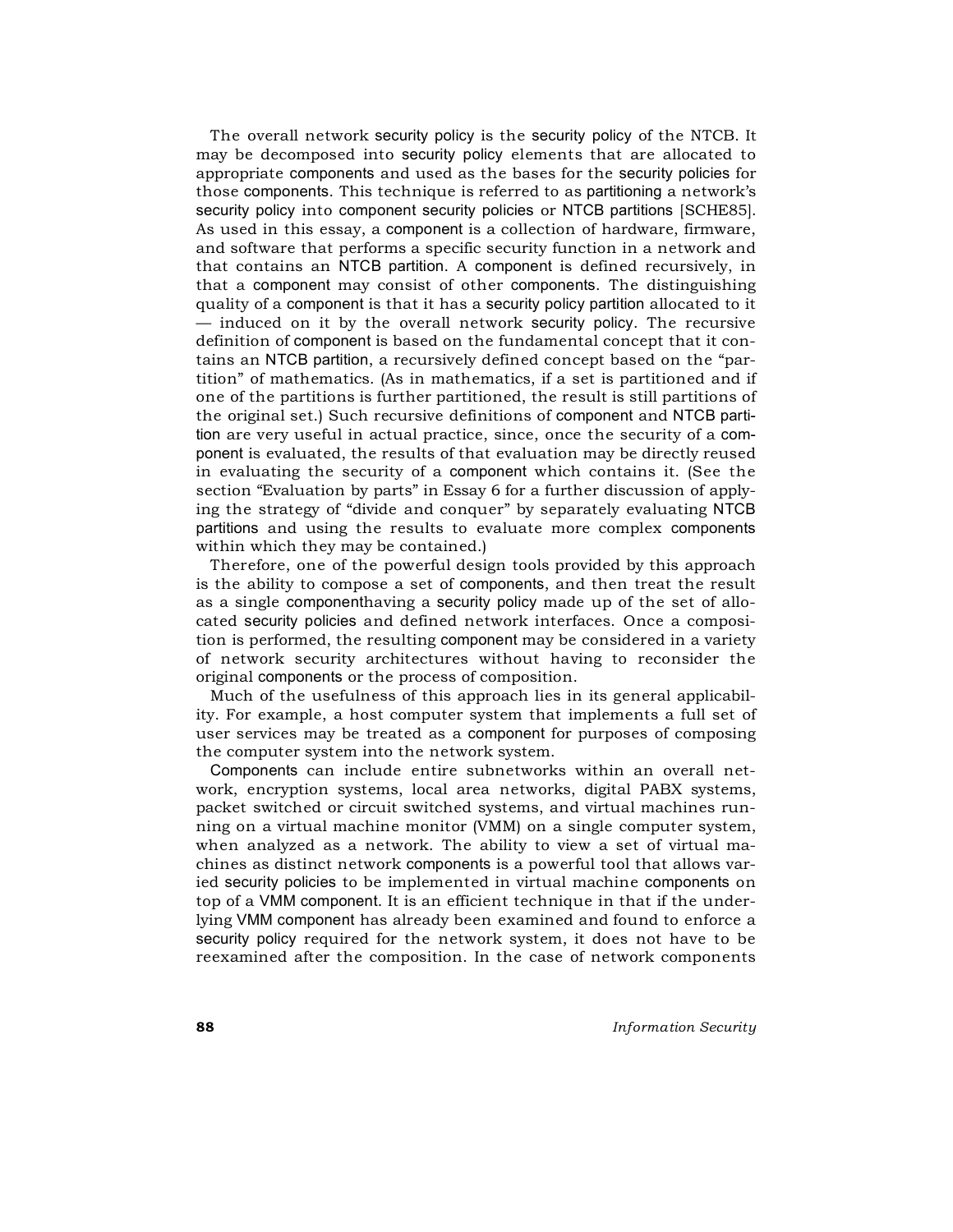implemented as virtual machines, the interface between the VMM component and the virtual machine components is the set of functions provided by the VMM component. An example of the use of this technique is described elsewhere [IRVI91].

Abstractly, the reference monitor for a partitioned NTCB is realized as a collection of security kernels for individual components. To obtain the required levels of assurance that each such security kernel enforces its security policy, a formal security policy model is formulated for each such component. However, it would be too restrictive to require that the formal security policy model for each security kernel be the same, or that an overall formal security policy model be formulated for the network. Instead, each formal security policy model is shown by convincing arguments to correctly represent the security policy allocated to the component. Since the overall security policy is stated informally, the convincing arguments are also stated informally, in the same manner as that described in the earlier section "TCB design and security verification."

The formal security policy models of components therefore provide the basis for the security policy exercised by the NTCB over subjects and objects in the entire network. The purpose of the formal security policy model for each component is to serve as a precise starting point in the chain of arguments leading to the sufficient levels of assurance required for each component in the network and ultimately for the whole network. These arguments are easier to make if the formal security policy model has an intuitively attractive resemblance to the abstractions of subject, object, and access properties of the computer system TCB on which the component is implemented.

Thus, the reference monitor subject and object definitions that pertain for a computer system TCB are sufficient also for an NTCB. The reference monitor represents the fundamental security policy enforcement at the individual component level but may not directly represent all of the overall network security policy issues such as the network's connection policy. In many networking environments, the overall network security policy includes controlling the establishment of authorized connections across the network. The access control mediation performed by the components of these networks enforces the establishment of connections between host computers on the network and provides the basis for a connectionoriented abstraction. Understanding the connection-oriented abstraction for a given network may be essential to understanding that network's overall security policy. The network security architecture describes the linkage between the connection-oriented abstraction and its realization in the individual components of the network.

Subjects in networks are therefore active entities outside the perimeter of the reference monitor in each component; that reference monitor's objects are passive entities that exist in the component which implements that reference monitor. Reference monitor support to ensure control over all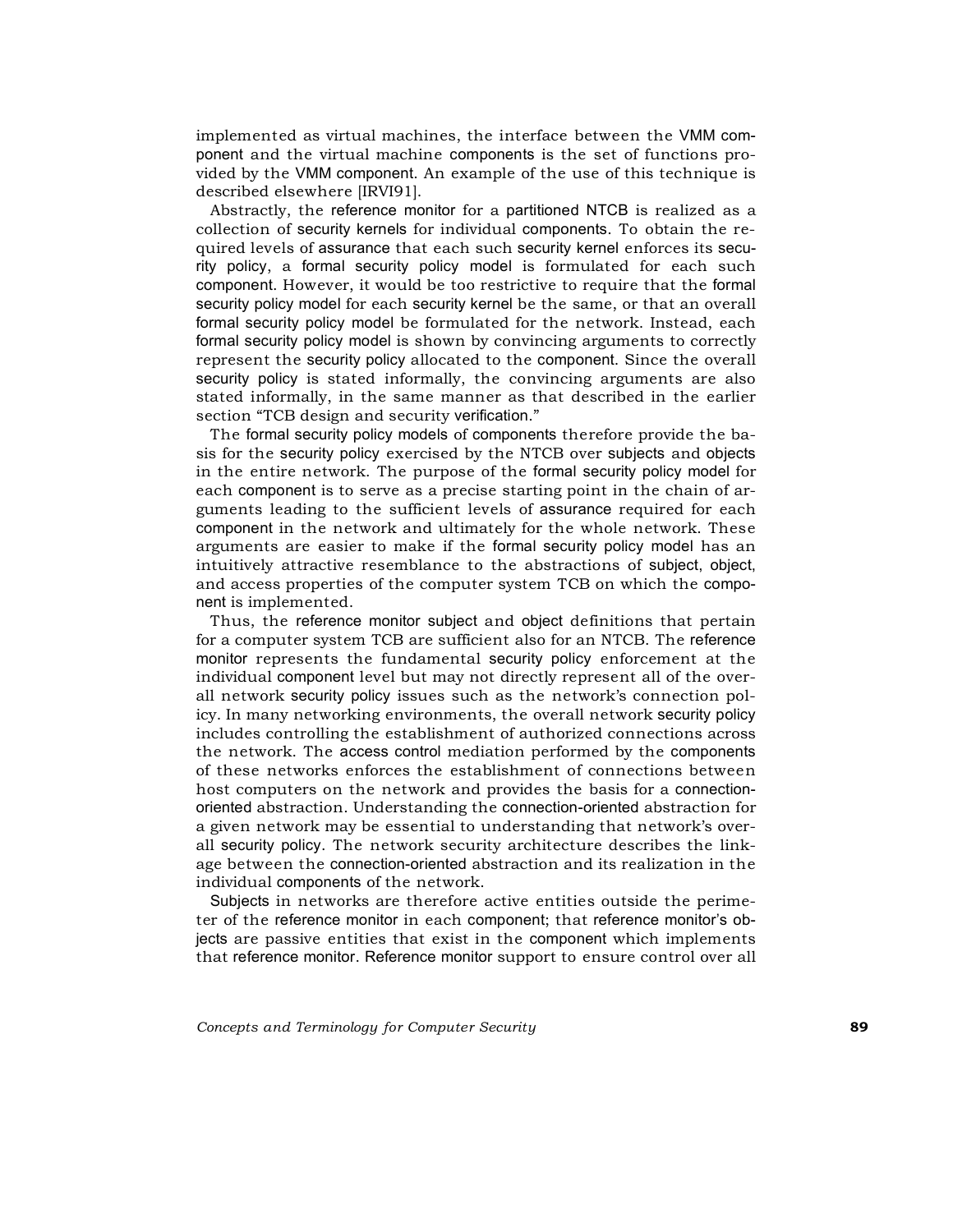the operations of each subject in the network is completely provided within the single NTCB partition on which that subject interfaces to the NTCB. This means that the entire portion of the formal security policy model's "secure state" that may undergo transitions because of the actions of this subject is likewise contained in the same component.

The level of abstraction of the formal security policy model and the set of subjects and objects that are explicitly represented in the formal security policy model are clearly affected by the NTCB partitioning. Subjects and objects are represented explicitly in the formal security policy model for a particular component whose NTCB partition exercises access control over them. Global network security policy elements that are allocated to a component must be represented by the formal security policy model for that component.

Each partition of the NTCB therefore enforces the security policy over all subjects and objects in its component. In a network, the responsibility of an NTCB partition encompasses all security policy functions in its component that would be required of a TCB in a stand-alone system. In particular, subjects and objects in a particular component that are used for communication with other components are under the control of the single component which contains them. Conceptual entities associated with communication between two components, such as sessions, connections, and virtual circuits, may be thought of as having two ends, one in each component, where each end is represented by a local object. Communication is viewed as an operation that copies information from an object at one end of a communication path to an object at the other end. Transient data-carrying entities, such as datagrams and packets, exist either as information within objects at one end of the communication path, or as a pair of objects, one at each end of the communication path.

Access by a subject in one component to information contained in an object in another component requires the creation of a subject in the remote component that acts as a surrogate for the first subject. The security policy must be enforced at the interface of the reference monitor (that is, the mechanism that controls physical processing resources) for each NTCB partition.

Recall the introduction of devices and communication channels and the roles they play in the reference monitor. The only links between NTCB partitions are the various communication channels provided by devices. Devices may import or export information only under the explicit control of the reference monitor in accordance with the security policy.

A basic choice must be made about each device of a TCB or of an NTCB partition allocated to a network component. That choice is

1. whether the information that will be imported or exported through the device at any particular point in time will have its label associated and flowing with it, or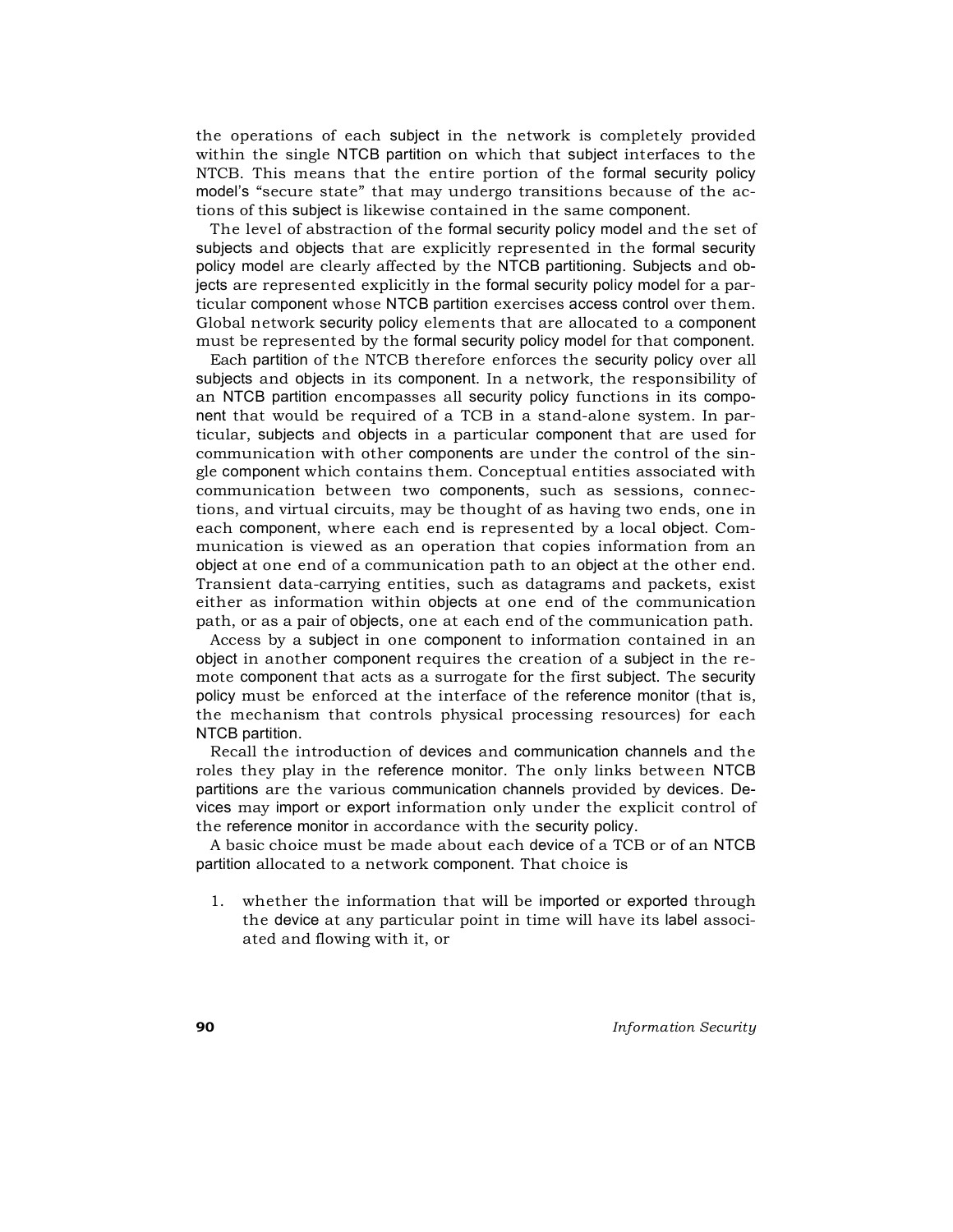2. whether the access class of the information will be established administratively (that is, whether the security administrator will "tell" the TCB or NTCB partition what the access class of the information is that can flow through that device).

If the access class of the information is associated with a label that flows with the information, that device may be used to import or export information whose access class varies within a range enforced by the reference monitor implementation, and it is called a multilevel device. On the other hand, if the access class of the information that may flow through the device is established administratively and thus cannot vary (until a different access class is administratively established), that device is called a single-level device. It should be explicitly recognized that a device or a communication channel that does not support the transmission of labeled information is, by definition, single-level. In a network component, therefore, the devices coupling the communication channel to the processing nodes may be single-level devices, administratively set to import or export information of the same access class, or they are multilevel devices, capable of handling information of some intersecting access class.

A single-level device may be regarded either as a subject or an object. A multilevel device is regarded as a subject that is within the TCB or NTCB partition (that is, it is a trusted subject — trusted to correctly associate information and labels within some range of access classes). However, as with all subjects, it is outside the reference monitor. For a multilevel device, the range of the subject is the minimum-maximum range of access classes of information that may be transmitted over the device.

To support single-level devices, the TC or NTCB includes a trusted subject or a reliable communication mechanism by which the TCB or NTCB and a security administrato (via a trusted path) can designate the single access class of information imported or exported. A single-level devic also has a range of access classes within which the access class set by the security administrator must fall, but it is important to note that single-level devices have only a single access class at one time.

The allocation of mandatory and discretionary access control policies to different components in a network may require communication between trusted subjects that are part of the NTCB partitions in different components. This communication is normally implemented with a protocol between the subjects as peer entities. The protocols and data which they carry between these subjects that associate the access class with exported information (for multilevel channels) or that designate the single access class of information imported or exported (for single-level channels) require special attention to ensure the NTCB's integrity. These protocols are actually being used to communicate internal NTCB data among NTCB subjects (that is, trusted subjects outside the reference monitor but inside the NTCB) belonging to different NTCB partitions. This data must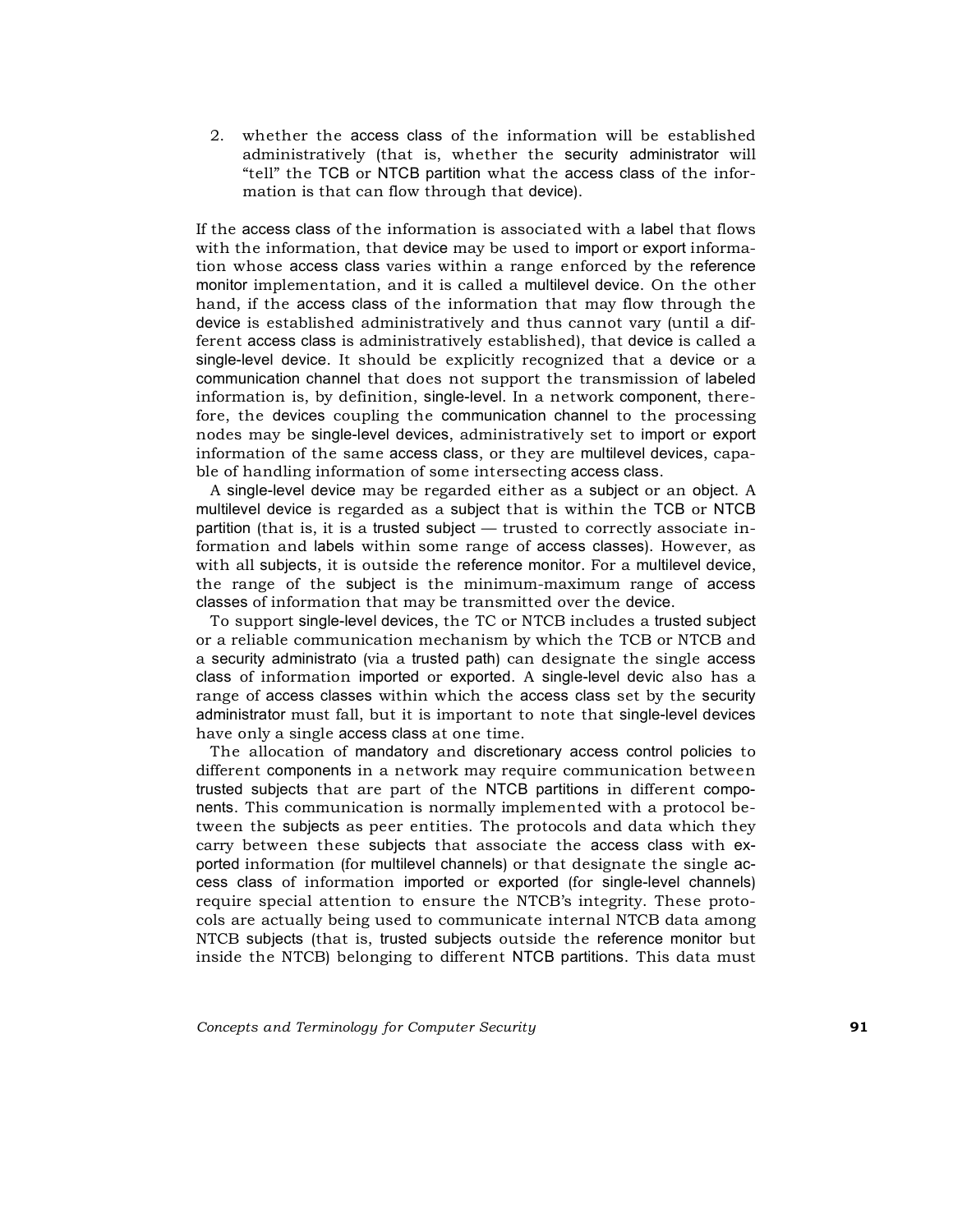be protected against external interference or tampering. For example, a cryptoseal (see the next section) or physical means may be used to protect such data exchanged between NTCB partitions.

The need to be concerned about the integrity of internal NTCB data is clear if one considers that labels are among the sort of information communicated between NTCB partitions. Since there is no standard representation for labels communicated between components, each component needs to be able to translate from the form in which the label is communicated to its own internal representation in a highly reliable way.

Subjects outside the NTCB but not direct surrogates for a user (human) are termed internal subjects. Protocol handlers are examples of services that are usually provided by internal subjects. It is important to understand that a key distinction of internal subjects from "regular" subjects is that since they are not acting for users, there is little or no need for a discretionary access control policy to be enforced over them. Similarly, since the purpose of supporting policy is to provide the tie between persons and access control policies, there is no need for supporting polic (for example, identification/authentication and audit policies) to be concerned with them.

Therefore, a crucial step in the design of a network is the allocation of the NTCB security policy to individual components within the network that share information using devices to provide communication channels. This partitioning into components must be done in such a way that all of the following conditions can be easily validated:

- 1. A subject is confined to a single component throughout its lifetime.
- 2. A subject may directly access only objects within its component.
- 3. Every component contains a component reference monitor (or, for security-enhanced systems, the functions of a reference monitor) that mediates all accesses made locally to enforce an overall access control policy for the whole network.
- 4. All communication channels linking components do not compromise the security of the information entrusted to them. This allows the conclusion that the total collection of components enforces the network's overall security policy.

**Access control and cryptography in networks.** Access control and cryptography interrelate in at least two fundamental ways. For one, cryptography may be useful in supporting access control decisions. As stated above, the reference monitor represents the fundamental security policy enforcement at the individual componen level but may not directly satisfy all the overall network security policy requirements such as the network's connection policy. In many networking environments, the overall network security policy includes controlling the establishment of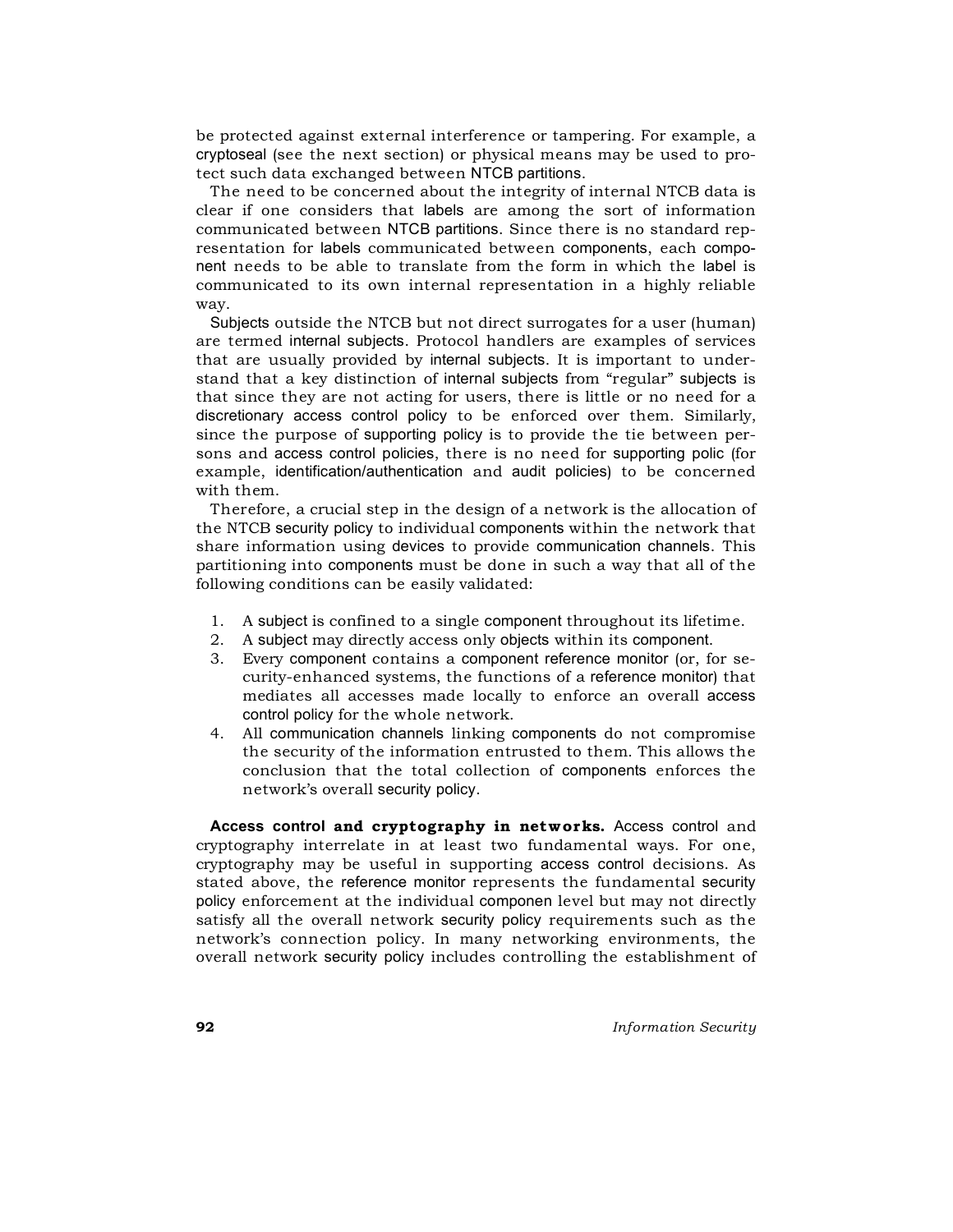authorized connections across the network and protecting the information during transmission. The access control mediation performed by the components of these networks enforces the establishment of connections between host computers (including, for example, mainframes, workstations, and/or personal computers) on the network. Cryptography may be used (with specific security-enhancing communication protocols) to support the access control decisions (that is, to provide the mechanism to ensure that the host computers may communicate only as authorized by the overall network security policy). Of course, this is no different in principle from the use of cryptography in media encryption. All data on a medium such as a disk or transmission cable is encrypted to eliminate the risk of exposure in case the medium is stolen or tapped into  $-$  in other words, to prevent illicit access to the media.

That is all we are going to say specifically about the use of cryptography to enforce access control. Instead, this section focuses on access control issues involved in the implementation of cryptography on a computer system. Cryptography is, of course, in its simplest application, a way of protecting information from disclosure. However, the success of cryptographic techniques fundamentally depends on the protection of certain keys from disclosure and the assured application of the intended keys and algorithms. If the keys that require protection from disclosure are in any way disclosed, the information whose protection depends on those keys can no longer be assumed to be protected. If incorrect keys or algorithms (that is, those supplied by an attacker) are used, the protection is illusory.

It is because resource-sharing computer systems have difficulty with secure simultaneous processing of sensitive and nonsensitive information that computer security has arisen as an important discipline. For that same reason, systems have difficulty with secure simultaneous processing of plaintext, ciphertext, and keys. In a nutshell, this is why depending on cryptography to encrypt and keep separate individual files is usually not a good idea — because, to be secure, the system on which the cryptography is implemented must already have the capability of keeping separate the information of different sensitivities. That means that one can do no more for access control with cryptography than what a TCB enforcing a mandatory access control policy already supports. Providing individual file encryption is, therefore, quite susceptible to Trojan horses without the presence of a TCB that is enforcing a mandatory access control policy, rendering it also quite susceptible to false assurance. However, use of encryption under the control of a TCB enforcing a mandatory access control policy to protect information on a medium (for example, a disk or a transmission cable) is quite achievable, assuming one has such a TCB [FELL87, THOM90, WEIS92].

Up to this point in this section, we have only explicitly mentioned using cryptography in conjunction with a TCB to provide protection from

*Concepts and Terminology for Computer Security* **93**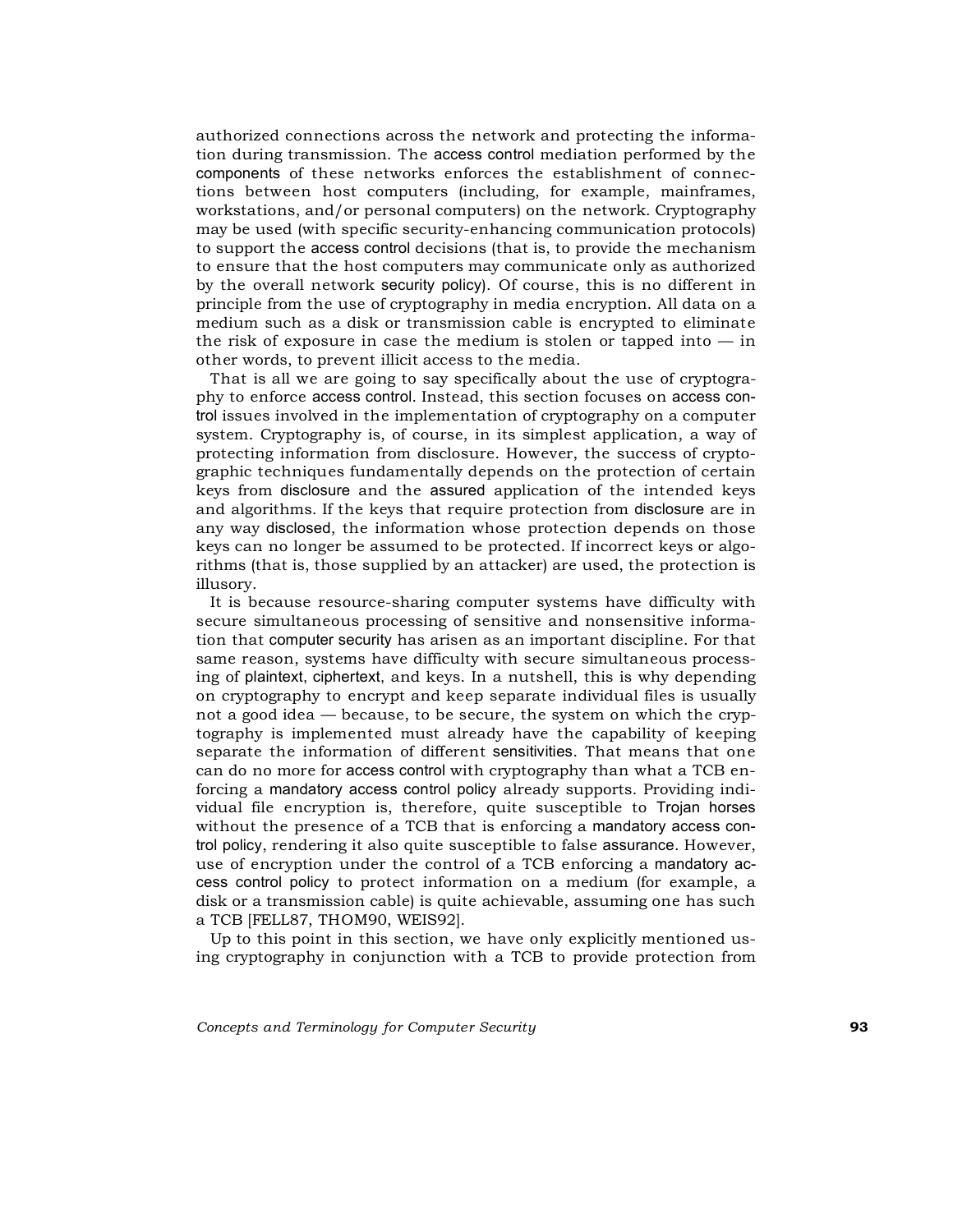disclosure. However, it should be noted that cryptography can also be used in conjunction with a TCB enforcing a mandatory access control policy to provide protection from illicit modification.

Most readers are probably familiar with techniques of using parity, a checksum, or some other checkfunction (that is, the result of some algorithmic function carried out on the data) to detect data errors, especially in communication. While such techniques are useful for detecting and sometimes even correcting random or burst errors on a communication line or in memory, they cannot protect against an intruder, with access to the data, illicitly modifying bits of the data. If an intruder can modify bits of the data, he can also recalculate the checkfunction (since the algorithm is typically well known) and insert this modified checkfunction.

The technique used to provide valid protection from illicit modification is called cryptosealing. Cryptoseals themselves are data that represent the result of a function involving cryptography being carried out over the data being protected. Cryptoseals are typically many fewer bits of data (64 to 128 bits) than the information they are protecting. They have the property that if any bit of data (or of the cryptoseal) is modified, the modification can be detected by carrying out the cryptographic function over the data again, using the same key. If the result is different from the cryptoseal, the data was modified. Cryptosealing is a useful technique when physical controls on access to the medium on which the data is held cannot be guaranteed. For example, bank (ATM) cards commonly use a form of cryptoseal to ensure that bank account numbers are not "forged." A number of techniques for generating and using cryptoseals in different applications have been standardized (for example, CCITT X.509 and ANSI X9.9).

The problems with trying to use cryptosealing on a resource-sharing computer system are the same as those noted above for cryptography in general. Similarly with the general case, the problem is secure simultaneous processing of data being cryptosealed, the cryptoseals themselves, and keys. That means that one is subject to the same security problems inherent to resource-sharing computer systems when using cryptography or specifically cryptosealing inside that computer system. In other words, cryptography and cryptosealing are not substitutes for a TCB enforcing a mandatory access control policy, and, if implemented in a computer system that is not enforcing a mandatory access control policy, there is a significant possibility of false assurance. Again, providing cryptosealing over individual files is susceptible to Trojan horses without the presence of a TCB enforcing a mandatory access control policy. However, use of cryptosealing under the control of a TCB enforcing a mandatory access control policy to protect information on a medium is a quite achievable task, assuming one has such a TCB. The application of this technique to database management systems has been addressed rather extensively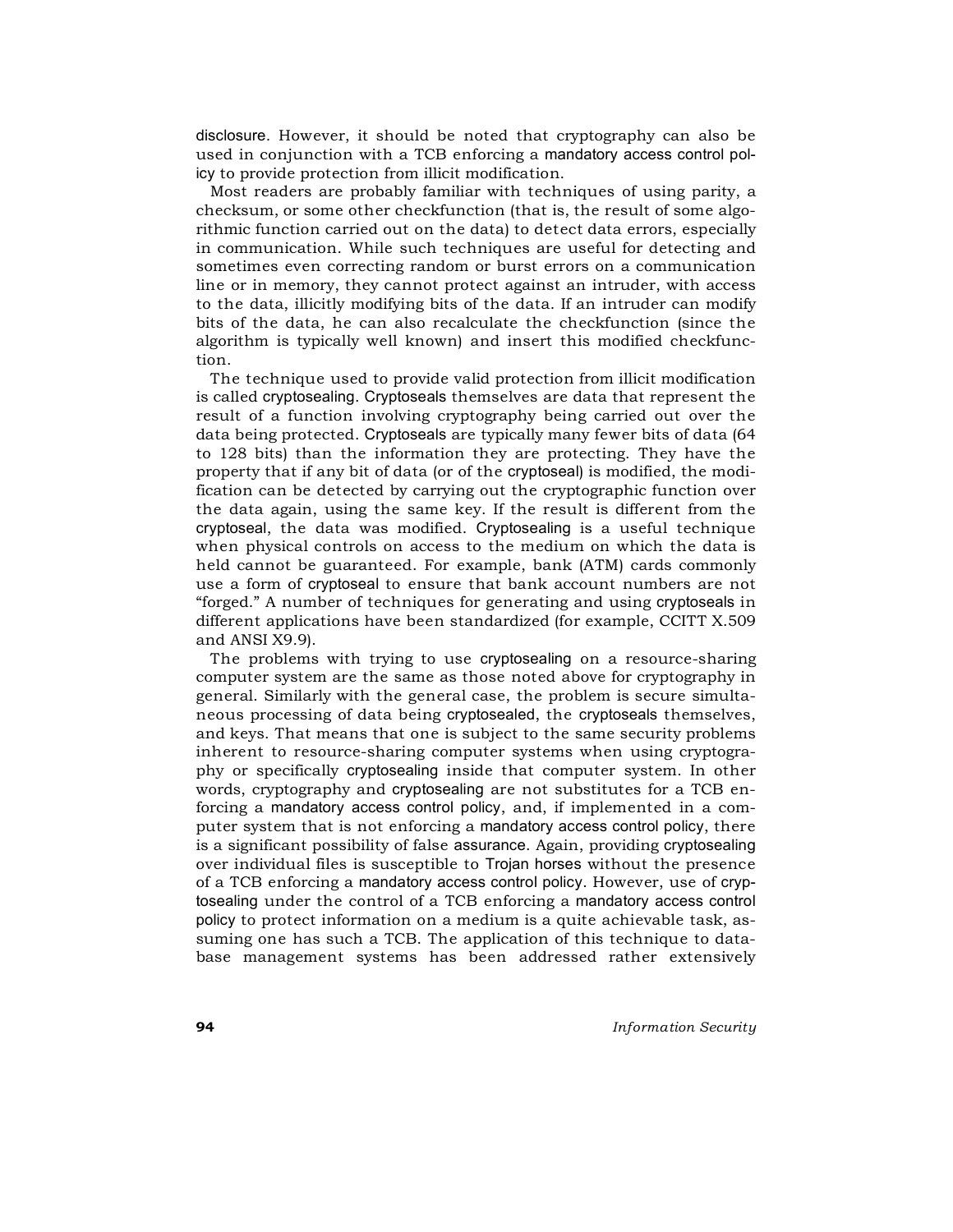[DENN84, DENN85], and the same basic techniques can be used for networks, as overviewed below.

With a TCB that enforces a mandatory access contro policy to implement cryptosealing, an important class of NTCB extension can be built — commonly termed guards. The concept of a guard was first introduced in the early 1980s in a study by Roger Schell for the Korean Air Intelligence System or KAIS [DENN84]. Jim Anderson then used these ideas to develop the recon guard [ANDE81]. Guard is a term sometimes used (imprecisely and improperly) to indicate almost any form of application providing a security function in a network. We use the term precisely and consistently with the historical usage to refer to a technique for implementation of a specific function: communication of information of multiple sensitivities between secure computers by using a system high network, operating with the access class of the most sensitive information being communicated.

The guard method works in the following manner: For a particular transmission of information, two guards are involved. One is associated with the transmitting computer and has a secure communications path to the transmitting computer's TCB, and one is associated with the receiving computer and has a secure communications path to the receiving computer's TCB. The guard associated with the transmitting computer receives the data to be communicated and a label indicating its access class from the transmitting computer's TCB. (Note that the label is often implicit, say, at the single system high level of the transmitting computer.) The transmitting guard then cryptoseals the data to be transmitted, together with a representation of the label. This data may now be exported from the transmitting guard, since the network is at a single level which dominates that of the data, and it can be subsequently received by the receiving guard. The receiving guard now checks to see whether the cryptoseal is intact, indicating that no modification of the data or label has occurred. Assuming the cryptoseal checks out, the receiving guard hands off the data and its label to the receiving TCB for proper disposition based on the validated label. Note that the system high network can be carrying data of various sensitivities from one or more pairs of guards. The guards have now logically implemented a multilevel network out of a system high network, albeit a network providing transmission protection (that is, via cryptography) for up to the most sensitive information.

Some past efforts have used the terms guard and filter almost interchangeably. It is useful, however, to distinguish between these two. In a sense, both devices perform sanitization and/or downgrading from one access class to another in a manner normally counter to the access control policy. They perform this function against data sent to them, preventing unauthorized disclosure based on some policy, and then release the data. The nature of this policy allows us to distinguish between the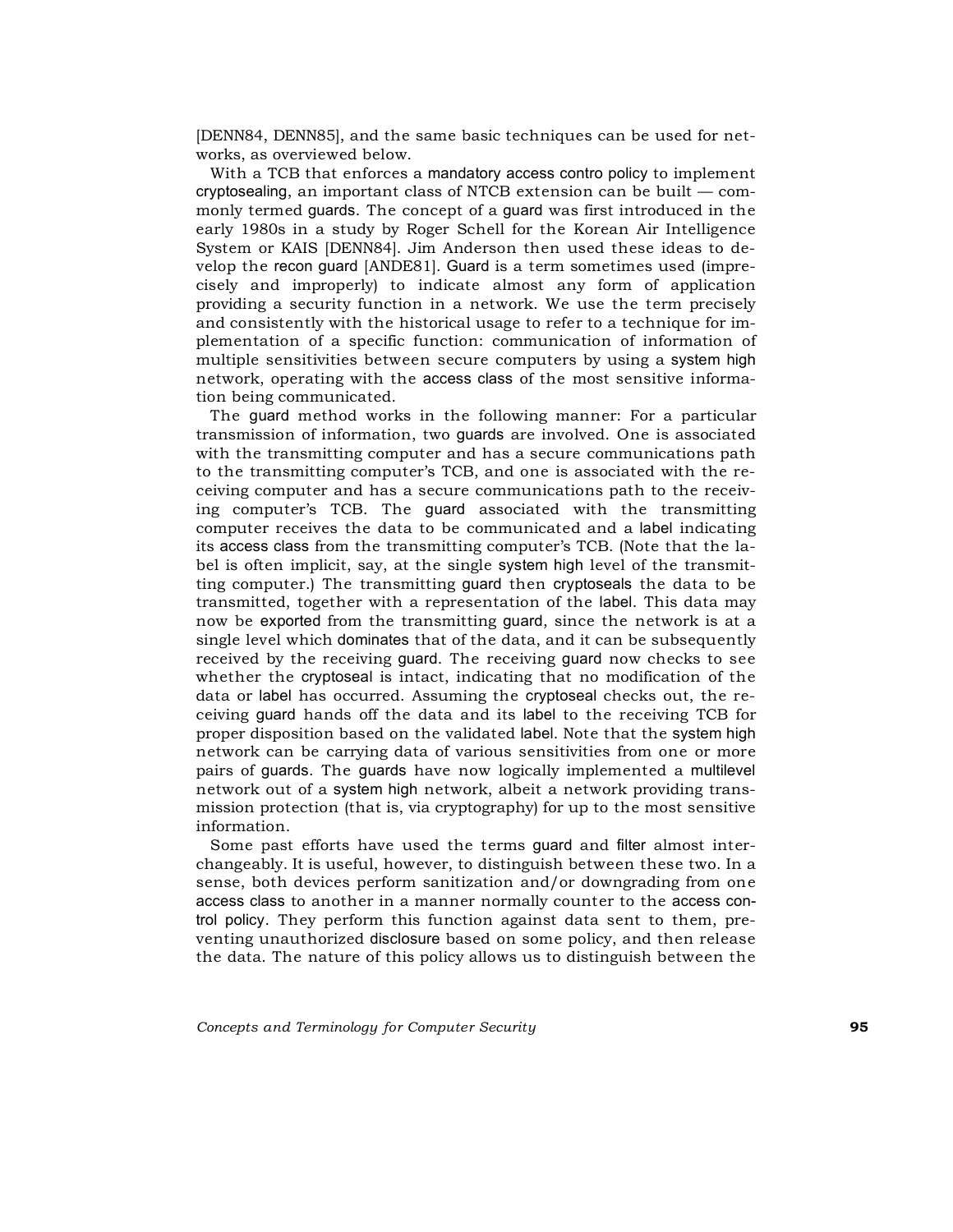relatively weak nature of filters and the more robust nature of guards. A policy for a filter may rely on virtually any content or context-dependent criteria for its decision to release the data. An example of a filter is a deviceperforming "dirty word" sanitization, where data containing specific code words or combinations of code words will be deemed unreleasable. Thus, filters can be described as devices that determine the releasability of data by "figuring out" the sensitivity of the data.

The major distinction between filters and guards lies in the outcome of their correct operation. A filter examines data from a system high environment and attempts to downgrade this data to something other than its original system high access class. In the face of malicious software, no claim can be made about whether this downgrade is valid or not, since any number of tricks can be used by an attacker to "sneak information past" the filter, in a manner like that described earlier for illicit indirect access. A guard, on the other hand, bases its sanitization decision on the credible label, which is assigned and checked at a place where it is reliable and which is protected by a cryptoseal. Therefore, even though there are some problems that limit the protection against a determined attacker [DENN85], guards do offer some real protection against malicious software.

## **Conclusion**

We have presented an introduction to the concepts and terminology of computer security and to the reference monitor concept that allows us to build secure systems in an orderly way. We have presented an introductory view of the role of a security policy in the development of a secure system and have outlined the processes of specifying, designing, implementing, and evaluating a TCB. We have also provided a summary of the application of computer security to networks. In all, we have addressed concepts and terms that we consider to be among the most critical to gaining a fundamental understanding of this technology.

The reference monitor concept, if applied properly, is a powerful tool for the control of computer misuse. While human error and user abuse of authority are largely external problems, a TCB is a vehicle for constraining users to their authorized domain and for obtaining data for an audit trail of the users' actions. Application of the reference monitor concept lets us enhance the security of an operating system and make it essentially immune to probing.

Finally, the consistent application of the reference monitor concept and the system implementation techniques that have grown up with it allows us to develop a security kernel for preventing penetration or subversion of security mechanism with a high degree of assurance. There is a firm technical foundation on which to build a security kernel for a specific system in a manner that yields good performance. The designs and imple-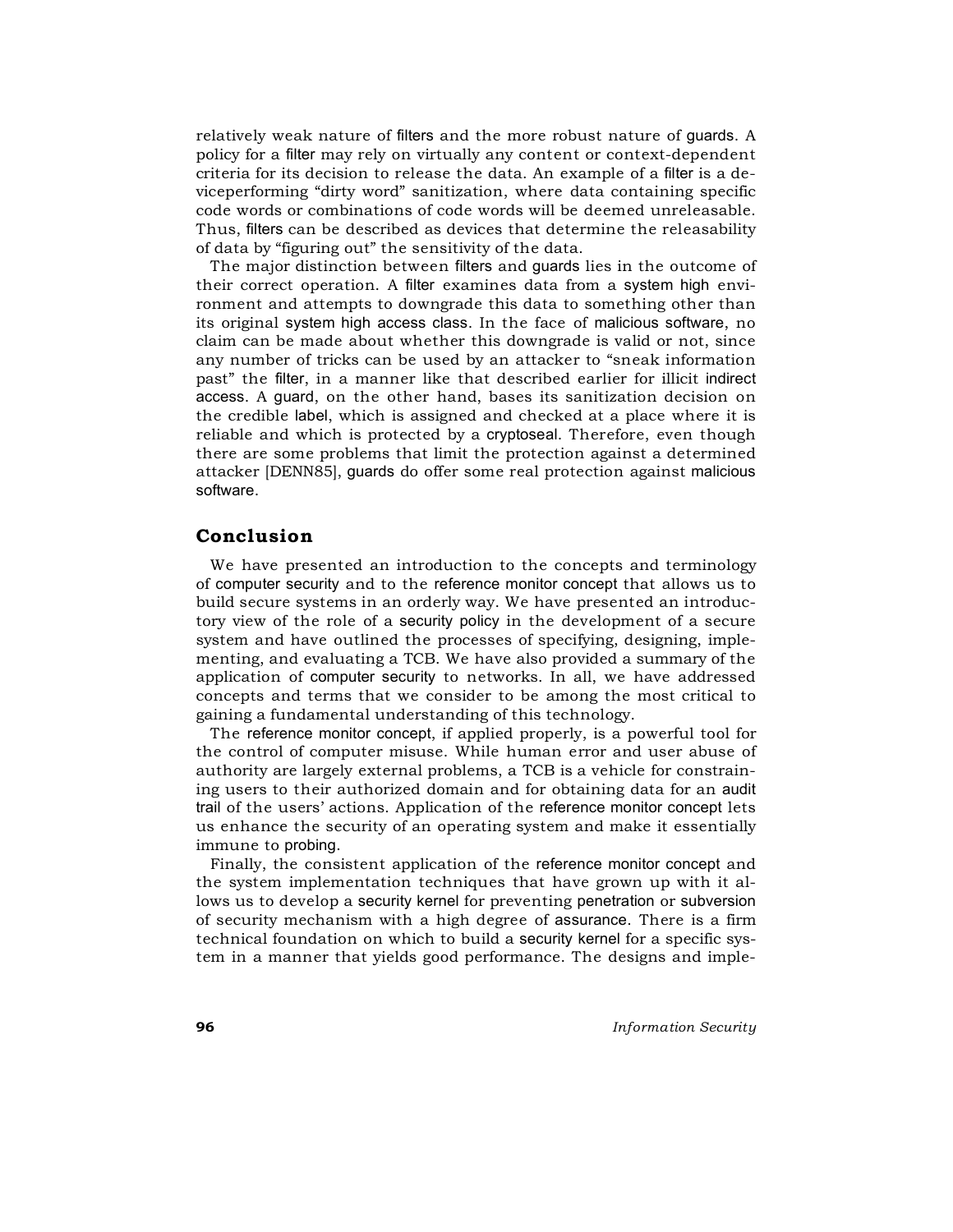mentations to date have empirically validated the principles needed to use the security kernel without degrading system capabilities [SCHE85a].

# **Epilogue**

The statements above are strong ones. The reader may well ask, "Is all of this real?" In fact, the technology has been applied to real systems. Security-enhanced systems based on the reference monitor concept are in use today in commercial organizations, in the Defense Department, and in other places throughout the world. Several organizations have successfully developed security kernels, including the Gemini Trusted Network Processor (GTNP) from Gemini Computers [THOM90], the Honeywell SCOMP [FRAI83], the XTS-200/STOP from Honeywell Federal Systems, Inc., the Boeing Multilevel Secure Local Area Network Server System [SCHN85], the VAX VMM Security Kernel from Digital Equipment Corp. [KARG91], and Blacker [WEIS92]. The technology that we describe has sufficient credibility to be the basis of the National Computer Security Center's evaluation criteria for TCBs [TCSE85], trusted networks [TNI87], and trusted database management systems [TDI91] (presented in Essay 6), as well as the basis of multinational evaluation criteria [ITSE91].

We hope that this essay has given the reader a sense of the concepts and terminology of the technology that allows us to solve a significant portion of the computer security problem. The moral of this essay is perhaps summarized by the following quotation [SCHE79]: "Do not trust security to technology unless that technology is demonstrably trustworthy, and the absence of demonstrated compromise is absolutely *not* a demonstration of security."

# **Acknowledgments**

We would like to give a special acknowledgment to the contributions of Steven B. Lipner of Trusted Information Systems. Substantial portions of the text as well as several key insights related to the reference monitor are drawn from material he previously prepared and he has graciously permitted us to use in this essay.

In addition, acknowledgment is given to "Trusted Network Interpretation of the Trusted Computer System Evaluation Criteria," National Computer Security Center [TNI87], from which excerpts have been drawn for incorporation into the discussion of NTCB-related concepts.

We also gratefully acknowledge the substantial constructive comments and suggestions provided by James P. Anderson on an earlier version of this essay.

*Concepts and Terminology for Computer Security* **97**